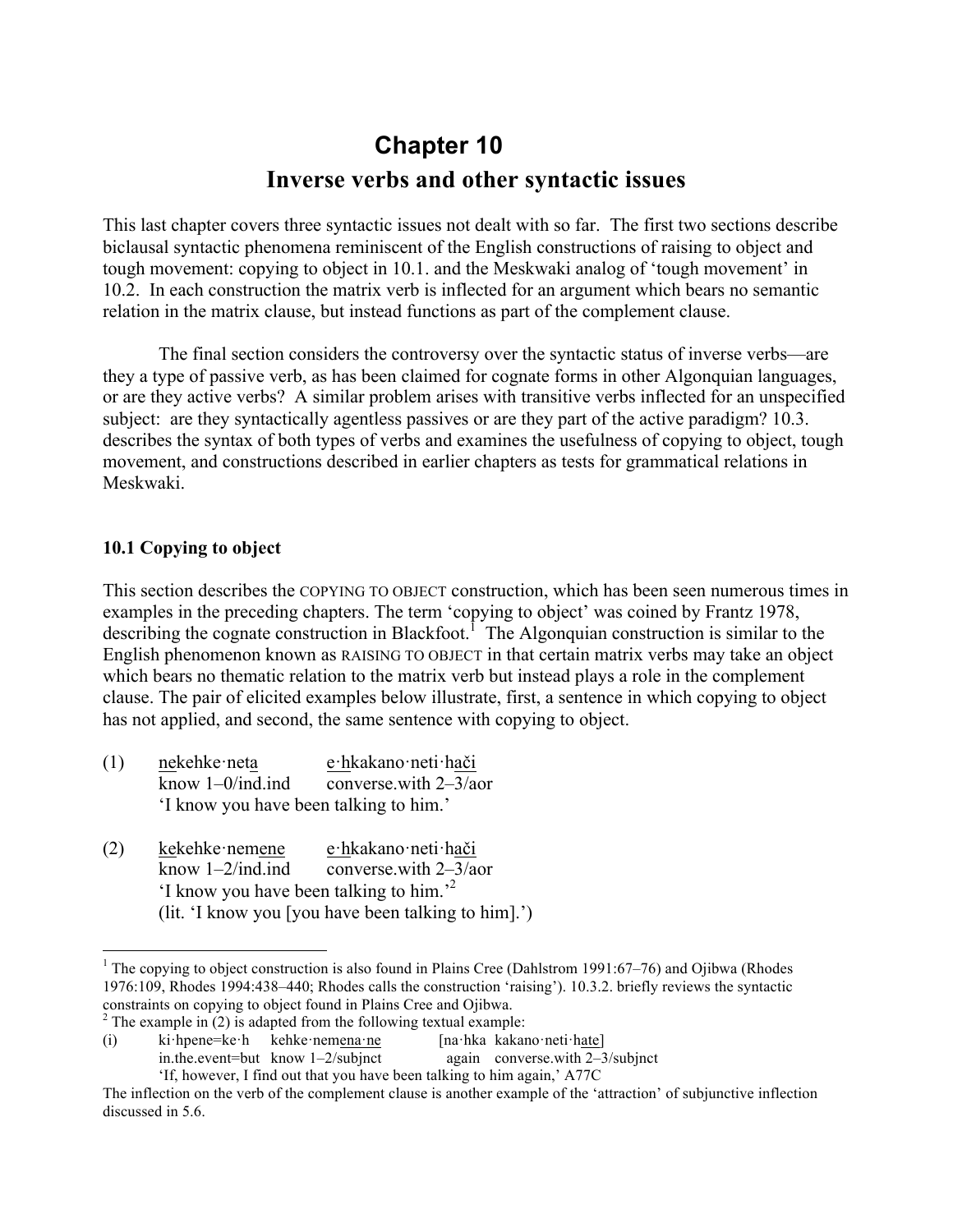The inflectional affixes in (1) and (2) have been underlined to highlight the effects of copying to object. In (1), where no copying to object has occurred, the form of the verb stem is *kehke·net*- 'know' TI, inflected for a first person singular subject and an inanimate object. In (2), where copying to object has applied, the matrix verb is inflected for a first person subject and a second person object; the second person object is coreferential to the subject of the complement clause. Since the matrix verb has an animate object the TA form of the stem must be used: *kehke·nem*- 'know' TA. Notice, however, that the form of the complement clauses in (1) and (2) is the same. The second person argument in (2) is expressed twice: as object of the matrix clause and as subject of the complement clause. In this respect copying to object differs from English raising to object. In English, the raised argument is expressed only as object of the matrix verb and does not appear in the lower clause; instead, an infinitive complement is used in the lower clause (e.g. *I believe him to be a genius*). In Meskwaki, however, there are no infinitive verb forms so it would be impossible for the second person argument in (2) to not be expressed in the lower clause of the sentence.

Another difference between English raising to object and copying to object as found in Meskwaki is that English allows only the subject of the lower clause to be raised but Meskwaki places no syntactic constraints on the copied entity.3 For example, the object of the lower clause may be copied to be object of the matrix clause:

- (3) nekehke·nema·wa e·hkakano·neti·hači know  $1-3$ /ind. ind converse with  $2-3/a$ or 'I know you have been talking to him.' (lit. 'I know him [you have been talking to him].')
- (4) netaka·wa·na·wa=koh wi·hne·waki want 1–3/ind.ind=certainly fut.see 1–3/aor 'I do want to see him.' A131A (lit. 'I want him [I see him].')
- (5) we·či–ša·kwe·nemena·ni e·hki·wi–aya·wišimehki from–be.unwilling 1–2/part/obl around–advise.O.to.do.things 3–2/aor 'why I was unwilling for him to go around advising you' N28JK (lit. 'I didn't want you [he go around advising you].')

(3) is an elicited example while (4) and (5) are textual examples; in each, the object of the lower clause has been copied to be object of the matrix verb. It will be argued below that the copying to object construction in Meskwaki is sensitive to pragmatic relations rather than to syntactic relations: the copied object must be the topic of the subordinate clause.

<sup>&</sup>lt;sup>3</sup> This is true of Meskwaki but not of Plains Cree or Ojibwa; see 10.3.2. Blackfoot, however, may be like Meskwaki in this regard; among the examples given by Frantz 1978 is one with object-to-object copying:

<sup>(</sup>i) nít–ssksino–ok–a kínna kit–akomímm–ok–ssi know  $3-1$  your.father love  $2-1$ /conjunct 'Your father knows you love me.' (Frantz 1978) (lit. 'Your father knows me [you love me].')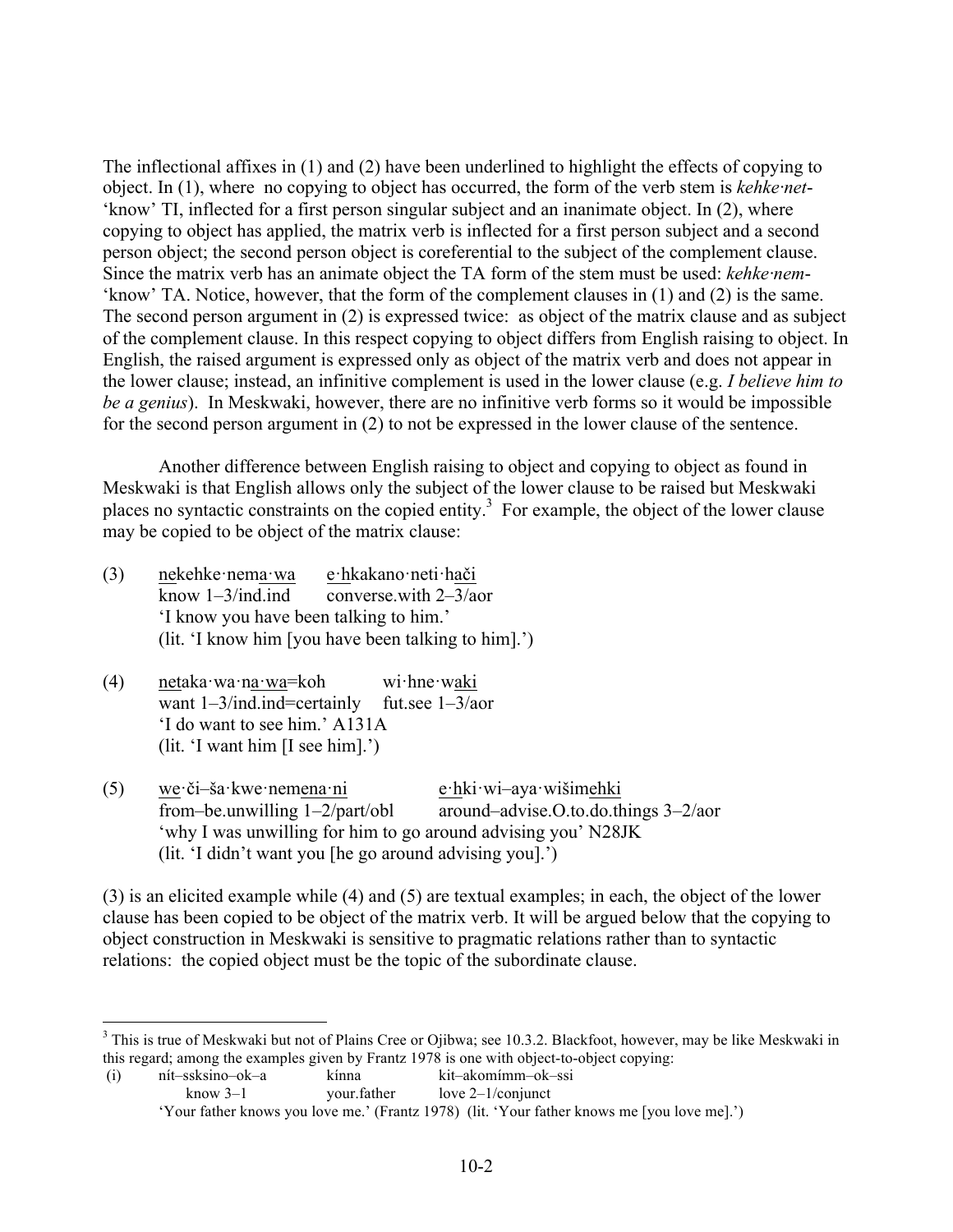We saw in 5.6. that some complement clauses in Meskwaki bear the grammatical function of Comp and others function as an oblique argument of the verb. The above examples of copying to object all contain Comp clauses; the next examples show that copying to object may apply to an oblique clause as well:

- (6)  $\left[ \right]$   $\left[ \right]$  [OBL wi·hto·hki·yani] ketene·nemene fut.wake.up  $2/a$ or think.thus  $1-2/ind$ .ind 'I think you should wake up.' W106M
- (7) a·kwi [OBL wi·hse·kiha·wa·či] ine·nema·wa·čini not fut.scare 3p–3'/aor think.thus 3p–3'/neg 'They (prox) do not intend to scare them (obv).' K2J

In (6) the second person subject of the lower clause has been copied to be object of the matrix verb *ine·nem*- 'think, intend' TA and in (7) the object of the lower clause is copied to be object of the matrix clause.

The next example contains two embedded clauses, in each of which copying to object has applied. The highest verb takes a Comp clause in which the subject has been copied to be object of the matrix verb. The verb of the Comp clause itself takes an oblique clause; here the object of the oblique clause is copied to be object of the next higher verb.

| (8) | like=emph                                        | mehto či=meko |                                                              | nekehke nema wa<br>know $1-3$ /ind.ind |  |  |
|-----|--------------------------------------------------|---------------|--------------------------------------------------------------|----------------------------------------|--|--|
|     | $\overline{\text{COMP}}$ $\overline{\text{OBL}}$ |               | wi hkomisahiči]<br>fut.swallow $3-1/a$ think thus $3-1/a$ or | $e$ ·hine·nemiči]                      |  |  |

'It was just as if I knew that he intended to swallow me.' W8G (lit. 'I know him [he intends me [he swallow me]].')

In the examples so far we have seen that either the subject of the lower clause or the object of the lower clause may undergo copying to object. However, copying to object in Meskwaki is not constrained to apply to only subjects or objects of the lower clause: the entity which is copied to be object of the matrix verb need not be an argument of the lower verb at all. For example, in the next sentence the possessor of the object of the lower verb has undergone copying to object:

| (9) | mo·hči=mekoho<br>even=emph                              | ine nemena kwe<br>think.thus $3-2p$ /subjnct        |  |  |
|-----|---------------------------------------------------------|-----------------------------------------------------|--|--|
|     | $[wi\cdot hnessa\cdot \check{c}i]$<br>fut.kill 3-3'/aor | $ki$ ·hka·nwa·wahi,]<br>your.pl.friends.obv         |  |  |
|     |                                                         | 'So, even if he intends to kill your friends,' O94H |  |  |

(lit. 'he intends you [he kill your friends].')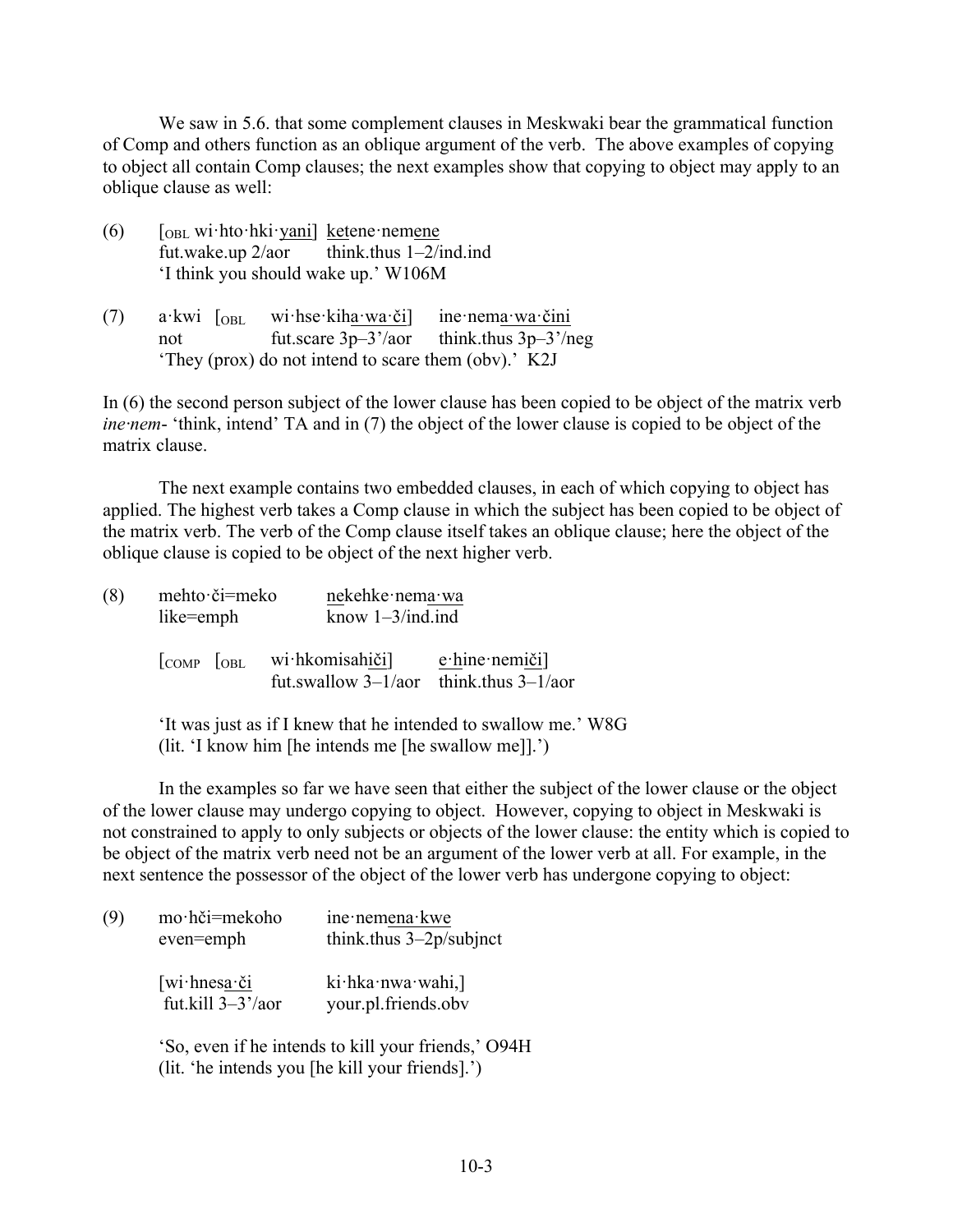((9) is an example of the rare word order mentioned in 8.5, where an oblique argument appears to the right of the verb.)

In the next example, repeated from 8.7, the copied entity is the overt topic of the lower clause, but is not an argument of the lower verb. <sup>4</sup>

(10) nekehke·nemekwa know 3–1/ind.ind

> [TOP ni·na] e·hpwa·wi– ke·ko·hi –ašenoniki] I not– anything –disappear 0'/aor

'He knows that as for me, nothing is missing.'

Note that copying to object, usually an optional construction, is obligatory in (10):

(11) \*kehke·netamwa know 3–0/ind.ind

| [ <sub>top</sub> ] | $ni$ na $\cdot$ e hpwa wi- ke ko hi |          | -ašenoniki]           |
|--------------------|-------------------------------------|----------|-----------------------|
|                    | not—                                | anything | $-disappear 0' / aor$ |

('He knows, as for me, nothing is missing.')

A further surprising fact about copying to object is that the matrix object need not be an exact copy of any NP or pronominal entity expressed in the lower clause. In the next example the matrix object corresponds to a conjunction of the subject and the second object of the lower clause:

| (12) | kehke nemenakwe         | $[ehwahwahine-tenoyani]$             | $ni$ yawi |
|------|-------------------------|--------------------------------------|-----------|
|      | know $3(p)$ –21/subjnct | redup.get.into. $O2$ 's.bed $2/a$ or | me        |

'If they knew [about us (incl)] that you have been getting into bed with me,' W569

The matrix verb in (12) is inflected for a first person inclusive plural object, but neither argument in the lower clause is first person inclusive plural. Rather, the subject of the lower verb is second person singular; the second object of the verb is first person singular (expressed by the body pronoun *ni·yawi* 'me'). The combination of the two participants in the lower clause is equivalent to the matrix object, but strictly speaking no syntactic coreference holds.

How can we explain what is going on in all the examples seen so far of copying to object? The key is example (10), in which the matrix object corresponds to the overt topic of the lower clause. We can extend this correspondence to all the other examples of copying to object: in

(i)  $\begin{bmatrix} \text{Top} & \text{ni}\cdot \text{na} \end{bmatrix} = \text{ke}\cdot \text{hi} \begin{bmatrix} \text{s} & \text{a}\cdot \text{k} \text{wi} & \text{ke}\cdot \text{k} \text{o}\cdot \text{hi} & \text{ašenokini} \end{bmatrix}$ <br>  $\begin{bmatrix} \text{F}-\text{and} & \text{no} \end{bmatrix}$ not anything disappear 0/neg 'As for me, nothing is missing' R146.10

<sup>&</sup>lt;sup>4</sup> The subordinate clause in these examples is adapted from the following textual example, discussed in 8.2: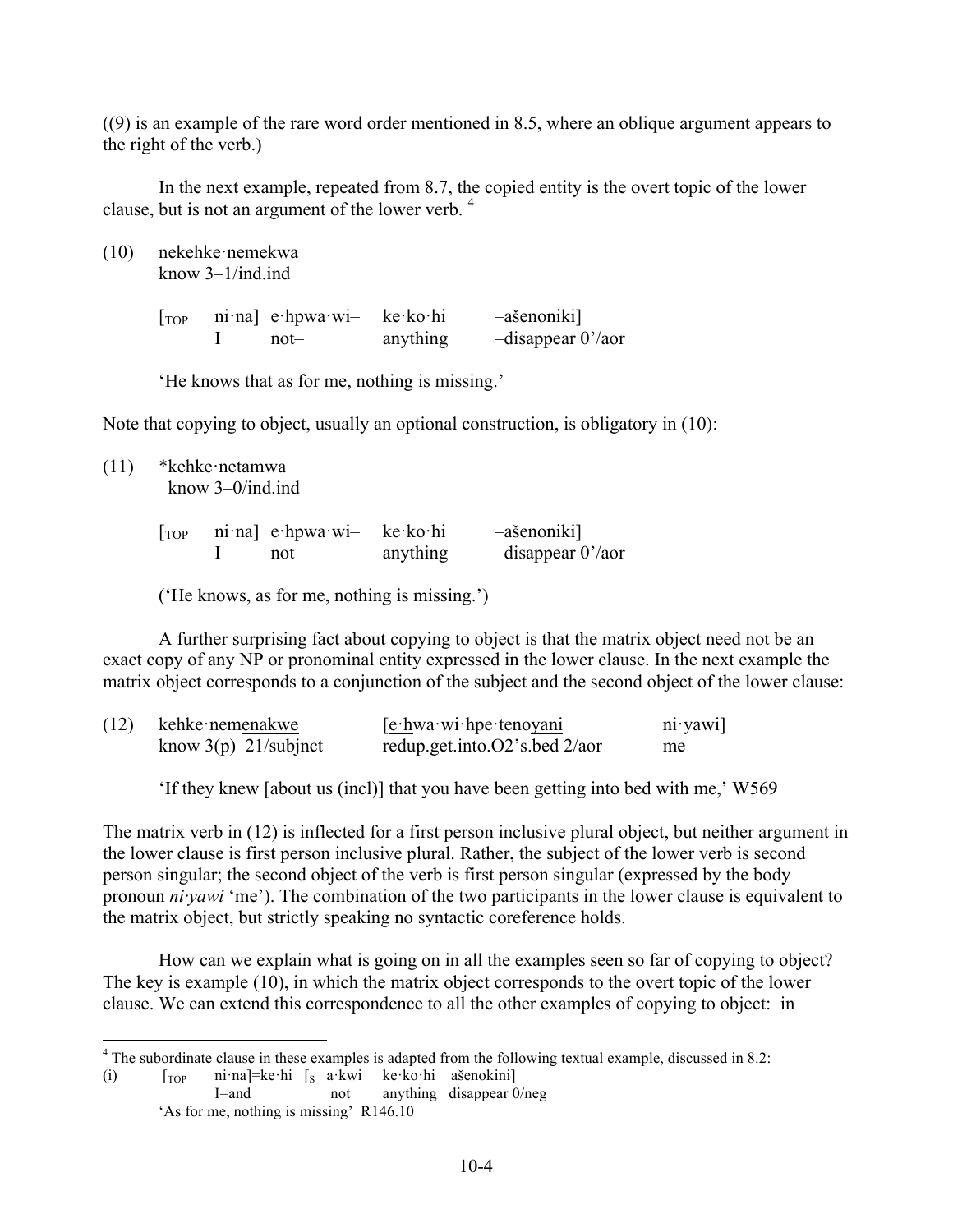Meskwaki, copying to object signals what the topic of the complement clause is. The topic may be realized overtly, as in (10), or it may be realized only by the pronominal inflection on the matrix verb. The relationship between the topic and the lower clause is the familiar pragmatic relationship of aboutness, as discussed in 8.2. for topics in matrix clauses. Just as with matrix topics, the topic of a subordinate clause is often coreferential to an argument of the lower verb, but need not be. Moreover, if the topic is coreferential to an argument of the lower verb, there is no syntactic restriction regarding which argument it must be.

Since copying to object indicates the topic of the lower clause the matrix verbs which have undergone this process may be glossed as 'know about', 'think about', 'want regarding', etc., to convey the pragmatic effects of the construction. Lexical entries for the basic form of the matrix verbs seen in the examples above and for their copying to object forms are given below:

- (13) Matrix verbs with no copying to object a. išite·he·- 'think <S OBL>'
	- b.  $\check{\text{s}}$ a·kwe·nemo- 'be unwilling <S COMP>'
	- c. kehke·net- 'know <S COMP> OBJ'

|           | $OBJ$ GEND = inan            |
|-----------|------------------------------|
| aka∙wa∙t- | 'want $\leq$ S COMP $>$ OBJ' |
|           | $OBJ$ GEND = inan            |

As shown in (13), a verb may be subcategorized for a subject and a clausal oblique argument (13a), for a subject and a Comp (13b), or for a subject, a Comp, and an expletive object (13c–d).<sup>5</sup> (13a) and (13b) are Animate Intransitive stems, since they are not subcategorized for an object, while (13c) and (13d) are Transitive Inanimate. All of the verbs in (13) may undergo copying to object, producing Transitive Animate stems with the following lexical entries.

| (14) |                | Matrix verbs with copying to object |                                                                        |
|------|----------------|-------------------------------------|------------------------------------------------------------------------|
|      | a.             |                                     | ine nem-<br>'think about $\leq S$ OBL $>$ OBJ'                         |
|      |                |                                     | $OBJ$ GEND = anim                                                      |
|      |                |                                     | $OBJ = OBL TOP$                                                        |
|      | $b_{\cdot}$    |                                     | $\frac{1}{2}$ sa kwe nem- 'be unwilling regarding $\leq$ COMP $>$ OBJ' |
|      |                |                                     | $OBJ$ GEND = anim                                                      |
|      |                |                                     | $OBJ = COMP TOP$                                                       |
|      | $\mathbf{c}$ . |                                     | kehke nem- 'know about $\leq S$ COMP> OBJ'                             |
|      |                |                                     | $OBJ$ GEND = anim                                                      |
|      |                |                                     | $OBJ = COMP TOP$                                                       |
|      | d.             | $aka$ ·wa·n-                        | 'want regarding <s comp=""> OBJ'</s>                                   |
|      |                |                                     | $OBJ$ GEND = anim                                                      |
|      |                |                                     | $OBJ = COMP TOP$                                                       |
|      |                |                                     |                                                                        |

After copying to object applies, the copied entity functions as an object in the matrix clause. If there is an NP expressing the copied entity, it appears in the normal position for matrix objects.

 $5$  OBJ is written outside the angled brackets in (13c–d) to indicate that it is not associated with a thematic role (Bresnan 1982).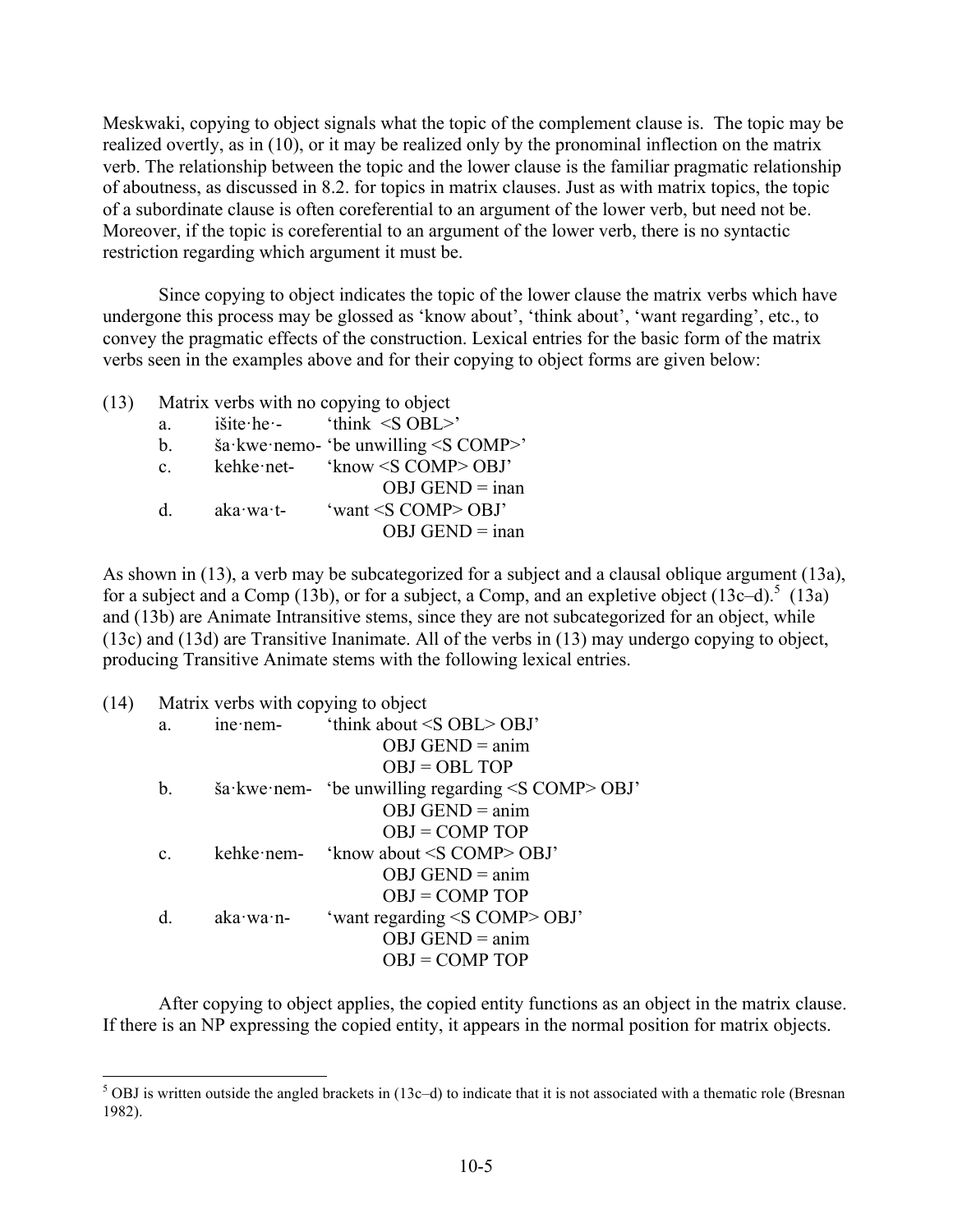For example, in the following examples where the matrix verb takes a clausal oblique, the NP is clearly part of the matrix clause, not the oblique clause:

| (15) |     | ka ta [wi hwa pamači]                      | ine nemiye kani           | neniwaki  |
|------|-----|--------------------------------------------|---------------------------|-----------|
|      | not | fut.look.at $2-3(p)/a$ or                  | think.thus $2-3(p)/p$ roh | men       |
|      |     | 'Don't think of looking at the men.' W976  |                           |           |
| (16) |     | $k$ a·ta [wi·hne·se·hači]                  | ine nemiye kani           | $no$ sa   |
|      | not | fut.cure $2 - 3/a$ or                      | think.thus.of $2-3$ /proh | my.father |
|      |     | 'Don't think of curing my father.' R176.17 |                           |           |

With complement clauses bearing the Comp function the position of the NP is harder to determine: as explained in 8.6, objects and Comp may appear in either order relative to each other when both are to the right of the verb. It is often difficult to tell whether a given NP should be analyzed as being a matrix object or whether it is part of the Comp clause. In the next example, however, the NP is to the left of the S-initial particle *na·hina·hi* 'when', so it must be analyzed as being the object of the matrix clause, not part of the lower clause:

| (17) | ke∙hke∙nema∙ta                                |                  | owiye hani [na hina hi wi hnepeniči] |
|------|-----------------------------------------------|------------------|--------------------------------------|
|      | know $3-3^{\prime}/part/3$                    | someone.oby when | fut.die 3'/aor                       |
|      | the one who knew when someone would die' M16C |                  |                                      |

Copying to object is nearly always an optional construction; we have seen no cases in which it is ungrammatical to apply copying to object, and only one case in which the failure to apply copying to object produced an ungrammatical sentence (11). It is worthwhile, however, to investigate the circumstances in which copying to object is likely to occur, to better understand the pragmatics of this construction. First of all, if the subject of the lower clause is disjoint in reference from the subject of the matrix clause, the lower subject is likely to be copied to be object of the matrix verb:

| $(18)$ a kwi=ča h=meko | aka wa nena nini                         | [wi hketeminawiyani] |
|------------------------|------------------------------------------|----------------------|
| not=so=emph            | want $1-2$ /neg                          | fut bless $2-1/a$    |
|                        | 'But I don't want you to bless me.' M19E |                      |

(19) a·kwi kehke·nemenakowe [wi·hiši–mehkamowe·kwe·ni] not know 1–2p/neg fut.thus–find 2p–0/int.part/obl 'I don't know how you could find them (inan).' W1007

If the subject of the complement verb is coreferential with the subject of the matrix verb and the complement is transitive, the object of the complement is usually copied as object of the matrix verb:

(20) we·či–na·natawe·nemenakowe [wi·hne·wonakowe] from–redup.want  $1-2p/part/obl$  fut.see  $1-2p/aor$ 'why I have been wanting to see you (pl)' W142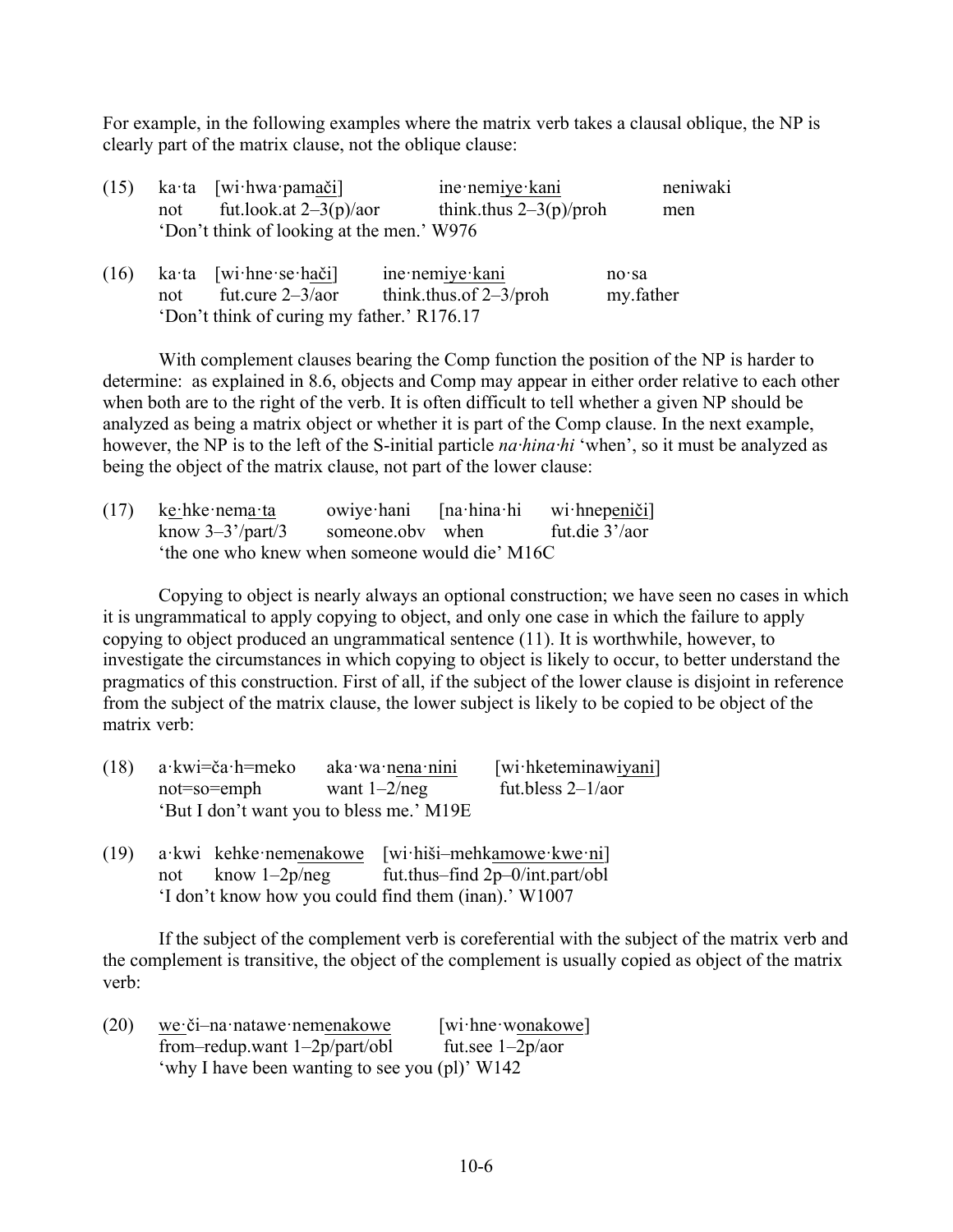(21) ni·na=kohi kemenwe·nemene [wi·howi·hta·wemena·ni] I=of.course want  $1-2$ /ind.ind fut.have.O.as.brother-in-law  $1-2$ /aor 'I want to have you for my brother-in-law.' R184.33-4

As a consequence of the object-to-object copying, the matrix verb and the lower verb are inflected for the same combination of subject/object features.

The instances in which no copying to object occurs usually exhibit coreference between the subject of the complement verb and the subject of the matrix verb, and do not contain an object:

- (22) nenatawe·neta [wi·hwe·ta·se·wiya·ni] want 1–0/ind.ind fut.be.a.warrior 1/aor 'I want to be a warrior.' M16J
- (23) i·noki=ke·h ketaka·wa·ta=meko now=but want 2–0/ind.ind=emph

| [nekotah  | wi·ha·yani      | ahpeneči]    |
|-----------|-----------------|--------------|
| somewhere | fut.go $2/a$ or | all.the.time |

'But now you want to go places all the time.' A79E

Likewise, when there is overlapping reference between the subject of the higher verb and the subject of the lower verb, and the lower verb is intransitive, no copying to object occurs:

| (24) | $i \cdot ni = \check{c}a \cdot h$<br>then=so |                                         | e htaši-kehke netama ni<br>$prog-know 1-0/aor$              | $[\text{wi} \cdot \text{hne} \cdot \text{nepo} \cdot \text{hiyakwe}]$<br>fut.redup.die 21/aor |
|------|----------------------------------------------|-----------------------------------------|-------------------------------------------------------------|-----------------------------------------------------------------------------------------------|
|      |                                              |                                         | 'So then I knew that every one of us (incl) will die.' W176 |                                                                                               |
| (25) | $i \cdot ni$<br>then                         |                                         | e hki ši-kehke netama ni<br>perf-know $1 - 0$ /aor          | [e·hpi·htamatameki<br>feel.so.much.pain X-0/part/obl                                          |
|      |                                              | $e$ ·hno·še· $k$ i]<br>give.birth X/aor |                                                             |                                                                                               |

'Then I had learned how much pain one feels in giving birth' A144B

The first person matrix subject in (24) is included in the set denoted by the subject of the lower clause. In (25), the unspecified subject of the lower verb is understood to include the first person subject of the matrix verb.

Since the lower verb in (22)–(25) is intransitive, there is no object available for the sort of object-to-object copying seen above. If the lower subject of (22)–(23) were copied as object of the matrix verb the matrix verb would be reflexive, since the object would be coreferential with the subject. Such reflexive verbs are indeed possible, as the following example shows: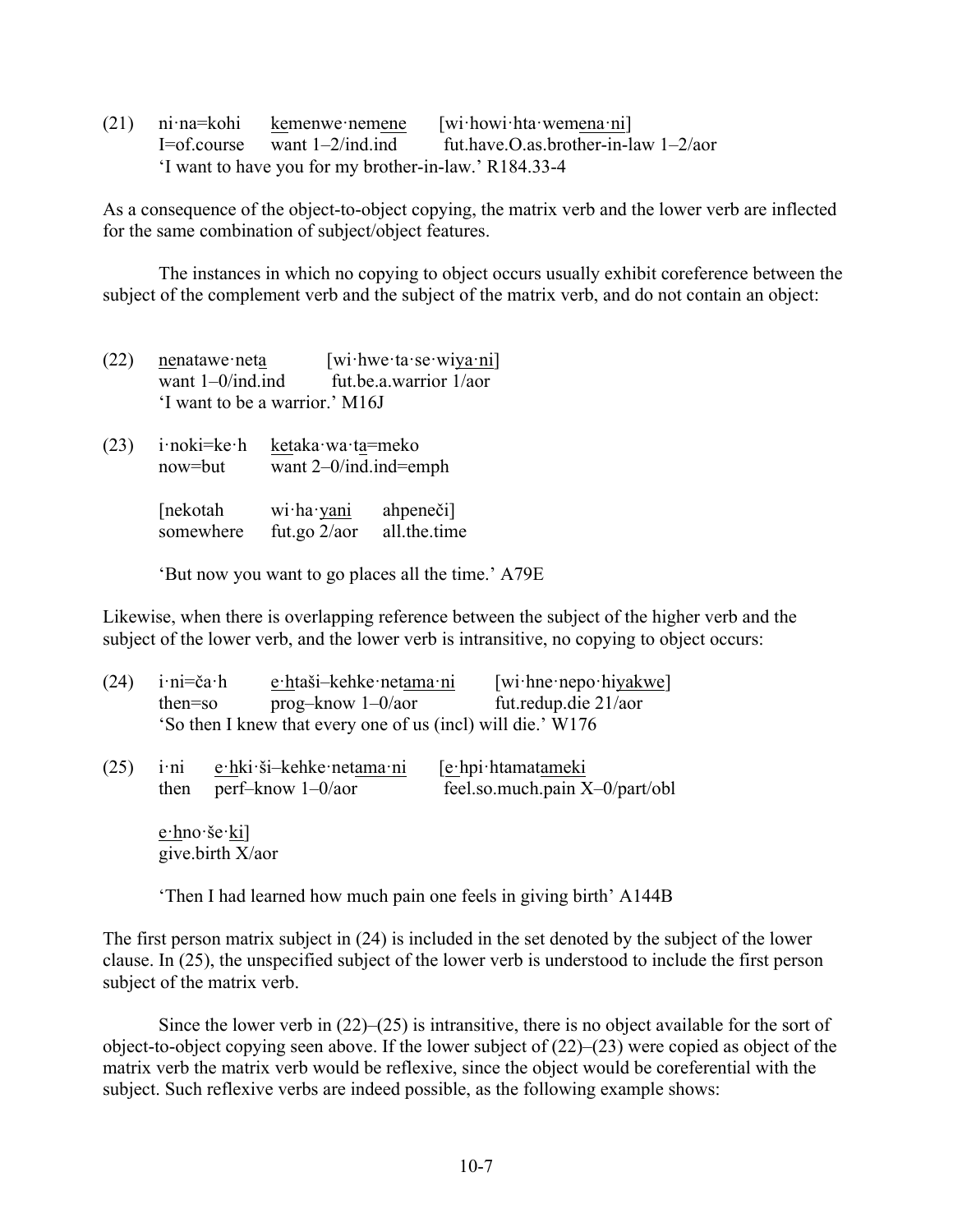(26) na·hka ki·ši–kehke·netisokini [e·hačihkwiki] again perf–know.self X/iter be.pregnant X/aor 'And whenever one has learned that one is pregnant,' A103A

In (26) the unspecified subject of the lower clause is copied as object of the matrix clause. Since the subject of the matrix verb is also unspecified, this results in a reflexive form of the matrix verb stem (7.1.2). However, ordinarily copying to object does not occur if the copied object would be coreferential to the subject of the matrix verb. We may conjecture that it is the special circumstances of being pregnant that makes this possible in (26), since one can be pregnant without being aware of it at first.

## **10.2. Tough movement**

In this section we will examine some aspects of the syntax of two pairs of verbs in Meskwaki: *sanakesi*- 'be difficult' AI and *sanakat*- 'be difficult' II; and *we·činowesi*- 'be easy' AI and *we činowat*- 'be easy' II.<sup>6</sup> The construction in which the AI forms of 'be difficult' and 'be easy' appear is reminiscent of the English syntactic construction known as tough movement, in that the subject of the matrix verb is coreferential with an argument of the verb's clausal complement.<sup>7</sup> The Meskwaki construction, however, differs from English tough movement in two important ways: there is no gap in the lower clause, and the subject of the lower clause may undergo tough movement. (Although I do not believe a movement transformation is involved in the Meskwaki construction, I will speak of an argument 'undergoing tough movement' as shorthand for saying that this argument functions both as subject of the matrix verb and as an argument within the verb's clausal complement.)

Examples of English tough movement are given below.

- (27) a. It's difficult to make you angry.
	- b. You<sub>i</sub> are difficult to make  $\varnothing$ <sub>i</sub> angry.
- (28) a. It's easy to make you angry.
	- b. You<sub>i</sub> are easy to make  $\varnothing$ <sub>i</sub> angry.

In both (27) and (28) tough movement has applied to the (b) sentences, but not to the (a) sentences. That is, in the (b) sentences the object of the lower clause appears to have been moved to be the subject of the higher predicate, leaving behind a gap which is understood as coreferential to the subject of the higher predicate. In the (a) sentences, on the other hand, the higher predicate takes an expletive subject.

<sup>&</sup>lt;sup>6</sup> Much of the material in this section first appeared in Dahlstrom 1994a.<br><sup>7</sup> A description of tough movement may be found in McCawley 1988:99–103; McCawley points out that only certain English predicates allow this construction *tough, hard, impossible, simple, a breeze, a bitch*, …, all allow tough movement, but not *possible, unusual*, … .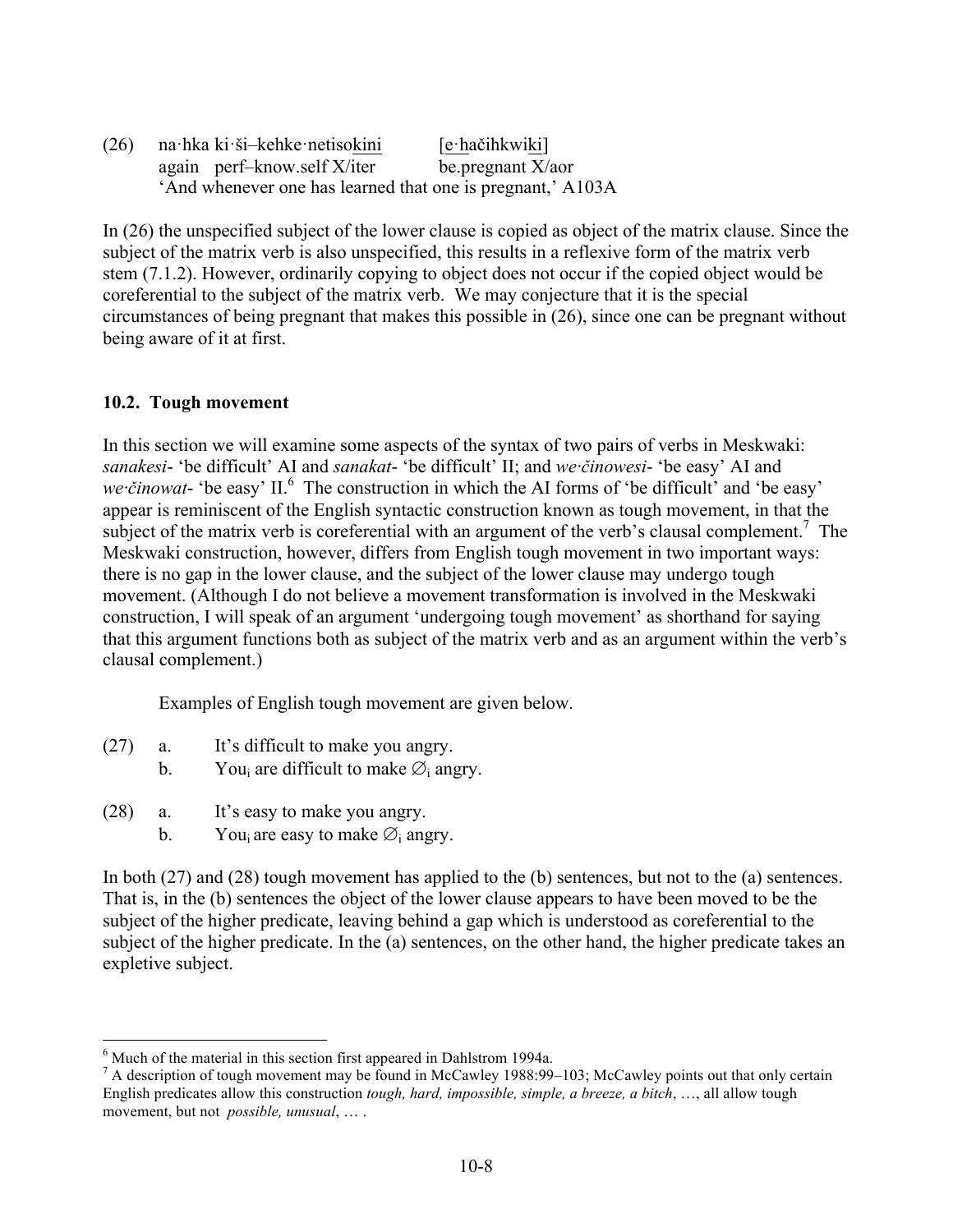We will begin our discussion of tough movement in Meskwaki by considering the II verb *sanakat*- 'be difficult'. *sanakat*- may be predicated either of a proposition, expressed by a clause, or of an entity, expressed by an NP or by pronominal inflection on the verb. If predicated of an entity, it describes that entity as being a difficult thing, as in the following textual examples.

| (29) | $pe\cdot hki = ke\cdot h = ye\cdot hapa$      | sanakato hapa            | $nepo$ went |
|------|-----------------------------------------------|--------------------------|-------------|
|      | really=and=I.conclude                         | be difficult 0/emph.pres | death       |
|      | 'Surely death is a very difficult thing' W176 |                          |             |

(30) neniwa='pi ke·htena=meko ki·ša·koči–sanakateniwi išawiweni man=quot truly=emph extremely–be.difficult 0'/ind.ind ceremony 'As for the men, it's said, the ceremony is indeed extremely difficult ...' R236.24

*sanakat*- may also be used with a clause as its argument, to assert that it is difficult for someone to do something. In the following example *sanakat*- is inflected for an expletive inanimate subject.

| (31) | <i>s</i> [peteki | wi·hiši-keteminawe·kwe] sanakatwi                              |  |
|------|------------------|----------------------------------------------------------------|--|
|      | back             | fut.thus-bless $2p-3(p)/a$ be.difficult 0/ind.ind              |  |
|      |                  | It is difficult for you (plural) to bless them backwards' W475 |  |

(31) is taken from the long text about the culture hero Wisahkeha. In this rather metaphysical passage Wisahkeha is telling the other spirits about the world and the people he will create. In this world, time will go forward, not backward, so when the spirits bless a person, their blessing will take effect in the future. The sentence in (31) is Wisahkeha telling the spirits that in general, they will not be able to bless people retroactively.

In the use of 'be difficult' with a clausal complement, a choice of syntactic constructions is available. One option was illustrated in (31), where *sanakat*- takes an expletive subject. The other option is to take an argument from the clausal complement of *sanakat*- and make it the subject of 'be difficult'. The following examples illustrate the two options:

- (32) sanakatwi wi·ha·hkwe·heneki be.difficult 0/ind.ind fut.make.angry X–2/aor 'It's difficult to make you angry'
- (33) kesanakesi wi·ha·hkwe·heneki be.difficult 2/ind.ind fut.make.angry X–2/aor 'You are difficult to make angry'
- (34) sanakatwi wi·hkano·neči be.difficult 0/ind.ind fut.talk.to X–3/aor 'It's difficult to talk to him'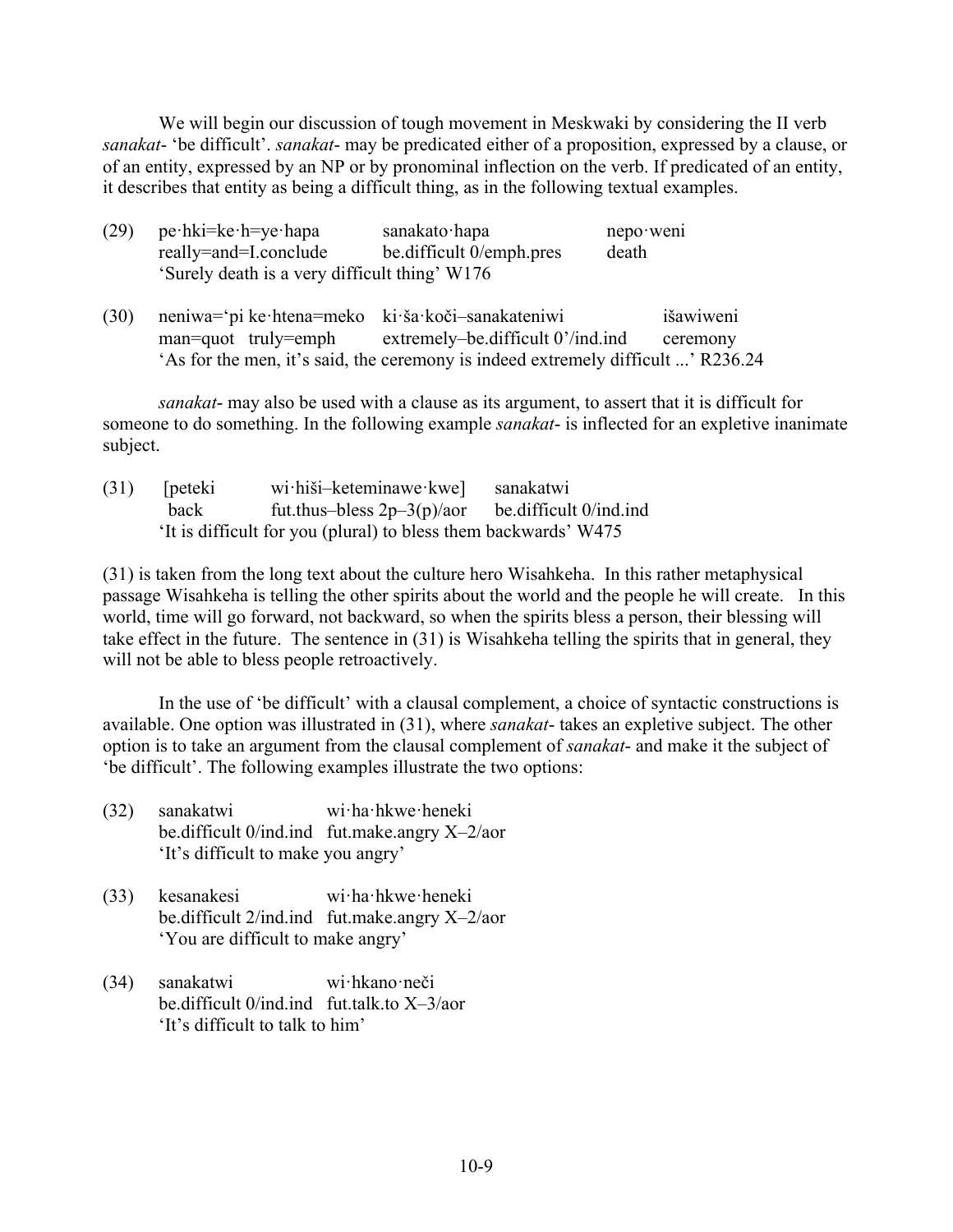(35) sanakesiwa wi·hkano·neči be.difficult 3/ind.ind fut.talk.to X–3/aor 'He's difficult to talk to'

In (32) and (34) the verb of the higher clause is the II verb *sanakat*- 'be difficult'. In (33) and (35), on the other hand, the verb of the higher clause is formed from the AI stem *sanakesi*-.

The same syntactic opposition is also available with 'be easy':

- (36) we·činowatwi wi·hanehkawoči i·na ihkwe·wa be.easy  $0$ /ind.ind fut.get.to.know  $X-3/a$  or that woman 'It's easy to get to know that woman'
- (37) we·činowesiwa wi·hanehkawoči be.easy 3/ind.ind fut.get.to.know X–3/aor 'She's easy to get to know'

The verb of the higher clause in (36) is *we·činowat*- 'be easy' II, inflected for an expletive subject. In (37), on the other hand, the higher verb is formed from the AI stem *we·činowesi*-, inflected for a third person proximate singular subject.

The Meskwaki opposition illustrated in the above pairs of sentences is similar to the English tough movement opposition in that an argument of the lower clause may optionally be expressed as subject of the higher clause. In (33), for example, the second person object of the lower verb 'make angry' is also expressed as subject of the higher verb 'be difficult'. This necessitates the use of the AI form of the verb in the higher clause, since it has an animate subject. Another similarity between the Meskwaki opposition and English tough movement may be mentioned here. Tough movement in English is restricted to only a handful of predicates (see footnote 7); in Meskwaki, this syntactic phenomenon is lexically restricted as well. I have found no other verb besides 'be difficult' and 'be easy' which participates in this construction.

One major difference between the English tough movement construction and the Meskwaki counterpart involves the realization of the 'moved' argument of the lower clause. In English, there is a gap corresponding to the extraction site of the moved element (represented by the null set symbol in (27b) and (28b)). In Meskwaki, though, there is no gap: in both (32) and (33), for example, the lower verb is inflected for an unspecified subject acting on a second person singular object. The object inflection in (33) is a pronominal copy of the second person subject of the higher verb. Likewise, the pairs of sentences in (34) and (35), and (36) and (37), show that the Meskwaki counterpart to tough movement must be considered a copying operation, rather than movement.

All of the above illustrations of tough movement in Meskwaki contained an unspecified subject in the lower clause. Tough movement applies much more generally, however: for example, the subject of the lower clause may be a specific third person or nonthird person.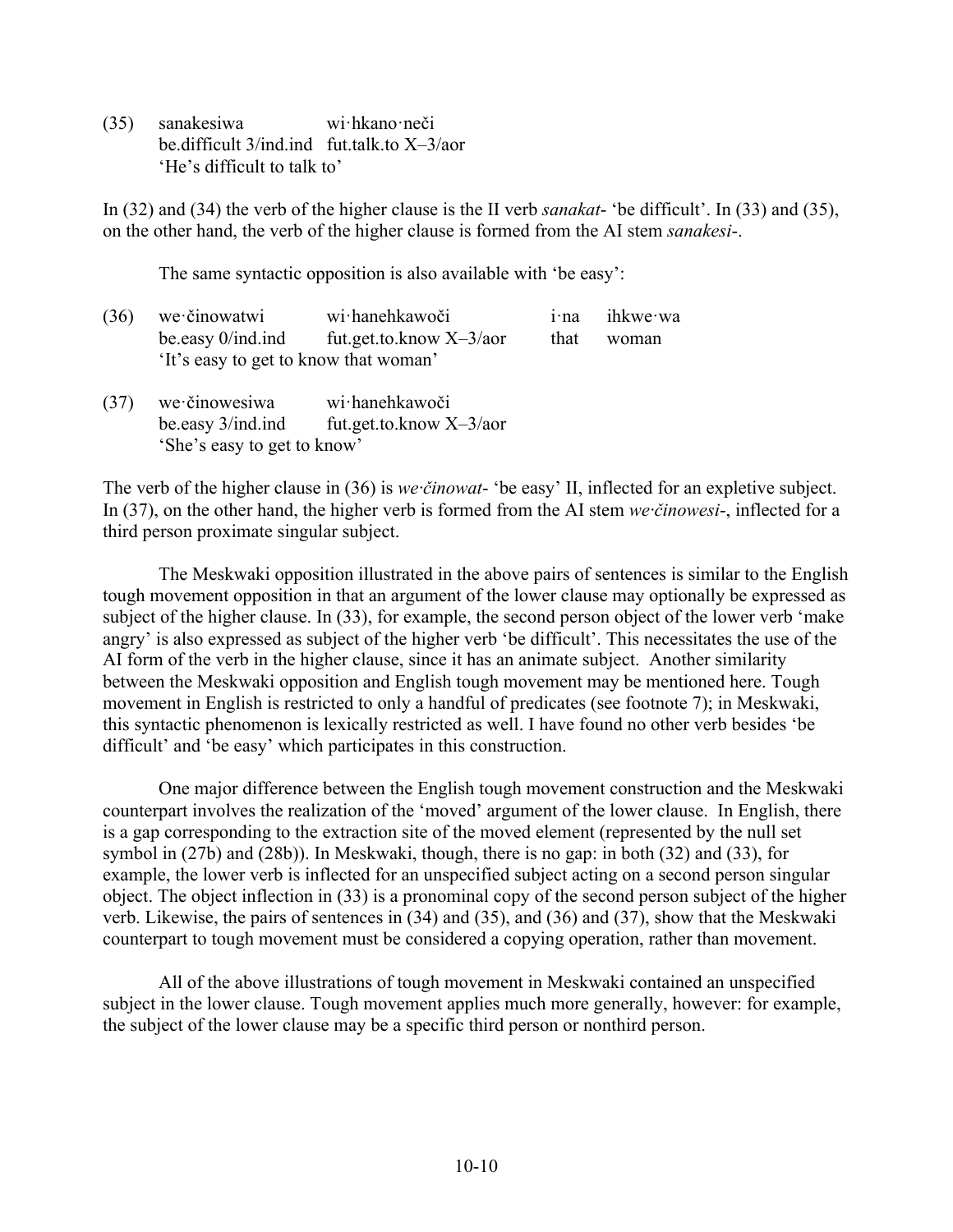- (38) we·činowatwi wi·hanehkawakwe be.easy 0/ind.ind fut.get.to.know 21–3/aor 'It's easy for us (incl.) to get to know her'
- (39) we·činowesiwa wi·hanehkawakwe be.easy 3/ind.ind fut.get.to.know 21–3/aor 'She's easy for us (incl.) to get to know'
- (40) sanakateniwi wi·ha·hkwe·hehki be.difficult 0'/ind.ind fut.make.angry 3(p)–2/aor 'It's difficult for them to make you angry'
- (41) kesanakesi wi·ha·hkwe·hehki be.difficult 2/ind.ind fut.make.angry 3(p)–2/aor 'You are difficult for them to make angry'

The opposition between (38) and (39), and between (40) and (41) is similar to that already seen above: the object of the lower verb may optionally also be expressed as subject of the higher clause. In both (39) and (41), where that option is taken, the matrix verb must appear in the AI form of 'be easy' or 'be difficult'.

The expletive subject of (40) requires some comment. It is inanimate obviative, while the expletive subject in previous examples is inanimate proximate. An expletive subject of the matrix verb is marked obviative if the subject of the lower clause is third person, as in (40). But if the lower clause contains a third person object, this third person does not trigger obviation on the expletive subject of the higher verb. Instead, the expletive subject remains proximate, as can be seen in the elicited examples (34), (36), and (38), and the textual example  $(31)$ .<sup>8</sup> As explained in 3.3, the syntactic domain of obligatory obviation includes the subject of a complement clause but not the object.

So far we have seen examples where tough movement applies to copy a nonthird person or proximate third person object of the lower clause as subject of the matrix verb. Other categories of arguments may also undergo tough movement, including obviative third person and inanimates. The following pair of examples illustrates tough movement applying to an obviative object of the lower clause.

| (42) | we činowatwi<br>be easy 0/ind.ind<br>'It's easy to make their child laugh'   | wi hapahapahe nihemeči<br>fut.make.laugh $X-3'/a$ or | otapeno hemwa wani<br>their.child.obv |
|------|------------------------------------------------------------------------------|------------------------------------------------------|---------------------------------------|
| (43) | we činowesiniwani<br>be easy 3'/ind.ind<br>'He (obv.) is easy to make laugh' | wi hapahapahe nihemeči<br>fut.make.laugh $X-3'/a$ or |                                       |

 $8$  The theme or patient argument of an unspecified subject verb is an object, as will be shown in 10.3.4.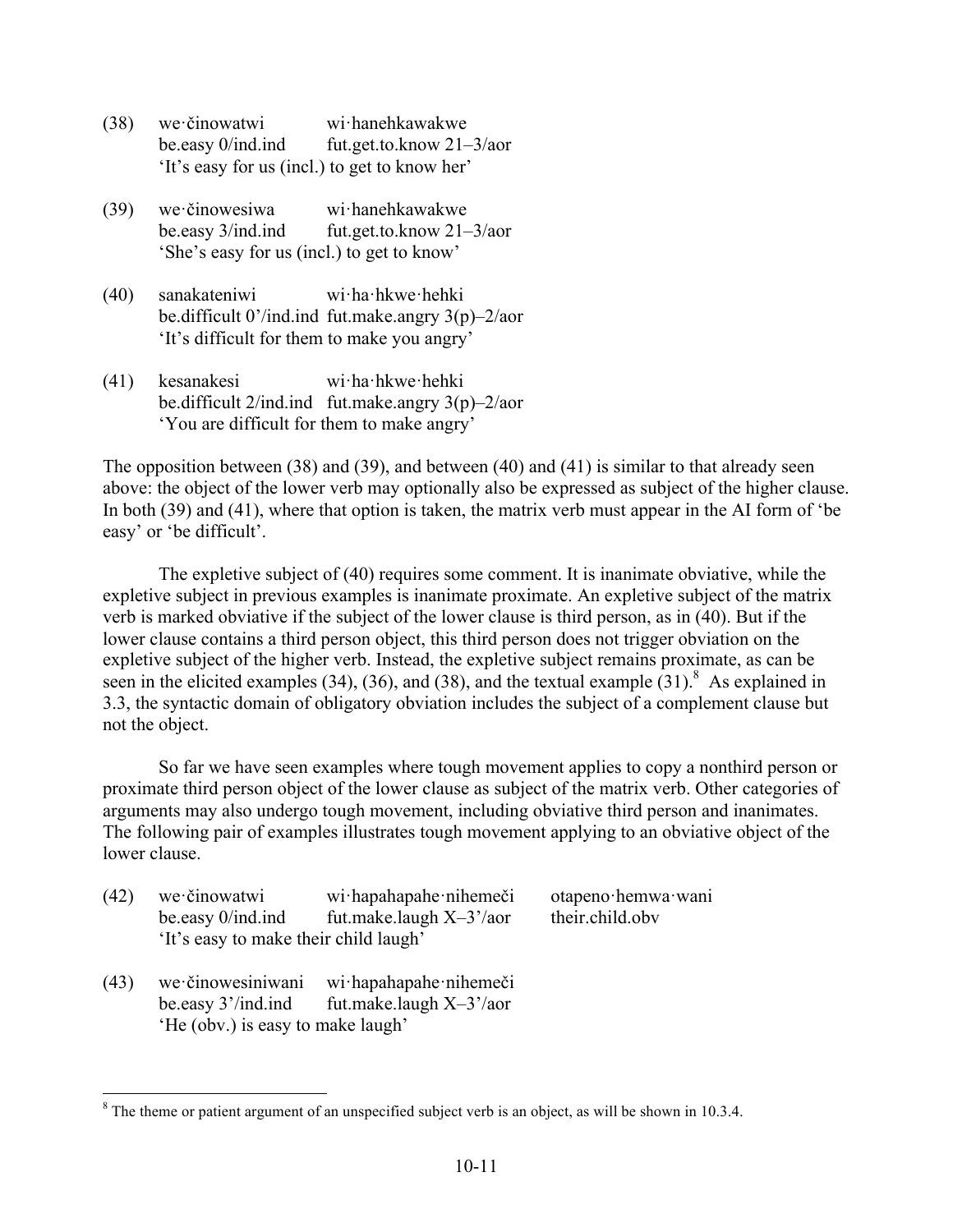With inanimate arguments, it is sometimes hard to tell if tough movement has applied. Recall that one consequence of tough movement applying to animate arguments is a change in the shape of the matrix verb stem: the AI form must be used if an animate third person is made subject. With inanimates, however, the II verb stem will be used in both syntactic variants: if tough movement does not apply, the matrix verb will be Inanimate Intransitive with an expletive subject, and if tough movement does apply to copy an inanimate argument as subject of the matrix verb, then the matrix verb will be Inanimate Intransitive to agree with the gender of its subject. To find a clear morphological difference between the two syntactic variants, then, we must turn to plural inanimate arguments, which trigger agreement for number when subject of an intransitive independent indicative verb.

| (44) | we činowatwi                     | wi hmehkameki       | ahte himinani |
|------|----------------------------------|---------------------|---------------|
|      | be easy $0$ /ind.ind             | fut.find $X=0/a$ or | strawberries  |
|      | 'It's easy to find strawberries' |                     |               |
|      |                                  |                     |               |

(45) ahte·himinani we·činowato·ni wi·hmehkameki strawberries be.easy 0p/ind.ind fut.find X–0/aor 'Strawberries are easy to find'

*ahte·himinani* 'strawberries' is inanimate plural. In (44), where tough movement has not applied, the matrix verb is inflected for an expletive subject—inanimate proximate singular. In (45), on the other hand, *ahte·himinani* has been made the subject of the matrix verb, reflected by the plural agreement on the verb.

Since Chomsky 1977 tough movement has been considered to be a variety of topicalization or wh-movement.<sup>9</sup> The most important motivation for considering tough movement a type of topicalization or wh-movement is that the distance between the subject of the 'tough' predicate and the coreferential gap is unbounded: the gap need not occur in the very first clause down; instead it may be two, three, or more clauses down in the tree structure. In this, tough movement is similar to wh-question movement or topicalization, both of which display long distance dependencies between the moved item and the coreferential gap. Consider the following English examples:

- (46) a. This book<sub>i</sub> is difficult [to persuade the students  $\lceil \text{ to read } \emptyset \rceil$ ]
	- b. Which book<sub>i</sub> did [the teacher persuade the students [ to read  $\varnothing$ <sub>i</sub>]]?
	- c. This book<sub>i</sub>, [the teacher persuaded the students  $\lceil$  to read  $\emptyset$ <sub>i</sub>]]

(46a) shows that a long distance dependency is possible for tough movement in English; (46b) and (46c) show that it is comparable to the long distance dependencies of wh-movement and topicalization, respectively.

In Meskwaki also there may be a long distance dependency between the subject of the 'tough' predicate and the coreferential element in a lower clause, as seen in the following example.<sup>10</sup>

 $9$  The analysis of English tough movement nevertheless remains problematic for syntactic frameworks in general.  $10$  Note that in Moose Cree even constructions corresponding to NP movement in English exhibit long distanc

dependencies (James 1984).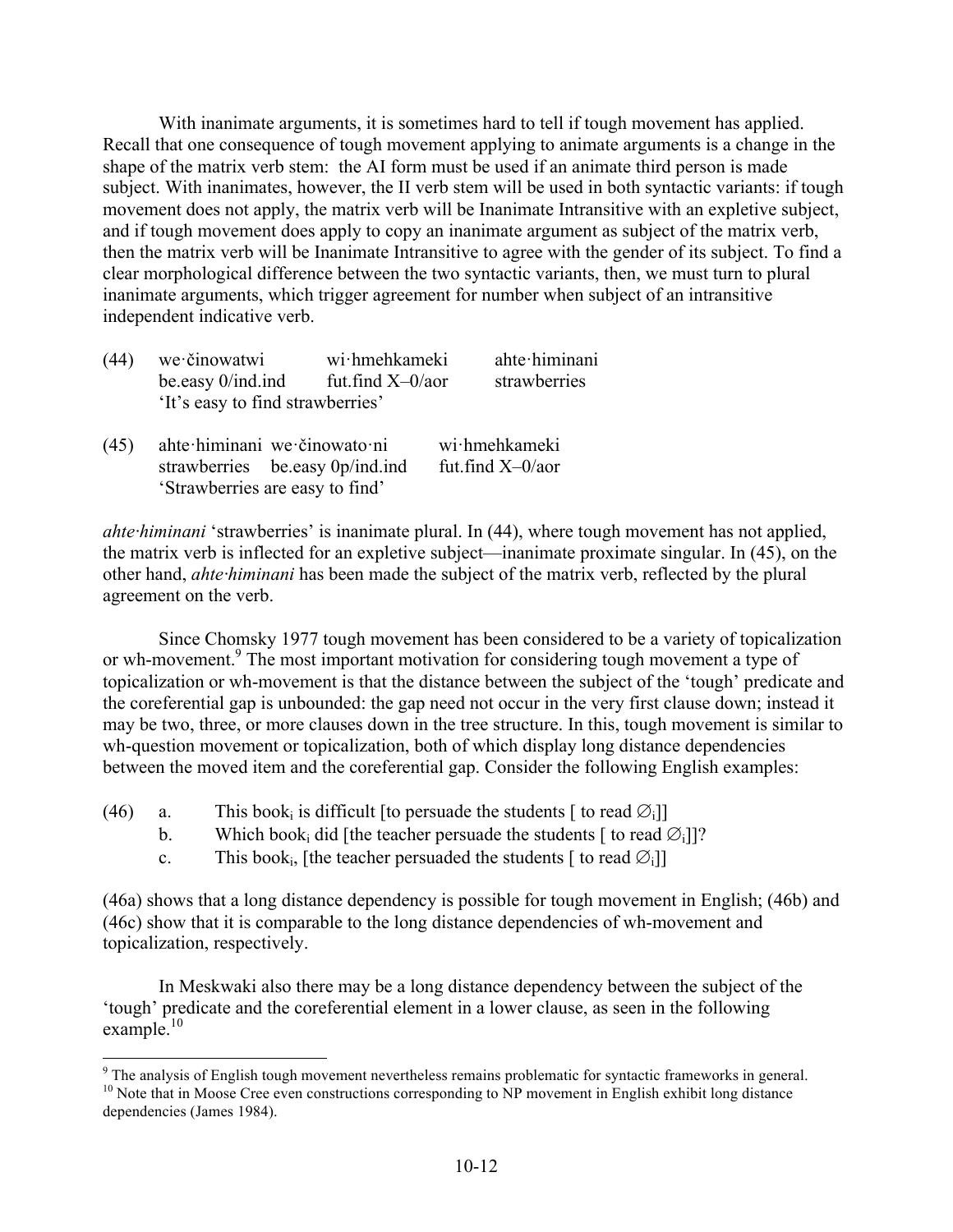| (47) | we činowatwi<br>be.easy 0/ind.ind                 |                                                      | [wi·hanohka·neči                | fut.give.O.job.of $X-3(p)/a$ or children | apeno haki                      |
|------|---------------------------------------------------|------------------------------------------------------|---------------------------------|------------------------------------------|---------------------------------|
|      | [wi·hnatone·hamowa·či<br>fut.look.for $3p-0/a$ or | 'It's easy to get the kids to look for strawberries' | ahte himinani]]<br>strawberries |                                          |                                 |
| (48) | strawberries                                      | ahte himinani we činowato ni<br>be easy 0p/ind.ind   |                                 | [wi·hanohka·neči                         | fut.give.O.job.of $X-3(p)/a$ or |
|      | apeno haki<br>children                            | [wi·hnatone·hamowa·či]]<br>fut.look.for $3p-0/a$ or  |                                 |                                          |                                 |

'Strawberries are easy to get the kids to look for'

In (48) the subject of 'be easy' is 'strawberries', which is coreferential to the object of the clause two levels down.

So far, the Meskwaki analog to tough movement looks rather similar to the English construction. But there is one very surprising difference. In the English tough movement construction, there is a constraint blocking the subject of a lower clause from undergoing tough movement. But in Meskwaki, subjects of lower clauses may also undergo tough movement.

- (49) nesanakesi wi·hkano·naki be.difficult 1/ind.ind fut.talk.to 1–3/aor lit., 'I am difficult for me to talk to him' (='It is difficult for me to talk to him')
- (50) kesanakesipena wi·hanehkawakwe be.difficult 21/ind.ind fut.get.to.know 21–3/aor lit., 'We (incl.) are difficult for us to get close to her' (= 'It's difficult for us to get close to her')

In (49) and (50) the first person subjects of 'be difficult' are coreferential with the subjects of the lower clauses.

A lower subject may also undergo tough movement if the matrix predicate is 'easy':

(51) kewe·činowesipena wi·hanehkawakwe be.easy 21/ind.ind fut.get.to.know 21–3/aor lit., 'We (incl.) are easy for us to get to know her' (= 'It's easy for us to get to know her')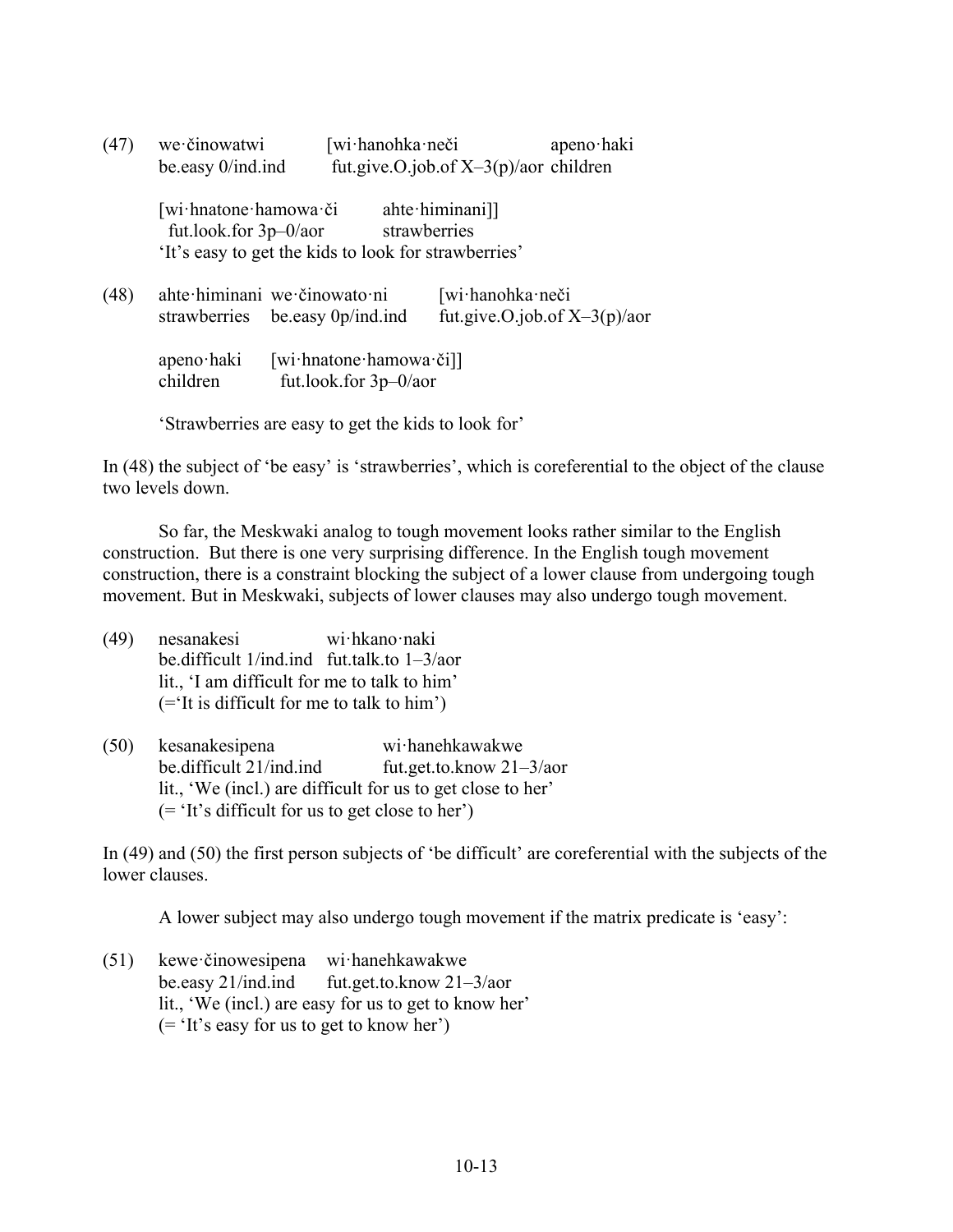(52) kewe·činowesipena wi·hmehkamakwe ahte·himinani be.easy 21/ind.ind fut.find 21–0/aor strawberries lit., 'We (incl.) are easy for us to find strawberries' (='It's easy for us to find strawberries')

So far we have seen subjects of transitive verbs undergoing tough movement. Subjects of intransitive verbs may also undergo tough movement:

- (53) nesanakesipena i·noki wi·hna·kwa·ya·ke be.difficult 1p/ind.ind now fut.leave 1p/aor 'We (excl.) are difficult for us to leave now' (='It is difficult for us to leave now')
- (54) čačawi·hi kesanakesi wi·hnepa·yani sometimes be.difficult 2/ind.ind fut.sleep 2/aor lit., 'Sometimes you're difficult for you to sleep' (='Sometimes it's difficult for you to sleep')

Third person subjects may also undergo tough movement:

- (55) sanakesiwaki wi·hnepa·wa·či be.difficult 3p/ind.ind fut.sleep 3p/aor lit., 'They are difficult for them to sleep' (='It's difficult for them to sleep')
- (56) sanakesiwa wi·hkano·šiči be.difficult 3/ind.ind fut.talk.to 3–1/aor lit., 'He's difficult for him to talk to me' (= 'It's difficult for him to talk to me')

Both proximate and obviative third person subjects of the lower clause may undergo tough movement. Consider the following set of sentences involving proximate and obviative NPs. The first pair of sentences illustrates the unexceptional application of tough movement to the object of the lower clause:

| (57) | ma haki | še škesi haki                                                 | sanakesiwaki                   |
|------|---------|---------------------------------------------------------------|--------------------------------|
|      | these   | young.women                                                   | be difficult 3p/ind.ind        |
|      |         | [wi·hkano·nekowa·či i·nihi<br>fut.talk.to $3'-3p/a$ those.obv | oškinawe hahi<br>young.men.obv |

'These girls (prox) are difficult for those guys (obv) to talk to'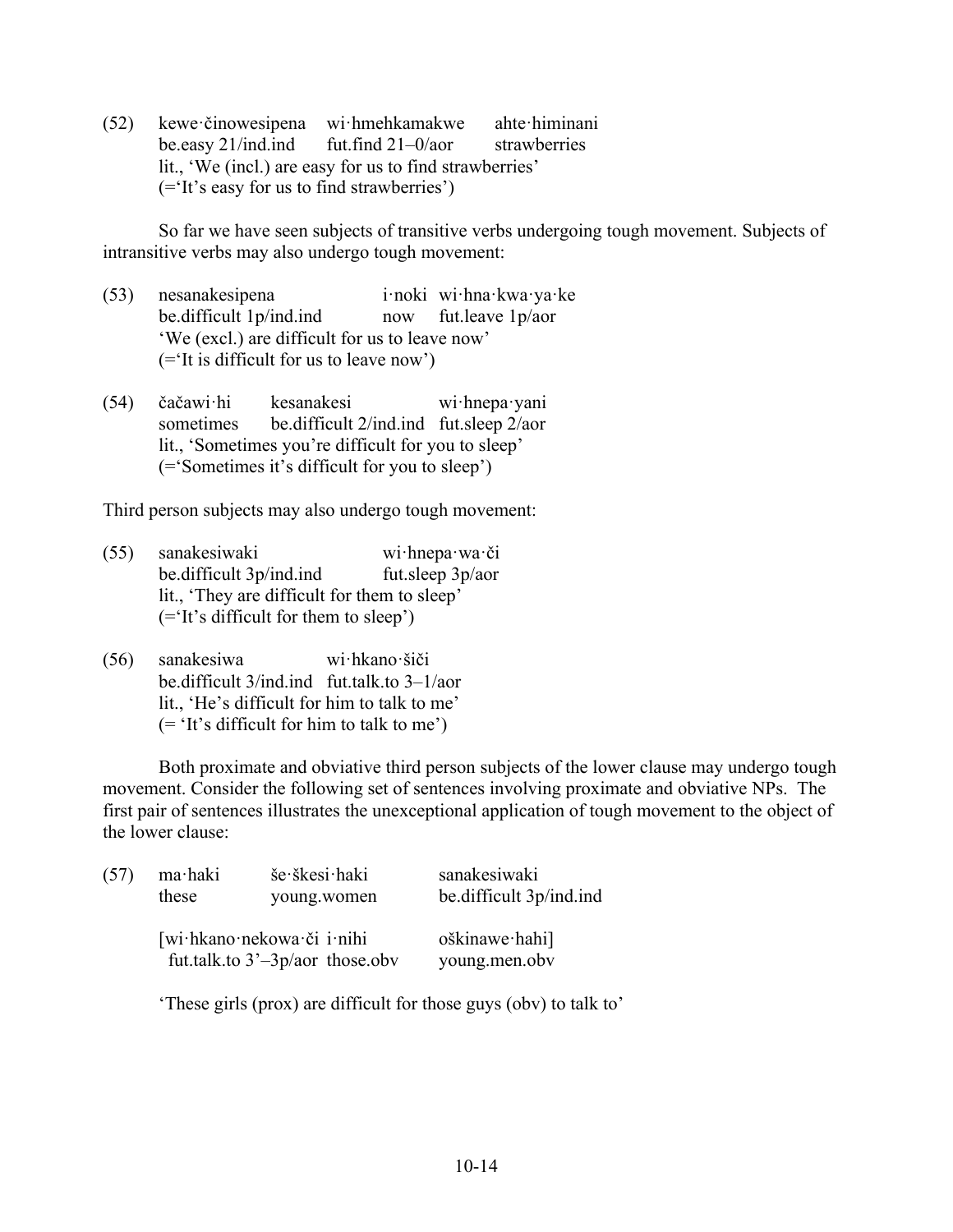| (58) | <i>i</i> -nihi | oškinawe hahi                                             | sanakesiniwahi                |
|------|----------------|-----------------------------------------------------------|-------------------------------|
|      | those.obv      | young menoby                                              | be difficult 3'p/ind.ind      |
|      |                | [wi·hkano·na·wa·či ma·haki<br>fut.talk.to $3p-3'/a$ these | še škesi haki]<br>young.women |

'Those guys (obv) are difficult for these girls (prox) to talk to'

In (57) the proximate NP 'these girls' is the subject of the higher clause, and also the object of the inverse verb of the lower clause. In (58) the verb of the lower clause is the direct counterpart of the verb in (57). The obviative NP 'those guys' is both subject of the higher clause and the object of the lower clause. Both (57) and (58) illustrate the usual pattern of tough movement where there is coreference between the higher subject and a nonsubject argument of the lower clause.

The following pair of sentences, however, involve coreference between the subjects of both clauses:

| še škesi haki sanakesiwaki<br>ma haki<br>(59)<br>young women be difficult 3p/ind.ind<br>these |                             |                                                                        |                                                                               |
|-----------------------------------------------------------------------------------------------|-----------------------------|------------------------------------------------------------------------|-------------------------------------------------------------------------------|
|                                                                                               |                             | [wi·hkano·na·wa·či i·nihi<br>fut.talk.to $3p-3'$ /aor those.obv        | $oškinawe\cdot hahi]$<br>young.men.obv                                        |
|                                                                                               |                             | $($ = $\lceil$ it is difficult for these girls to talk to those guys') | lit., 'These girls (prox) are difficult for them to talk to those guys (obv)' |
| (60)                                                                                          | <i>i</i> -nihi<br>those.obv | oškinawe hahi<br>young.men.obv                                         | sanakesiniwahi<br>be.difficult 3'p/ind.ind                                    |
|                                                                                               | [wi·hkano·nekowa·či         | ma haki<br>fut.talk.to $3'-3p/a$ these                                 | še škesi haki<br>young.women                                                  |

lit., 'Those guys (obv) are difficult for them to talk to these girls (prox)' (= 'It is difficult for those guys to talk to these girls')

(59) has a proximate subject of 'be difficult' which is coreferential to the subject of the lower clause; (60) displays the same pattern of coreference, with obviative subjects. The examples in this section show that subject-to-subject copying in Meskwaki tough movement is available to all person categories, including obviative third person.

The clausal complement of *sanakat*- or *sanakesi*- may be omitted if the context makes it clear what activity is difficult. The following examples have been taken from texts.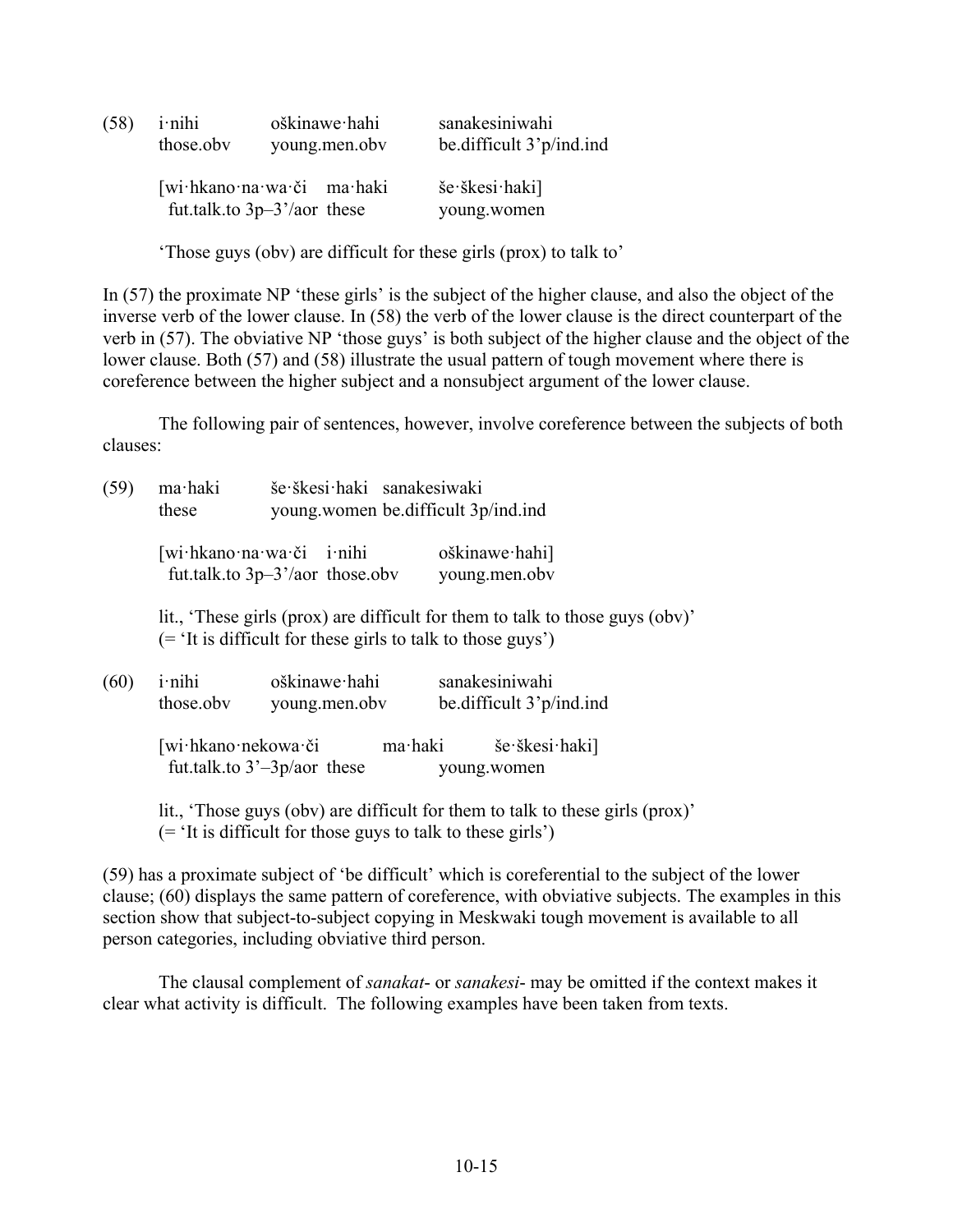(61) kaši=yo·='na iši–sanakesiwa mahkwa? how=of.course=that.anim thus–be.difficult 3/ind.ind bear 'Why is that bear so hard [to catch]?' L129

(Context: the people have been trying to kill a bear for four days, but they are unable to catch him.)

(62) šewe·na sanakateniwi. but be.difficult 0'/ind.ind 'But it is difficult [for him to go back into the past]' W475

> (Context: of all the spirits, only the *Keše·–Maneto·wa* 'Great Spirit' has the ability to go back into the past.)

Notice that the verb of (62) is inflected for an obviative expletive subject, as required by the third person subject of the (understood) clausal complement.

The discussion so far has concerned only intransitive forms of the higher predicates 'be difficult' and 'be easy'. There is also a TI stem that may be used to express the difficulty or ease of doing something. Consider the following sentences:

| nesanakihto                                          | wi hkano naki |
|------------------------------------------------------|---------------|
| have hard time $1-0$ /ind ind fut talk to $1-3/a$ or |               |
| 'I have a hard time talking to him'                  |               |
|                                                      |               |

(64) kewe·činowihto·pena wi·hmehkamakwe ahte·himinani have.easy.time 21–0/ind.ind fut.find 21–0/aor strawberries 'We (incl.) have an easy time finding strawberries'

The stems of the matrix verbs of (63) and (64) are *sanakiht*- and *we·činowiht*-, respectively; both are class 2 TI stems.

There seems to be a semantic difference between the 'tough movement' construction and the TI form of the matrix verb. Contrast (53), repeated below, with the construction using a TI matrix verb:

- (65) nesanakesipena i·noki wi·hna·kwa·ya·ke be.difficult 1p/ind.ind now fut.leave 1p/aor 'We (excl.) are difficult for us to leave now' (='It is difficult for us to leave now')
- (66) nesanakihto·pena i·noki wi·hna·kwa·ya·ke have.hard.time 1p–0/ind.ind now fut.leave 1p/aor 'We (excl.) have a hard time leaving now'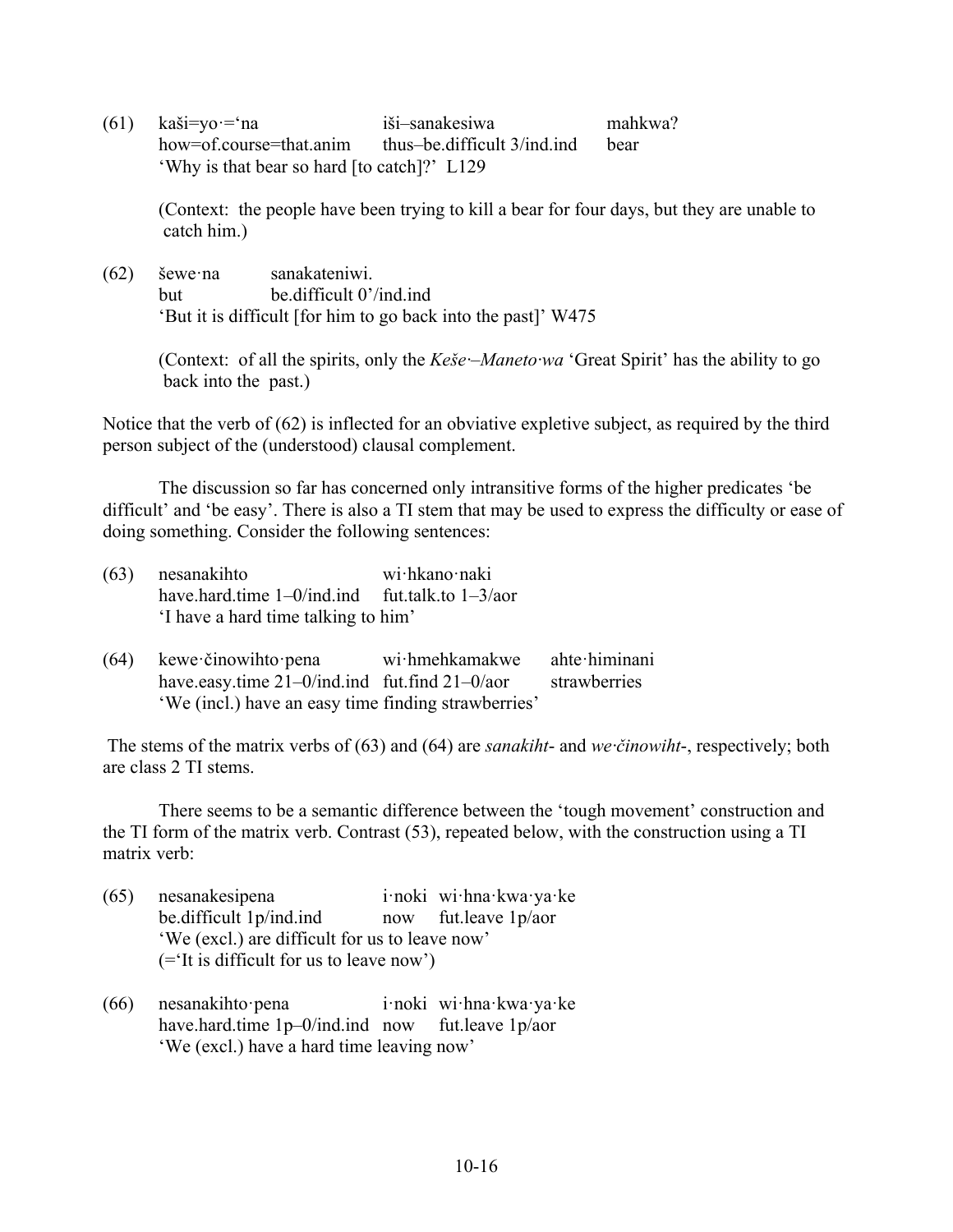According to my consultant, (66), with the TI matrix verb, expresses a more personal feeling: e.g., it's difficult because we hate to go. (65), on the other hand, does not imply anything about the subject's internal state: the difficulty in leaving might be due to us hanging around and talking.

In (63), (64), and (66) the subject of the TI matrix verb is coreferential to the subject of the lower verb. Coreference may also obtain between the subject of the TI matrix verb and the object of the complement clause:

(67) sanakihto·wa wi·hkano·naki have.hard.time 3–0/ind.ind fut.talk.to 1–3/aor lit., 'He has a hard time for me to talk to him'

In other words, neither the 'tough movement' construction described above nor the construction with the TI matrix verb places a restriction on what syntactic role the coreferential argument in the lower clause may bear.

The initials *sanak*- and *we·činow*- may also be used in other verb stems. *sanak*- is especially productive: two examples are given below of the TI verb *sanake·netamwa* 'he thinks it difficult'. Here *sanak*- functions as a secondary predicate, predicated of the verb's object.

| (68) | $a$ ·neta= $'pi$<br>some=quot                                                |                                    | pe hki=meko sanake netamo ki<br>really=emph think.difficult 3p-0/ind.ind |  |
|------|------------------------------------------------------------------------------|------------------------------------|--------------------------------------------------------------------------|--|
|      | wi hmami ši hiwa či                                                          | fut.be.ceremonial.attendant 3p/aor |                                                                          |  |
|      | 'Some, it's said, thought it very hard to be ceremonial attendants.' R256.18 |                                    |                                                                          |  |
| (69) | i·ni=koči<br>that=you.see                                                    | ki na na<br>we                     | e hmehtose neniwe hiyakwe<br>be.alive.dim $21/part/21$                   |  |
|      | se nake netamo hiyakwe                                                       |                                    | mehtose neniwiweni                                                       |  |

think.difficult.dim  $21-0$ /part/0 life

'Life, you see, is something we poor mortals think is pitifully hard' O144E

In (68) *sanak*- 'difficult' is predicated of a clausal argument, while in (69) it is predicated of a nominal argument. (The ablaut rule of Initial Change has applied to *sanake·net*- 'think.difficult' in (69).) This is the same range of arguments found with the simple verb *sanakat*- 'be difficult' II, which may be predicated of either an entity or a proposition.

(68) and (69) contain the TI verb *sanake·netamwa* 'he thinks it difficult', in which *sanak*- is predicated of an inanimate object. *sanake·neme·wa* 'he thinks him difficult' is the Transitive Animate (TA) counterpart. Again *sanak*- is predicated of the object, but here the object is animate. In order for *sanak*- to be predicated of an animate argument, the 'tough movement' construction must apply. That is, the animate object of *sanake·neme·wa* 'he thinks him difficult' must be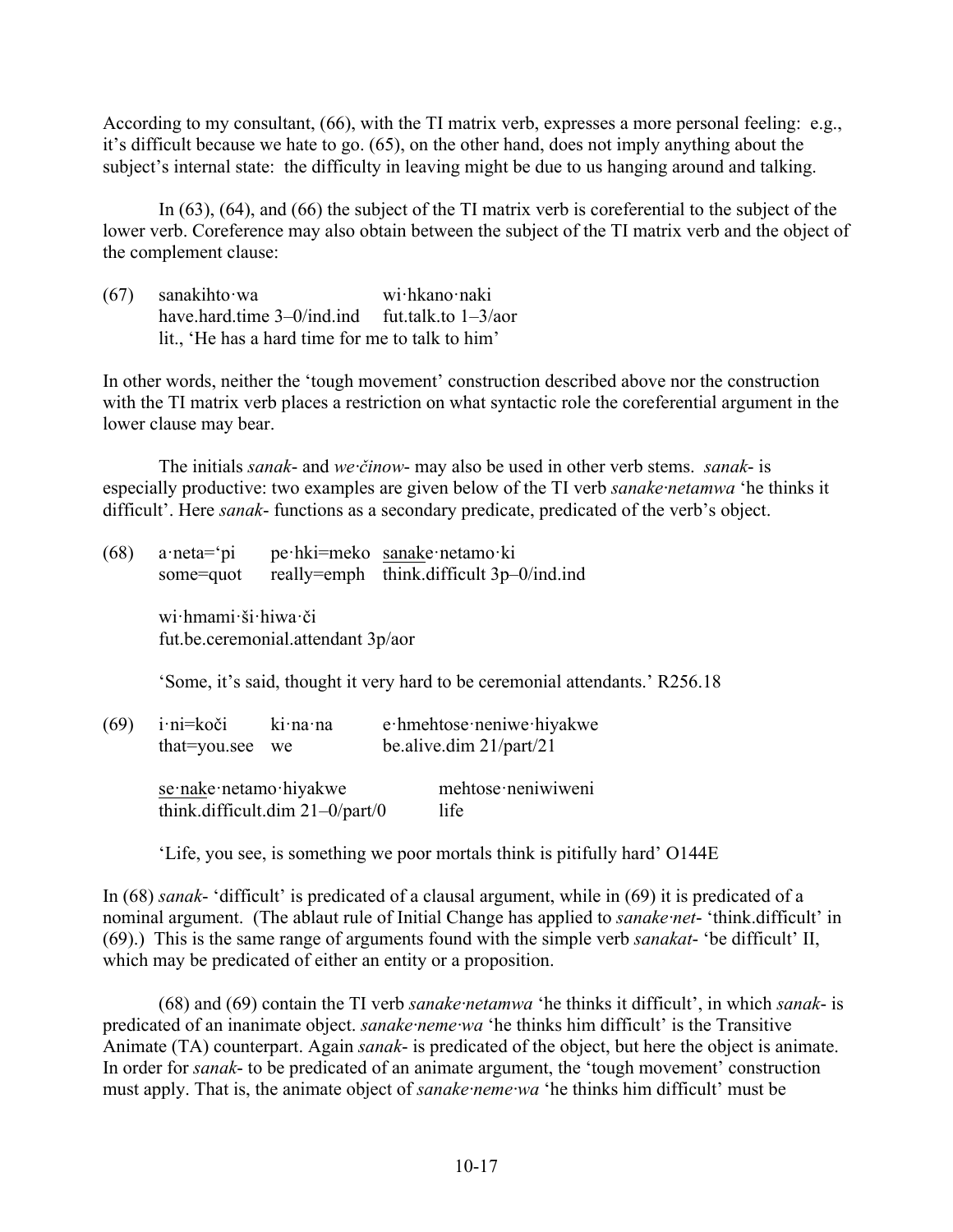coreferential to an argument in an overt or understood complement clause. In the same way, the animate subject of *sanakina·kosiwa* 'he appears difficult' must correspond to some element in the complement of *sanak*- 'difficult'. This is illustrated in the following elicted examples:

|                                       | $(70)$ i na neniwa | nesanake nema wa                                        | wi hkano neči |
|---------------------------------------|--------------------|---------------------------------------------------------|---------------|
| that man                              |                    | think O difficult $1-3$ /ind ind fut talk to $X-3$ /aor |               |
| I think that man is hard to talk to.' |                    |                                                         |               |
|                                       |                    |                                                         |               |

|                                   | $(71)$ i na neniwa | sanakina kosiwa            | wi hkano neči          |
|-----------------------------------|--------------------|----------------------------|------------------------|
|                                   | that man           | appear.difficult 3/ind.ind | fut.talk.to $X-3/a$ or |
| 'That man looks hard to talk to.' |                    |                            |                        |

The same phenomenon may be seen in the following textual example, in which the complement clause is elided:

| (72) | i na=ki na na taswi<br>that.anim=we so.many              | me·neto·witehka·soyakwe<br>be.called.manitou 21/part/obl |
|------|----------------------------------------------------------|----------------------------------------------------------|
|      | wi hsanake nemakwa<br>fut.think.difficult $21-3$ /part/3 |                                                          |

'That [tobacco (anim.)] is something all of us called spirits will think is hard to get.' O85F

The argument which undergoes tough movement here is 'tobacco', which belongs to the animate gender class in Meskwaki. It is the object of the understood complement clause 'for us to get tobacco', deleted here since it is recoverable from the context (cf. (61) above). Since *sanak*- 'difficult' is predicated of an animate argument, the TA form of the verb containing *sanak*- is required.

The syntax of the verbs in (68–72) supports the analysis of incorporated secondary predicates given in 6.3.2: the secondary predicate is a separate syntactic entity with its own argument structure. What we have seen here is that many of the syntactic properties described for the independent verbs *sanakesi*- 'be difficult' AI and *sanakat*- 'be difficult' II are also found with verbs containing the morpheme *sanak*- 'difficult' as a secondary predicate. That is, *sanak*- may be predicated either of an entity (69) or of a proposition (68); the proposition may be deleted if recoverable from the context (72); and *sanak*- participates in the 'tough movement' construction, in which an argument within the clausal complement of *sanak*- also functions as the subject of *sanak*- (70)–(72). What does this mean for the syntax of Meskwaki? For the independent verbs *sanakesi*- 'be difficult' AI and *sanakat*- 'be difficult' II, the information regarding subcategorization and participation in tough movement would uncontroversially be stated in the lexical entry for each verb. The fact that the morpheme *sanak*- controls these same properties argues that it, too, should be given a separate listing in the lexicon. Complex verb forms such as *sanake·neme·wa* 'he thinks him difficult' must then allow the syntax to have access to their internal morphological structure, treating the initial morpheme *sanak*- as a separate argument-taking predicate with distinct syntactic properties.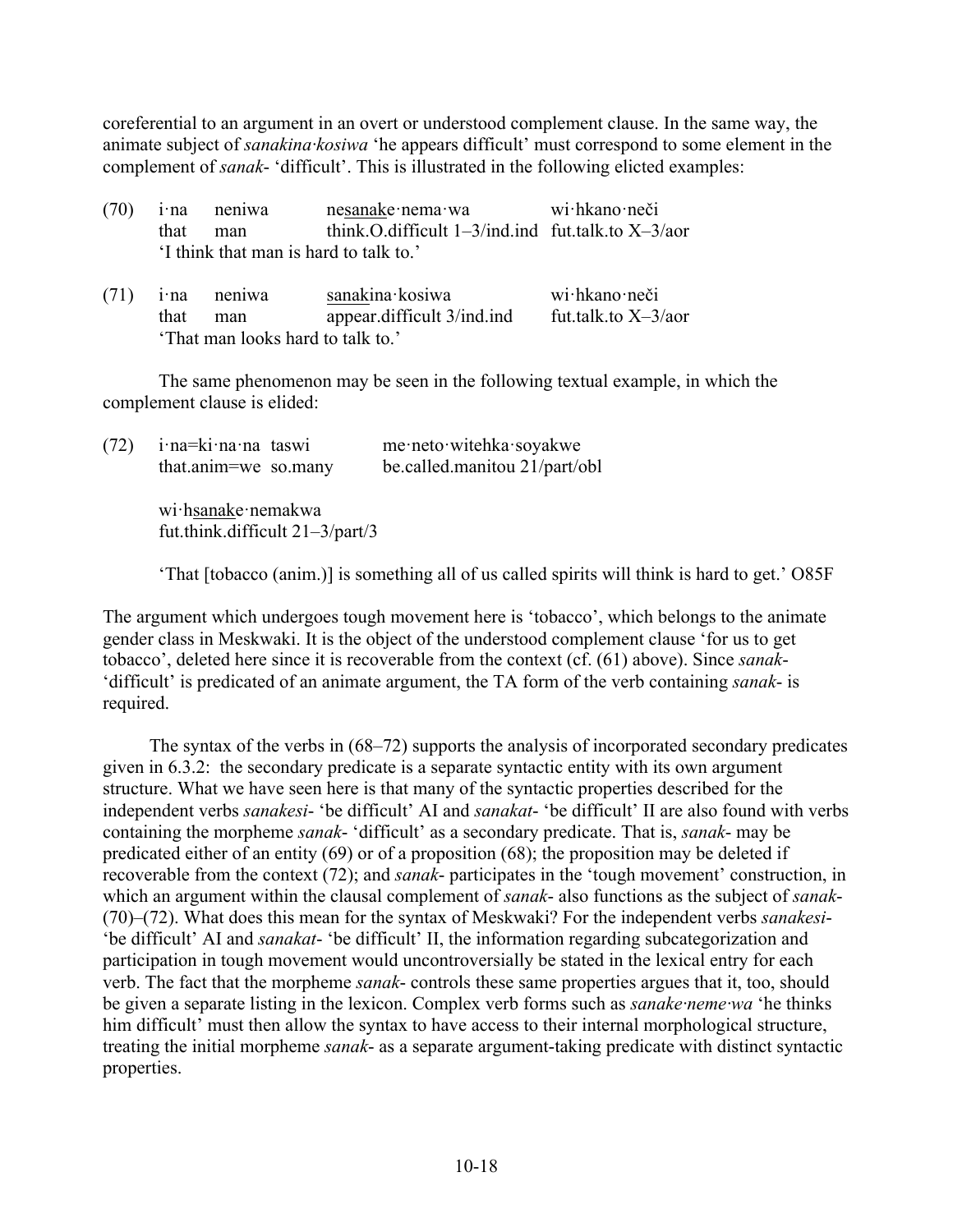#### **10.3. Inverse verbs and unspecified subject verbs**

The subset of Transitive Animate verbs which contain the inverse theme sign -*ekw*- as part of their inflection are known as INVERSE VERBS. This set contains verbs in the independent order which have a third person subject acting on a non-third person object and, in all orders, verbs with an obviative subject acting on a proximate object, verbs with a further obviative subject acting on a nearer obviative object, and verbs with an inanimate subject acting on an animate object.<sup>11</sup> An example of each type of inverse verb is given below, using the TA stem *ne·se·h*- 'cure'.

| (73) | а.          | nene se hekona na | 'he cures us (excl)'                      |
|------|-------------|-------------------|-------------------------------------------|
|      | h.          | ne se hekwa       | 'he (obv) cures him (prox)'               |
|      | $c_{\cdot}$ | ne se hekoniwani  | 'he (further obv) cures him (nearer obv)' |
|      | $d_{\cdot}$ | ne se hekwiwa     | 'it cures him'                            |

Each of the verbs in (73) belongs to the independent indicative paradigm. The inverse theme sign is underlined in each example. (Verbs with an inanimate subject have a variant form of the inverse theme sign, -*ekwi*-.) As explained in 4.5, the term 'inverse' refers to relative positions on the following hierarchy: nonthird  $> X >$  third animate proximate  $>$  third animate obviative  $>$  third animate further obviative > inanimate. For each verb in (73) the object ranks higher than the subject on this hierarchy.

The question to be addressed in this section is whether the inverse verbs have undergone a change of grammatical relations similar to that seen in passive verbs. That is, should the verbs in (73) actually be glossed 'we (excl.) are cured by him', 'he (prox) is cured by him (obv)', etc.? 10.3.1. examines the morphological and discourse-pragmatic motivations for considering a passive analysis of inverse verbs. Note, however, that there is an important difference between inverse verbs and the familiar sort of passive: inverse verbs are transitive verbs, while passives are derived intransitives.

Of the previous work on Meskwaki, Jones 1911:846–847 and LeSourd 1976 analyze the inverse verbs as passive. The phenomenon of inverse verbs, however, is found throughout the Algonquian family and has been the source of much controversy. Rhodes (1976, 1990a,b, 1994; Perlmutter and Rhodes 1988) has been the leading proponent of the idea that inverse verbs involve a change of grammatical relations. In Perlmutter and Rhodes 1988 Rhodes uses the term REVERSAL for the change of grammatical relations which he claims is involved in inverse verbs. Reversal applies to a transitive verb, making the old subject the new object and the old object the new subject. In other words, Reversal is a transitive version of passive: like passive, the theme/patient argument of the verb is promoted to subject; unlike passive, the agent becomes a direct object and the resulting verb is thus transitive. Rhodes has used other labels for this rule in his papers<sup>12</sup> but in the discussion here I will adopt the term Reversal to refer to the hypothesis that there is a change of

<sup>&</sup>lt;sup>11</sup> A variant of the inverse theme sign,  $-eko$ -, is found in independent order verbs with an unspecifed subject acting on a nonthird person object. The unspecified subject verbs will be discussed separately below.

<sup>&</sup>lt;sup>12</sup> Rhodes 1976 has two rules: regular passive (p. 110) followed by chomeur advancement to object (p. 146). Rhodes 1994 departs from his earlier Relational Grammar framework in favor of Construction Grammar. Here the term 'inverse' is used for the reversal of grammatical relations.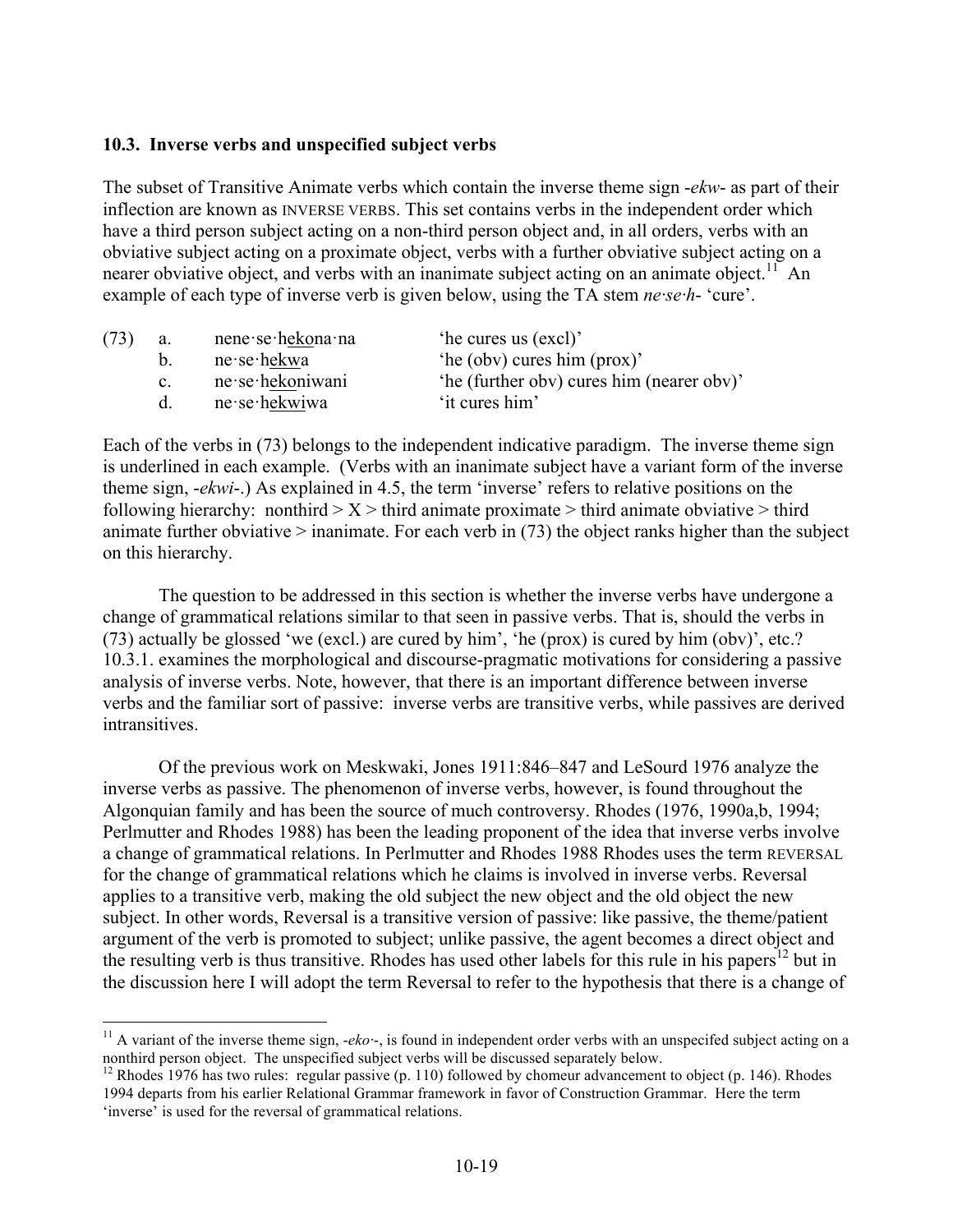grammatical relations involved in the formation of inverse verbs. The term 'inverse' will be reserved to denote the subset of Transitive Animate verbs which contain the inverse theme sign.

Rhodes's data and arguments in favor of Reversal all come from Ojibwa. In Plains Cree, however, Dahlstrom 1991 argues that the Reversal hypothesis is not correct: inverse verbs in Plains Cree are ordinary active verbs.<sup>13</sup> In 10.3.2. we will review the arguments presented in Dahlstrom 1991 against Reversal in Plains Cree, as well as the arguments presented by Rhodes in favor of Reversal in Ojibwa. In 10.3.3. we will see that Meskwaki patterns with Plains Cree in that inverse verbs are active: the Reversal rule does not apply. However, none of the tests developed for grammatical relations in Cree and Ojibwa is applicable to Meskwaki: the arguments regarding the syntactic status of Meskwaki inverse verbs rely on different constructions than those used by Dahlstrom 1991 and Rhodes 1994. The fact that Cree, Ojibwa, and Meskwaki display such different syntactic behavior emphasizes the need for careful investigation of the syntax of each language in the Algonquian family. No syntactic generalizations can be made for the family as a whole.

The syntactic status of Transitive Animate verbs with an unspecified subject has also been controversial. Two examples of such verbs in the independent indicative paradigm are given below:

| (74) | $n$ ene se heko pi            | 'they (unspec) cure me'  |
|------|-------------------------------|--------------------------|
|      | $ne$ se $\cdot$ ha $\cdot$ pi | 'they (unspec) cure him' |

The glosses in (74) treat such verbs as active verbs, in which the patient or theme argument is an ordinary object and the agent is a unspecified subject. Another possibility to consider, however, is that these verbs are actually agentless passives, in which the patient/theme argument is promoted to subject; in this case the glosses of (74) should be 'I am cured', 'he is cured'. Again, syntactic variation is found across the Algonquian family: Dahlstrom 1991 and Rhodes 1994 present evidence that the cognate forms are true passives in Plains Cree and Ojibwa, respectively. In Meskwaki, however, the unspecified subject verbs are active, not passive, as will be seen in 10.3.4. below.

## **10.3.1. The problem of inverse verbs**

There are two reasons why inverse verbs look suspiciously like passive verbs: certain patterns in their inflectional morphology and the discourse function of inverse verbs involving two third person arguments. Chapter 4 discussed the morphology of the independent indicative paradigm of verb inflection in detail, including the inverse verbs. I will repeat a few inflectional forms below to illustrate why the morphology of inverse verbs in some ways resembles that of passive verbs.

Consider the following verbs inflected in the independent indicative paradigm, all bearing the second person prefix *ke*-:

<sup>&</sup>lt;sup>13</sup> Dahlstrom 1991 is the published version of Dahlstrom 1986a.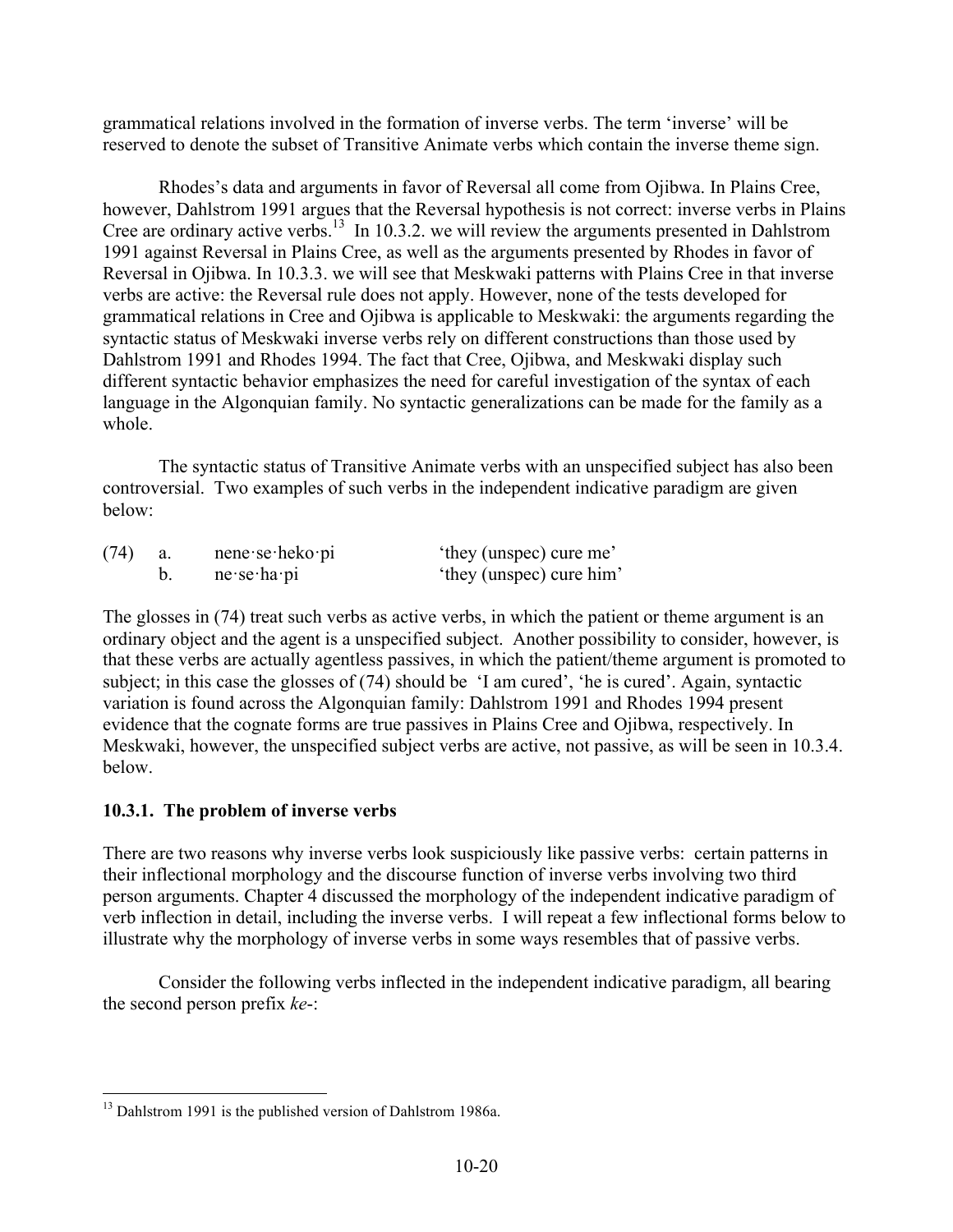| (75) | a.             | ke-we wenesi               | 'you are pretty'       |
|------|----------------|----------------------------|------------------------|
|      |                | 2-be.pretty                |                        |
|      | b.             | ke-pemen-a -- w-a          | 'you take care of him' |
|      |                | $2$ -take.care.of-dir-3-sg |                        |
|      | $\mathbf{c}$ . | kepemenekwa                | 'he takes care of you' |
|      |                | /ke-pemen-ekw-w-a/         |                        |
|      |                | $2$ -take.care.of-inv-3-sg |                        |

The stem in (75a) is *we·wenesi*- 'be pretty, be nice' AI. Since the stem is intransitive it is inflected for only a subject, with the prefix *ke*-. The stem in (75b–c) is *pemen*- 'take care of' TA, which must be inflected for both subject and object. In (75b) the subject is second person singular and the object is third person singular; in (75c) the subject is third person singular and the object is second person singular. Both (75b) and (75c) bear the prefix *ke*-, indicating a second person argument; the absence of a second person plural suffix tells us that the second person argument is singular. Both (75b) and (75c) bear the suffix -*w*, indicating a third person argument, and -*a*, which marks the third person argument as singular. The only difference between (75b) and (75c) is the form of the theme sign, the inflectional suffix which immediately follows the verb stem in the transitive examples above. (75b) has the direct theme sign -*a·*- while (75c) has the inverse theme sign -*ekw*-.

(75c) is thus part of the set of inverse verbs, since it bears the inverse theme sign -*ekw*-. Let us suppose that Rhodes's rule of Reversal has applied to (75c):

(76) kepemenekwa 'you are-taken-care-of-by him' /ke–pemen–ekw–w–a/ 2–take.care.of–inv–3–sg

The gloss in (76) is intended to suggest the transitive nature of the Reversal form. The second person argument is now the subject of the derived verb: consequently we can state that the prefix *ke*- is used to express second person subjects. Moreover, in both (75b) and (76) the suffixes -*w* and -*a* indicate features of a third person object. Note also that the status of the inverse theme sign under a Reversal hypothesis would be different from the analysis given in chapter 4. In chapter 4 the inverse theme sign was taken to be part of the inflectional morphology, identifying which argument was to be interpreted as subject and which as object. Under the Reversal hypothesis, however, the inverse theme sign would be a derivational suffix, marking that the grammatical relations of the clause had changed.

Based upon these few forms, it thus appears that adopting a Reversal hypothesis regarding the syntax of inverse verbs would allow a simpler account of the inflectional morphology of Meskwaki, one in which particular positions are identified as subject or object positions, rather than the complicated account given in chapter 4, in which inflectional positions are associated with person or number features. However, a number of qualifications must be made regarding this apparently simpler account of the morphology. First of all, a relation-changing rule like Reversal must be supported by syntactic evidence that the grammatical relations of the clause have indeed changed: a syntactic rule should not be motivated solely on morphological grounds. As we will see in 10.3.3, the syntactic evidence in Meskwaki argues against the Reversal hypothesis. Second, even under the Reversal hypothesis the account of inflectional morphology in Meskwaki will be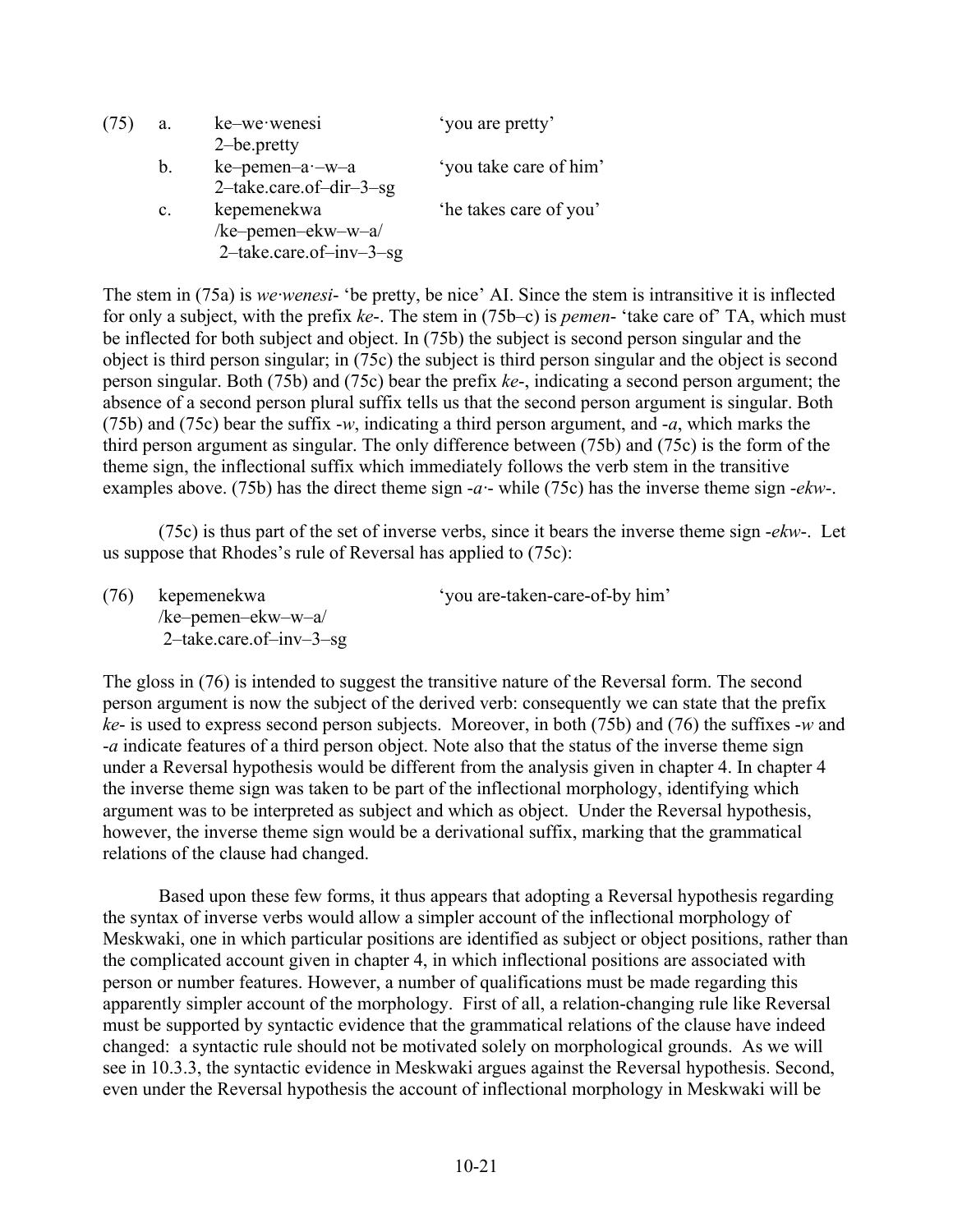complicated. For example, the suffixes -*w* and -*a* may indicate third person subject as well as third person object:

| (77) | we wenesi-w-a      | 'she is pretty' |  |
|------|--------------------|-----------------|--|
|      | be.pretty $-3$ -sg |                 |  |

In other words, neither the form of the suffixes nor their position is specialized for expressing objects; rather, the suffixes simply indicate that a third person singular argument is involved, either as subject or as object. If the stem is intransitive, as in (77), the third person must be subject; if the verb is transitive (75b–c), the form of the theme sign determines whether the third person argument is understood as subject or as object.

Moreover, in other pairs of direct and inverse forms we do not find an exact match of person/number affixes:

| (78) | a.      | ne-pemen-a -pena<br>$1$ -take.care.of-dir-1p                                | 'we (excl) take care of him/them' |
|------|---------|-----------------------------------------------------------------------------|-----------------------------------|
|      | $b_{-}$ | nepemenekona na<br>/ne-pemen-ekw-na·n-a/<br>$1$ -take.care.of-inv- $1p-3sg$ | 'he takes care of us (excl)'      |

In the direct form of (78a), the subject is marked as first person exclusive plural by the prefix *ne*and the suffix -*pena*. No suffix indicating features of the third person argument may follow -*pena*, so the gloss is vague regarding the number of the object. In the inverse form (78b), however, the plurality of the first person argument is indicated by the suffix -*na·n*, not -*pena*. Here it is possible to add a suffix agreeing with the third person argument: -*a* marks the third person agent as singular. If Reversal applies to transitive verbs to exchange subject and object, we would expect to find the same suffixes used in the direct forms showing up on the inverse forms as well.

Besides these morphological patterns the discourse function of a subset of the inverse verbs is similar to that of passives with expressed agents in English. The verbs in question are those in which both arguments are third person. As explained in 3.3, in this context obviation is obligatory: at least one of the verb's arguments must be obviative. The argument selected as proximate is the one which is most central to the discourse (see 3.3. for amplification of this notion). If a transitive verb has an obviative agent acting upon a proximate patient or theme, the verb will be inflected as an inverse verb, as in the following example, repeated from 3.3:

(79) oškinawe·ha aša·hahi nesekwa young.man Sioux.obv.pl kill 3'–3/ind.ind 'The Sioux (obv) killed a young man (prox).' J190.3

The inverse theme sign is underlined in (79). Since the proximate patient is the more central character in (79) we might try to capture this pragmatic aspect of the construction by glossing the sentence with a passive in English: 'A young man was killed by the Sioux.' In other words, one function of passive in English is to signal that the patient or theme of the clause is of more interest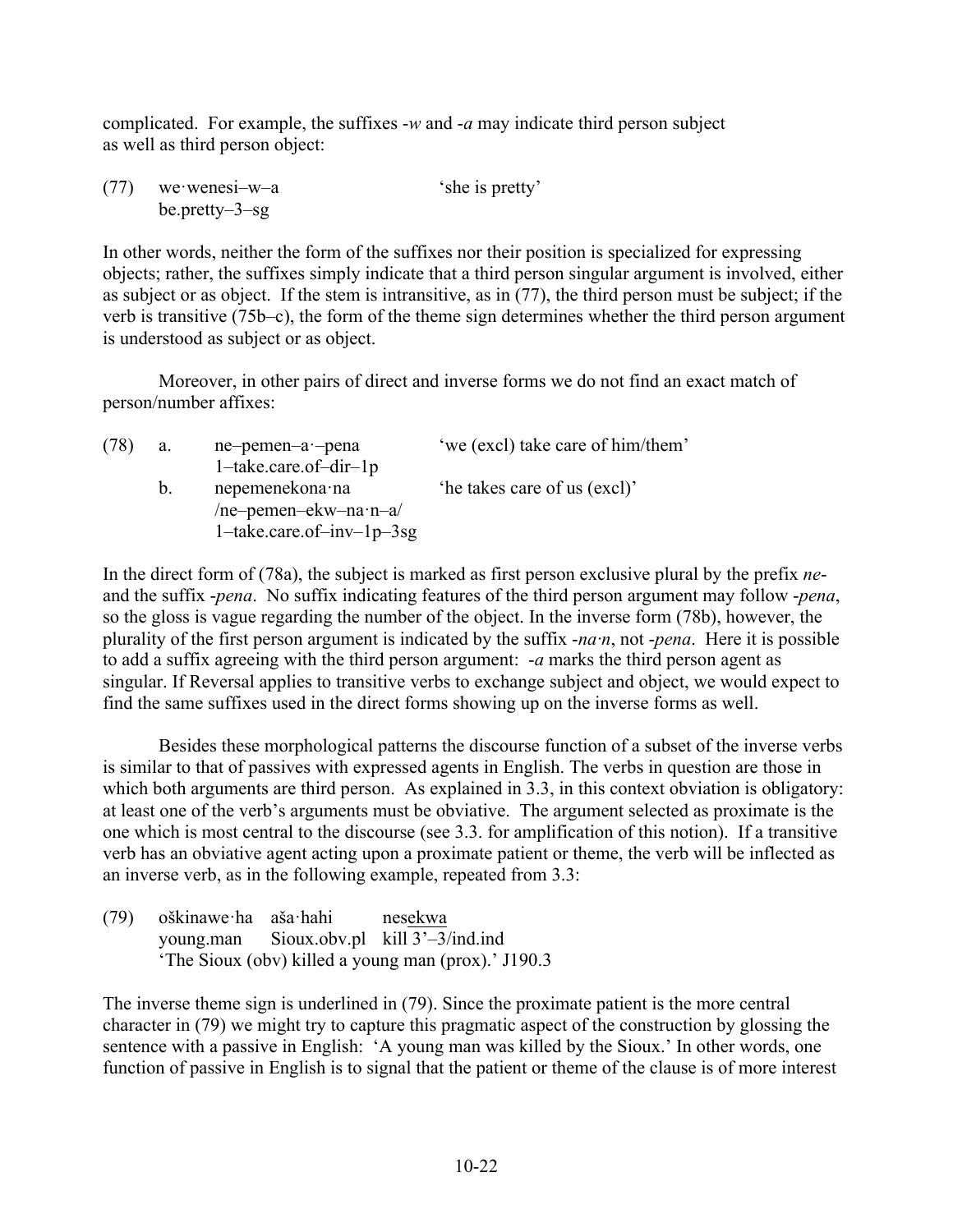in the discourse context than the agent is. A similar sort of ranking is accomplished in Algonquian languages by means of obviation.

When both arguments of the verb are obviative a distinction must be made between 'nearer obviative' and 'further obviative'. A further obviative agent acting on a nearer obviative patient or theme will also involve an inverse verb form, as in the following example, repeated from 3.3:

| (80) | o sani | aša∙hahi | e hnesekoniči.                                                 |
|------|--------|----------|----------------------------------------------------------------|
|      |        |          | his father obv Sioux obv.pl kill $3''-3'$ /aor                 |
|      |        |          | 'The Sioux (further obv) killed his (prox) father (obv)' MM.1M |

Again, the pragmatic flavor of the obviation system could be conveyed by translating (80) with a passive in English: 'His father was killed by the Sioux.' However, the fact that some inverse verbs in Meskwaki have a discourse function similar to that of some English passives cannot be used as an argument for the syntactic status of inverse verbs. To resolve the question of whether inverse verbs are a type of passive we need to examine their syntactic behavior.

## **10.3.2. Tests for grammatical relations in Cree and Ojibwa**

We will begin our investigation of the syntax of inverse verbs by reviewing tests for grammatical relations developed in Dahlstrom 1991 for Plains Cree and in Rhodes 1994 for Ojibwa. Dahlstrom 1991 uses these tests to argue that inverse verbs in Plains Cree are active verbs; Rhodes 1994 uses the Ojibwa tests to argue that the relation-changing rule of Reversal has applied to the Ojibwa inverse verbs.

There are two constructions used in Dahlstrom 1991 to test grammatical relations in Plains Cree: copying to object and quantifier float. In Cree, the copying to object construction is constrained syntactically: only the subject of a complement clause may be copied to be object of the matrix clause. This is established in Dahlstrom 1991 on the basis of direct verbs, where the mapping between arguments and grammatical functions is uncontroversial:

| (81) | nikiske vima w                                     | George | $e = sa \cdot kiha \cdot t$ okosisa                                   |  |
|------|----------------------------------------------------|--------|-----------------------------------------------------------------------|--|
|      | know $1-3$ /ind.ind                                | George | love $3-3'$ /conj his.son.obv                                         |  |
|      |                                                    |        | 'I know George (prox) loves his (prox) sons (obv).' Dahlstrom 1991:72 |  |
| (82) | *nikiskeyimima wa George                           |        | $e = sa \cdot k$ iha $\cdot t$ okosisa                                |  |
|      | know $1-3$ '/ind.ind George                        |        | love $3-3$ '/conj his.son.obv                                         |  |
|      | ('I know George loves his sons') Dahlstrom 1991:73 |        |                                                                       |  |

(82) is ungrammatical because the object of the lower clause has been copied to be object of the matrix clause.

The results obtained from direct verbs are then applied to the inverse verbs. When the verb of the complement clause is inverse, the agent of the verb may be copied to be object of the matrix clause, but the patient of the verb cannot be so copied. This is evidence that no change of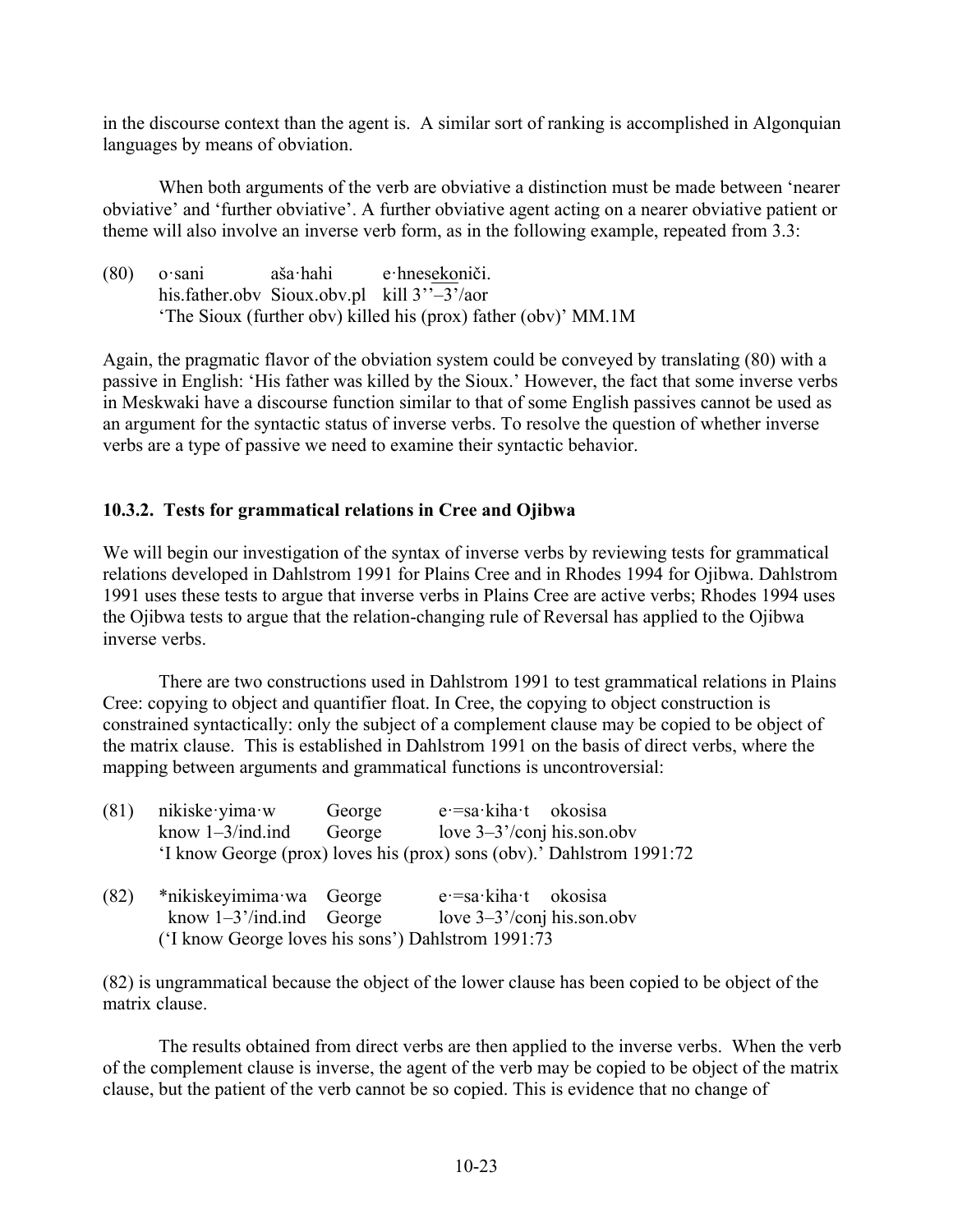grammatical relations is found with the inverse verbs: the agents of inverse verbs behave as normal subjects and the patients of such verbs behave as objects.

| (83)                                                    | nikiske vimima wa George |        | e = sa kihikot okosisa                                                    |
|---------------------------------------------------------|--------------------------|--------|---------------------------------------------------------------------------|
|                                                         | know $1-3$ '/ind.ind     | George | love $3'-3$ /conj his.son.obv                                             |
|                                                         |                          |        | 'I know that his (prox) sons (obv) love George (prox).' Dahlstrom 1991:73 |
| (84)                                                    | *nikiske vima w          | George | $e = sa$ kihikot okosisa                                                  |
|                                                         | know $1-3$ /ind.ind      | George | love $3'-3$ /conj his.son.obv                                             |
| ('I know that his sons love George.') Dahlstrom 1991:73 |                          |        |                                                                           |

Again, in the ungrammatical (84), the object of the lower clause has been copied to be object of the matrix clause.

A second test for grammatical relations in Plains Cree involves quantifier floating. Subjects of intransitive verbs and objects of transitive verbs allow a quantifier modifying the head noun to appear in pre-verbal position. The following example shows that quantifier float is possible for the object of a transitive verb but not for the subject of a transitive verb:

|                                                | $(85)$ nisto nipahe wak                       | mo·swa    | $na \cdot pe \cdot wak$ |  |
|------------------------------------------------|-----------------------------------------------|-----------|-------------------------|--|
|                                                | three $\text{kill } 3p-3' / \text{ind}$ . ind | moose.obv | men                     |  |
| The men killed three moose.'                   |                                               |           |                         |  |
| *'Three men killed moose.' (Dahlstrom 1991:83) |                                               |           |                         |  |

The example in (85) is a direct verb, where the mapping between arguments and grammatical functions is clear. When we turn to inverse verbs, where the mapping between arguments and grammatical functions is controversial, we find that the inverse verbs behave exactly the same as the direct verbs do. The patient argument of the inverse verb allows quantifier float, but the agent argument does not.

| (86) | kahkiyaw                                                     | sa kihikwak           | ota nisiwa wa      | iskwe wak |  |
|------|--------------------------------------------------------------|-----------------------|--------------------|-----------|--|
|      | all                                                          | love $3'-3p/ind$ .ind | their.daughter.obv | women     |  |
|      | 'Their <sub>i</sub> daughters love all women <sub>i</sub> .' |                       |                    |           |  |
|      | (i.e. 'all women are loved by their daughters.')             |                       |                    |           |  |
|      | *'All their daughters love the women.' (Dahlstrom 1991:87)   |                       |                    |           |  |
|      |                                                              |                       |                    |           |  |

The behavior of floated quantifiers is further evidence for taking the agent argument in both direct and inverse verbs to be the subject, and the patient argument to be the object. In other words, inverse verbs are ordinary active, transitive verbs, involving no change of grammatical relations.

We now turn to a consideration of Rhodes's work on Ojibwa. Beginning in Rhodes 1976, Rhodes has argued for an analysis of inverse verbs in which the mapping between arguments and grammatical functions is the reverse of that of direct verbs: in inverse verbs the agent argument is the direct object and the patient or theme argument is the subject: i.e. inverse verbs undergo what Perlmutter and Rhodes 1988 term Reversal. Rhodes 1994 is the most recent and most detailed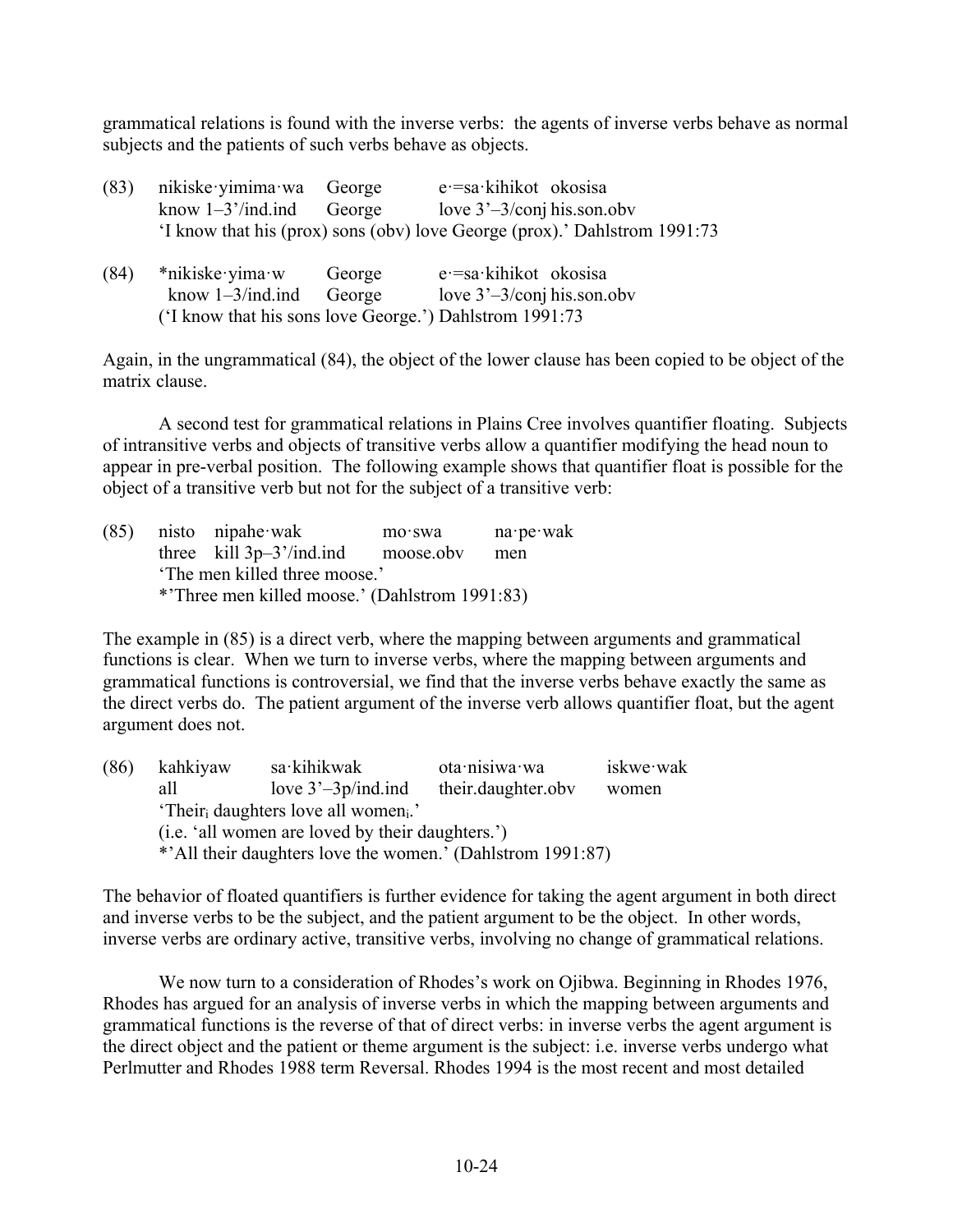account of the syntactic evidence for Reversal in the Ottawa dialect of Ojibwa. I will summarize and comment on Rhodes's principal arguments from that paper below.<sup>14</sup>

The copying to object construction, used in Dahlstrom 1991 to argue against a Reversal hypothesis for Plains Cree inverse verbs, is used in Rhodes 1994 to argue in favor of Reversal applying to Ojibwa inverse verbs.<sup>15</sup> If we look at sentences in which the complement clause contains a direct form of a transitive verb, the subject of the lower verb may be copied to be object of the matrix clause, but the patient of the lower verb cannot be copied. (I have retained Rhodes's conventions for interlinear glosses here.)

| (87) | ngikenmaag ninwag gii-baashkzwaawaad Maagiiyan. |  |  |
|------|-------------------------------------------------|--|--|
|------|-------------------------------------------------|--|--|

| /ni-gikenim-aa-ag        | aniniw-ag | gii-baashkizw-aa-waa-d         |
|--------------------------|-----------|--------------------------------|
| $1 -$ know-3.anim.obj-3p | man-pl    | past-shoot-3.anim.obj-3p-3subj |

Maagii-an/ Marge-obv

'I know that the men (prox) shot Marge (obv).' (Rhodes 1994:439) ('know' is inflected for an object agreeing with 'men')

(88) \**Ngikenmaa Maagiiyan gii–baashkzwaawaad ninwag*.

| /ni-gikenim-aa        | Maagii-an | gii-baashkizw-aa-waa-d         |
|-----------------------|-----------|--------------------------------|
| $1 -$ know-3.anim.obj | Marge-oby | past-shoot-3.anim.obj-3p-3subj |

aniniw-ag/ man-pl

('I know that the men (prox) shot Marge (obv).') Rhodes 1994:439 ('know' is inflected for an object agreeing with 'Marge')

<sup>&</sup>lt;sup>14</sup> Rhodes 1994 also discusses three other phenomena in connection with Reversal: a ban on inanimate 'ergatives', triggering clause-internal obviation, and word order preferences. However, I find these arguments less compelling than the copying to object test and the triggering of obviation in adjunct clauses. Regarding word order, it seems likely that discourse pragmatic conditions, not syntactic ones, influence speakers' acceptability judgements (see Tomlin and Rhodes 1979 for pragmatic conditions on Ojibwa word order). Specifically, the word order generalizations presented in Rhodes 1994 could be restated in terms of proximate vs. obviative third persons—a discourse-based distinction without reference to the syntactic role played by the NPs in question. As for clause-internal obviation and the ban on inanimate ergatives, these arguments are circular, merely restating the hierarchical relationships claimed earlier in the paper (p. 432) to determine the distribution of inverse verbs. For example, a verb with an inanimate agent and an animate patient will have inverse morphology; for Rhodes, this also entails that the rule of Reversal changes the inanimate agent into the object and promotes the animate patient to be subject. Saying that there is a ban on inanimate 'ergatives' (here, final subjects of transitive verbs under the Reversal analysis) simply falls out from the person/animacy hierarchy and Rhodes's syntactic assumptions; it is not an independent syntactic phenomenon like

copying to object which can be used to test for grammatical relations. <sup>15</sup> Rhodes 1994 (also Rhodes 1976:109, 117) terms this construction 'Raising' but in the discussion here I will use the term 'copying to object' for consistency with the Meskwaki and Cree discussion.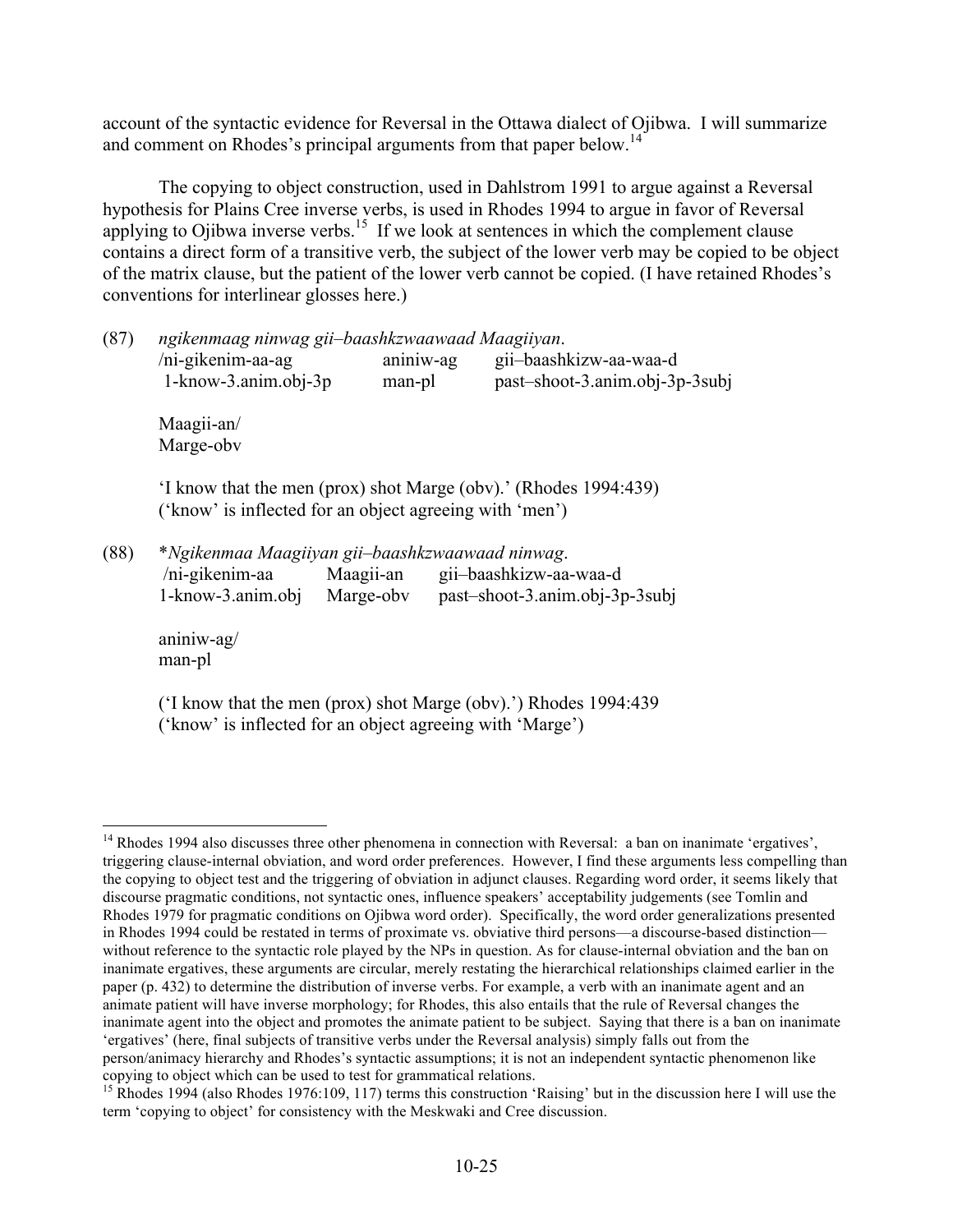Like the Plains Cree examples with direct verbs in the lower clause, these examples establish that a syntactic constraint exists on the copying to object construction in Ojibwa: only the subject of the lower clause may be copied to be object of the matrix clause.

When we examine the behavior of inverse verbs in the lower clause of the copying to object construction, we find that the situation in Ojibwa is exactly the opposite from that in Plains Cree. The patient of an inverse verb may be copied, but the agent of the inverse verb cannot be copied. The following sentences illustrate this: they are identical to the sentences in (87)–(88) above, except that the agent 'men' is obviative and the patient 'Marge' is proximate.

(89) *Ngikenmaa Maagii gii-baashkzogod ninwan* /ni-gikenim-aa Maagii gii–baashkizw-igo-d aniniw-an/ 1-know-3.anim.obj Marge past–shoot-inv-3subj man-obv 'I know that the men (obv) shot Marge (prox).' (Rhodes 1994:439) ('know' is inflected for an object agreeing with 'Marge')

(90) \**Ngikenmaag ninwan gii-baashkzogod Maagii* /ni-gikenim-aa-ag aniniw-an gii–baashkizw-igo-d Maagii/ 1-know-3.anim.obj-3p man-obv past–shoot-inv-3subj Marge ('I know that the men (obv) shot Marge (prox).') Rhodes 1994:440 ('know' is inflected for an object agreeing with 'men')

In other words, the behavior of the copying to object construction supports Rhodes's claim that inverse verbs in Ojibwa undergo a change of grammatical relations. The patient of an inverse behaves like a subject and the agent of an inverse verb behaves like an object.

Another argument from Rhodes 1994 concerns obviation (see also Rhodes 1976:108). In Ojibwa, an impersonal verb in an adjunct clause may optionally be inflected for an obviative subject if there is a third person animate subject in the main clause. If the main clause does not have a third person subject, it is ungrammatical for the impersonal adjunct verb to be inflected for an obviative subject. This is illustrated below with direct verbs in the main clause.

| (91) | Naagshi(*ni)g ngii-shamaa.                     |                        |
|------|------------------------------------------------|------------------------|
|      | $/naagoshi-(*ini)-g$                           | ni-gii-asham-aa/       |
|      | be.evening-(obv)-3.inan                        | 1-past-feed-3.anim.obj |
|      | 'In the evening, I fed him.' (Rhodes 1994:441) |                        |

In the above example the verb of the main clause is direct; the third person patient is therefore the object. Because the main clause does not have a third person subject, the adjunct clause must be inflected for a proximate subject, not an obviative subject. This is indicated by the asterisk on the obviative suffix (in parentheses) attached to the verb 'be evening'.

The next example contains a construction in which the verb of the main clause is inflected in the conjunct order. In the conjunct order the combination of third person agent and first person patient is expressed by a direct verb, not an inverse verb.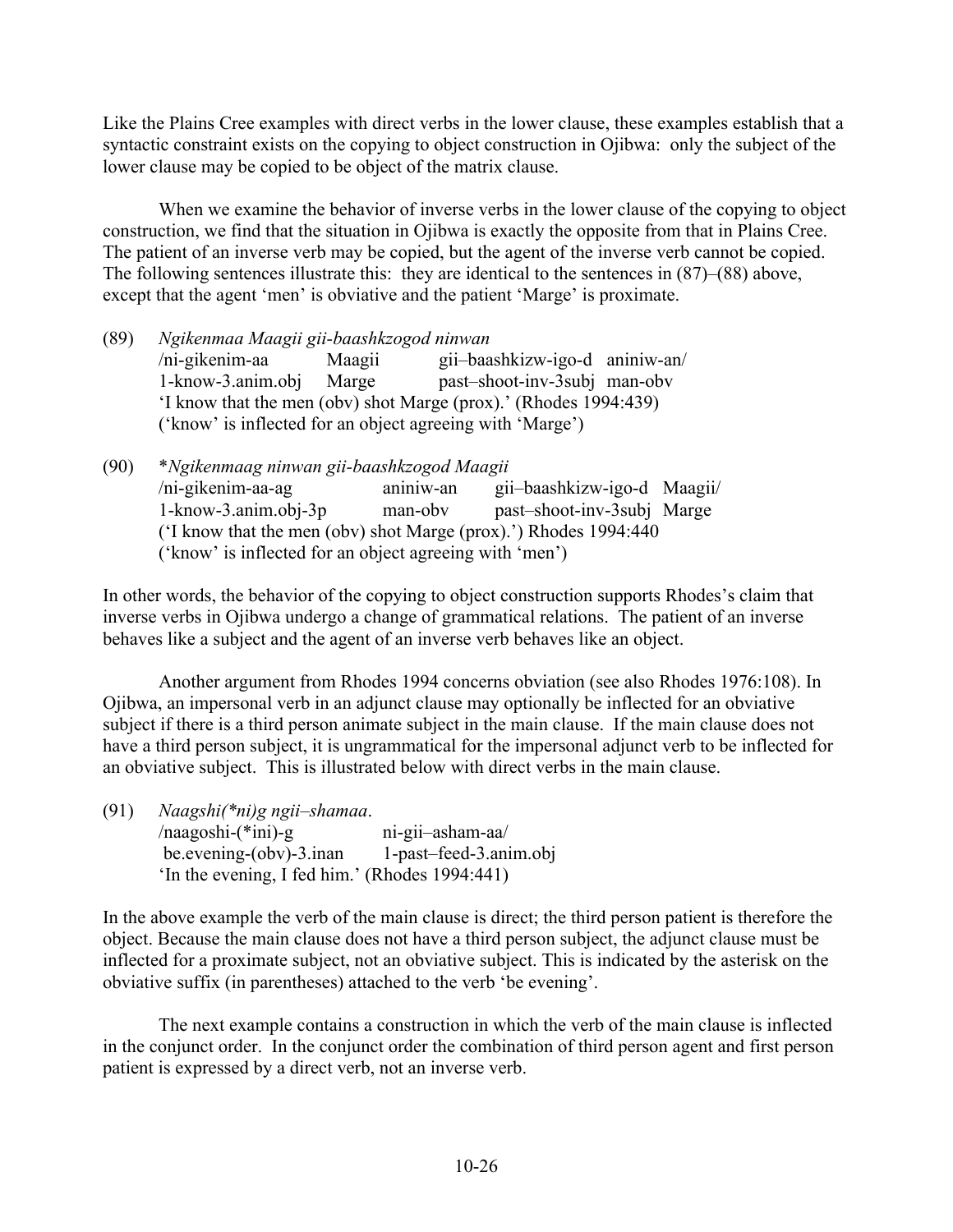(92) *Mii-sh naagshi(ni)g mii gii–shamid*. /mii-sh naagoshi-(ini)-g mii gii–asham-i-d/ then be.evening-(obv)-3.inan then past–feed-1.obj-3.subj 'Then in the evening, he fed me.' (Rhodes 1994:440)

Since the verb of the main clause is direct, the third person agent is the subject of the verb and is able to trigger optional obviation in the adjunct clause.

The above examples establish the syntactic constraint on adjunct clause obviation using direct verbs. Now we will look at what happens when the verb of the main clause is inverse. In the first example below, we have a third person agent acting on a first person patient. This combination, in the independent order, requires an inverse verb. Under Rhodes's Reversal analysis, the first person patient becomes the subject and the third person agent becomes the object. Since there is no third person subject in the main clause, the verb of the adjunct clause cannot be inflected for an obviative subject:

| (93) | $Naagshi(*ni)g ngii-shamig.$ |                                                                   |
|------|------------------------------|-------------------------------------------------------------------|
|      | $/naagoshi-(*ini)-g$         | ni-gii-asham-igo/                                                 |
|      | be.evening-(obv)-3.inan      | 1-past-feed-inverse                                               |
|      |                              | 'In the evening, he fed me.' [Reversal applies] (Rhodes 1994:441) |

In the next example, there is an inanimate 'agent' acting on an animate third person patient. This is a context which requires an inverse verb; consequently, Rhodes's Reversal analysis would make the animate third person patient the subject, and the inanimate 'table' the object. Since the main clause subject is third person animate, the verb of the adjunct clause may optionally be inflected for an obviative subject.

(94) *Naagshi(ni)g wgii–bzikaagon doopwin*. /naagoshi-(ini)-g o-gii–bizikaw-igo-n doopwin/ be.evening-(obv)-3.inan 3.erg-past–strike-inverse-obj table 'In the evening, the table fell on him.' [Reversal applies] (Rhodes 1994:440)

To sum up, Rhodes 1994 presents two constructions in which subjects behave differently from objects. This is established on the basis of direct verbs; when we examine the behavior of inverse verbs we find the patients of inverse verbs patterning with the agents of direct verbs, and the agents of inverse verbs patterning with the patients of direct verbs. This is consistent with Rhodes's hypothesis that the inverse theme sign marks the application of a rule of Reversal, in which the subject and object functions of a transitive verb are reversed.<sup>16</sup>

<sup>&</sup>lt;sup>16</sup> Rhodes 1994:443 notes that not all speakers of the Ottawa dialect of Ojibwa agree with the grammaticality judgements reported above. For some, copying to object works the same way as it does in Plains Cree, where the agent of an inverse lower verb may be copied to be the matrix object and the patient of the inverse lower verb cannot be. There is also variation regarding obviation in adjunct clauses: some allow the optional obviation to be triggered by a third person agent of a main clause inverse verb and not by a third person patient of a main clause inverse verb. In other words, some speakers seem to treat inverse verbs as if they were syntactically active verbs. However, the variation in the copying to object construction is independent of that in the adjunct obviation construction, resulting in four groups of speakers: a group who use copying to object and adjunct obviation in the ways described above; a group which agrees with the above patterns for copying to object but not for adjunct obviation; a group which agrees with the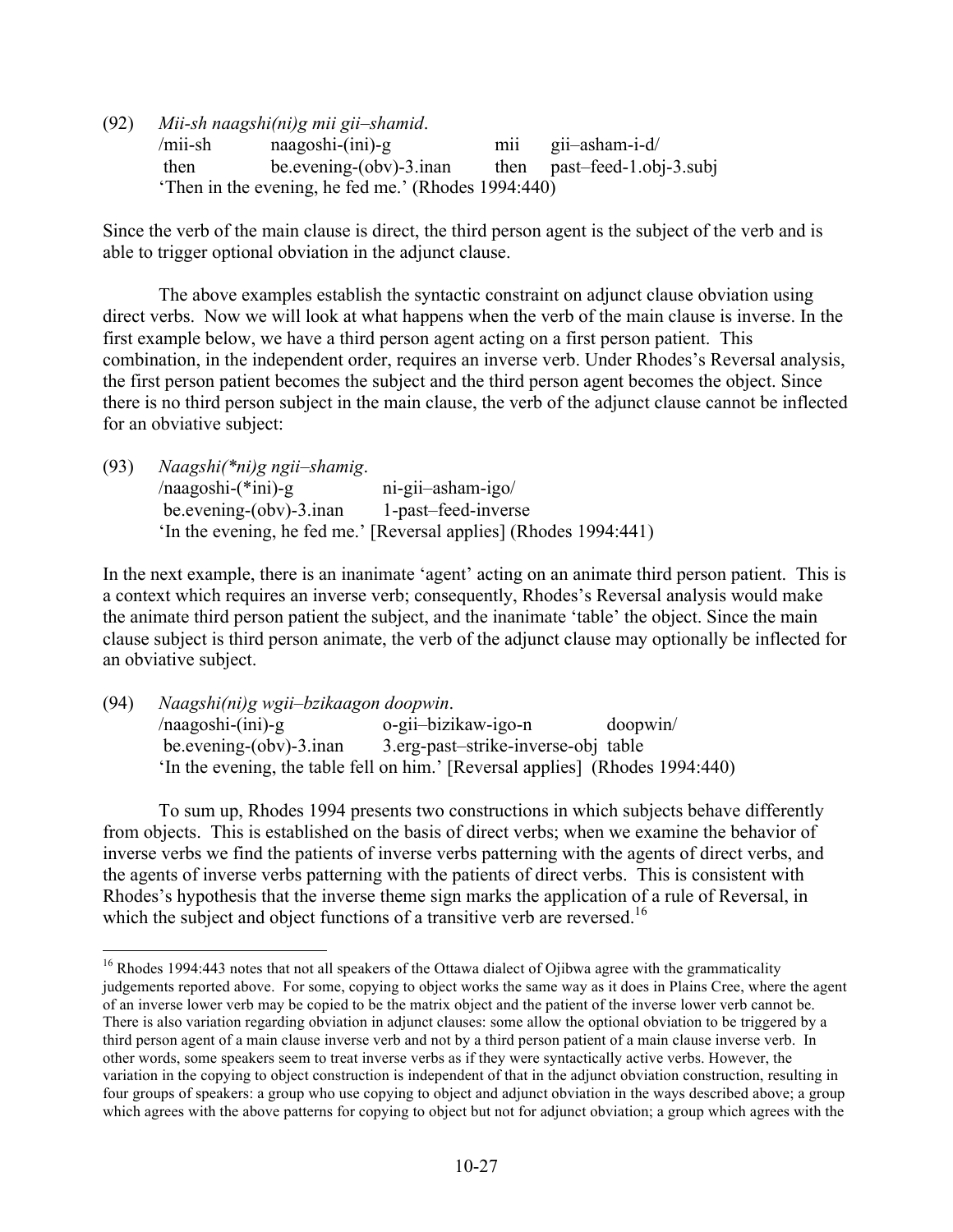#### **10.3.3. Tests for grammatical relations in Meskwaki**

Let us now consider whether the tests for grammatical relations used in Plains Cree and Ojibwa can be applied to Meskwaki. Both Dahlstrom 1991 and Rhodes 1994 use copying to object as a test for grammatical relations. However, as we saw in 10.1, copying to object in Meskwaki is not subject to syntactic constraints: it is the topic of the subordinate clause which is copied to be the object of the matrix verb. In particular, when there is a direct verb in the complement clause, either the lower subject or the lower object may be coreferential to the matrix object:

(95) kekehke·nemene e·hkakano·neti·hači know  $1-2$ /ind.ind converse.with  $2-3$ /aor 'I know you have been talking to him.'  $[matrix object = lower subject]$ 

| (96) | aka∙wa∙ne∙wa                               | $wi$ hne wa či      | owi hka nani   |
|------|--------------------------------------------|---------------------|----------------|
|      | want $3-3^{\prime}$ /ind.ind               | fut see $3-3^2/20r$ | his friend oby |
|      | 'He (prox) wants to see his friend (obv).' |                     |                |
|      | [matrix object = lower object]             |                     |                |

It is therefore not surprising that either the subject or the object of an inverse verb in the lower clause may be coreferential to the matrix object:

| (97) | $kapo$ twe<br>at.some.point M.     | mami nateno ha |                       | e hkehke nema ci<br>know $3-3^{\prime}/a$ or |  |
|------|------------------------------------|----------------|-----------------------|----------------------------------------------|--|
|      | e hkoseta koci<br>fear $3'-3/a$ or |                | $i$ ·nini<br>that.obv | metemo he hani<br>old.woman.obv              |  |

'Pretty soon Maminatenoha found out that the old woman feared him' W21JK  $[matrix object = lower subject]$ 

(98) o·sani='pi kehke·nemekwa wi·hokwisemekoči his.father.obv=quot know 3'-3/ind.ind fut.have.O.as.son 3'-3/aor 'His<sub>i</sub> father<sub>i</sub>, it's said, knew he<sub>i</sub> would have him<sub>i</sub> as a son.' R46.2  $[matrix object = lower object]$ 

In other words, the copying to object construction cannot be used in Meskwaki to argue either for or against the existence of a Reversal rule: since there is no syntactic constraint on this construction in Meskwaki, it cannot be used as a test for grammatical relations.

above patterns for adjunct obviation but not for copying to object; and a group which disagrees with both of the above patterns for copying to object and adjunct obviation.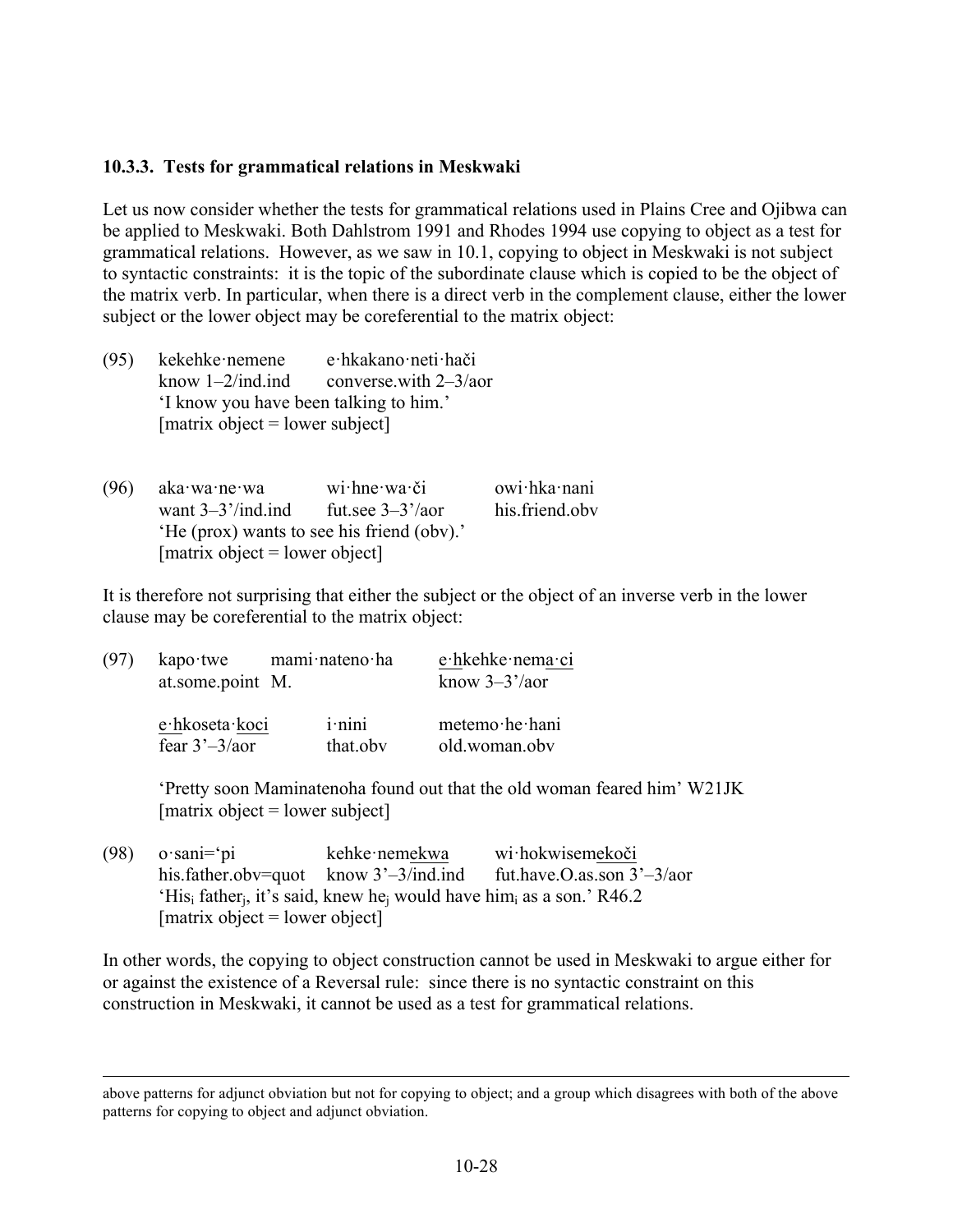The other test used by Dahlstrom 1991 on Plains Cree is quantifier float: subjects of intransitives and objects of transitives allow a floated quantifier, but not subjects of transitives. But for Meskwaki, we have seen in 9.2. that discontinuous NPs of all sorts are possible: determiners or quantifiers may appear separated from a head noun regardless of the syntactic role played by the NP. In particular, a quantifier may appear separated from its head noun not only with subjects of intransitives and objects of transitives, but also with subject of transitive verbs, whether the verb is direct or inverse:

| (99) | $ma$ ne=meko= $'p=a$ pehe                   |  | mayo waki mehtose neniwaki |  |  |
|------|---------------------------------------------|--|----------------------------|--|--|
|      | many=emph=quot=always cry 3p/ind.ind people |  |                            |  |  |
|      | 'It is said many people always cried.' O18A |  |                            |  |  |

|                                         | $(100)$ wi sahke ha ma ne=mekoho              |  | e hne wa či mehtose neniwahi |
|-----------------------------------------|-----------------------------------------------|--|------------------------------|
|                                         | W. many=emph see $3-3'/\text{aor}$ people.obv |  |                              |
| 'Wisahkeha saw very many people.' W269R |                                               |  |                              |

|  | (101) ma ne=meko e hwi te ma wa či ma čiwena čiki |                                                                          | oškinawe haki |
|--|---------------------------------------------------|--------------------------------------------------------------------------|---------------|
|  | many=emph go.with $3p-3'/a$ or                    | lead $3p-3'/part/3p$ young.men                                           |               |
|  |                                                   | 'Many young men (prox) who were showing him the way went with him.' N225 |               |

| $(102)$ o·ni= $\gamma$ pi | ma ne=meko e hanemi-wi te mekoči                               | oškinawe hahi |
|---------------------------|----------------------------------------------------------------|---------------|
| and=quot                  | many=emph away-go.with $3'-3/a$ or                             | young.men.obv |
|                           | 'And, it is said, many young men (obv) accompanied him.' O159C |               |

(99) is an example of quantifier float from the subject of an intransitive verb, (100) from the object of a direct transitive verb, (101) from the subject of a direct transitive verb, and (102) from the subject of an inverse transitive verb. As with the copying to object construction, quantifier float does not give us evidence either way regarding the existence of a Reversal rule in Meskwaki.

Another test used by Rhodes 1994 for Ojibwa concerns obviation in adjunct clauses: an impersonal verb in an adjunct clause may optionally be inflected for an obviative subject if the subject of the main clause is third person animate. In Meskwaki, however, the subject of an adjunct may optionally be obviative if either the subject or the object of the main clause is third person. Compare the examples below with Rhodes's Ojibwa examples in the previous section.

| (103) | $e$ ·na·kwi(ni)ki<br>be.evening 0(')/ch.conj<br>'In the evening I fed him.'    | netašama wa<br>feed 1-3/ind.ind |
|-------|--------------------------------------------------------------------------------|---------------------------------|
| (104) | $e$ ·na·kwi(ni)ki<br>be.evening $0$ (')/ch.conj<br>'In the evening he fed me.' | e hašamiči<br>feed $3-1/a$ or   |
| (105) | $e$ ·na·kwi(ni)ki<br>be.evening $0$ (')/ch.conj<br>'In the evening he fed me.' | netašamekwa<br>feed 3-1/ind.ind |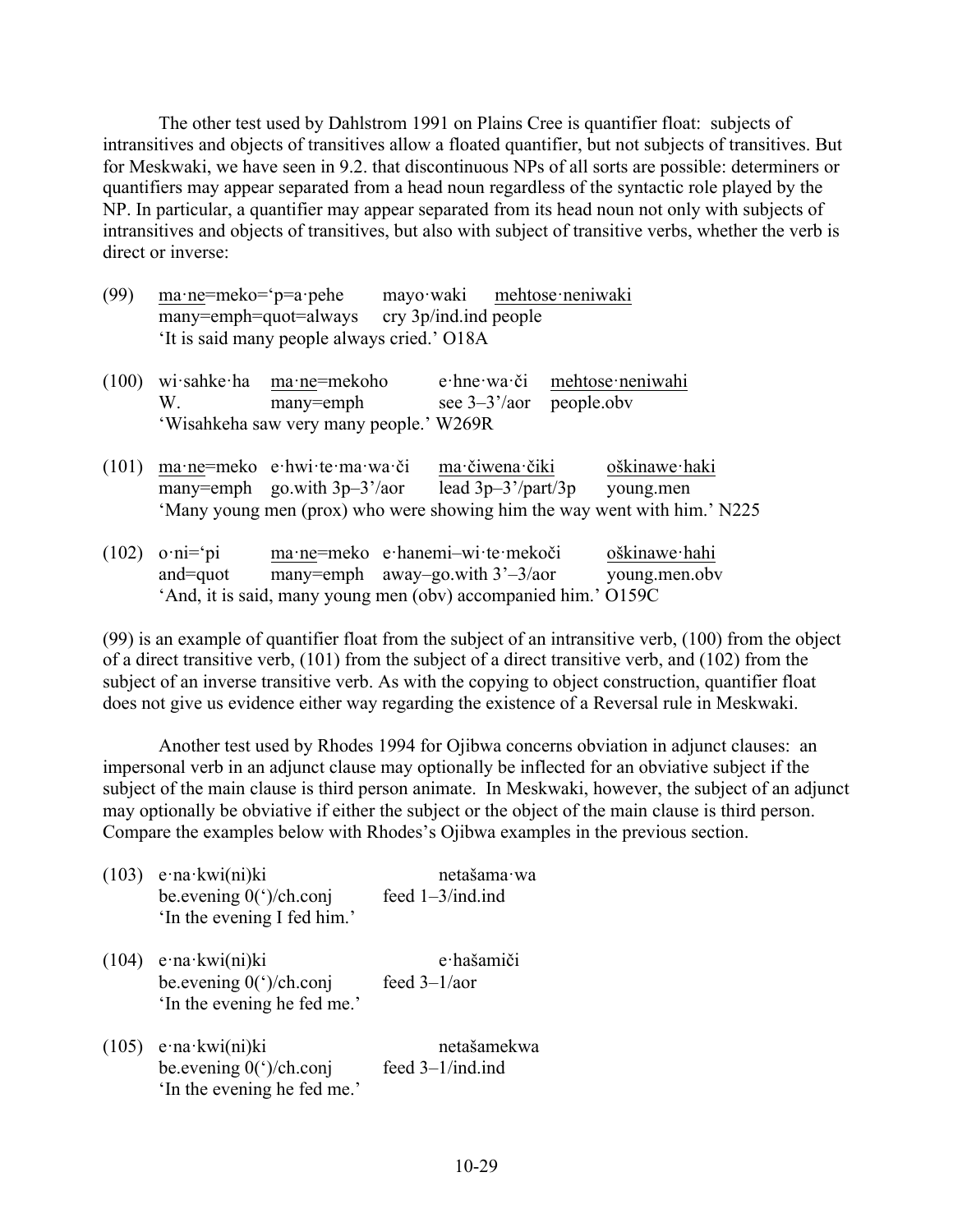(106) e·na·kwi(ni)ki ne·se·hekwiwa na·tawino·ni be.evening  $0$ (')/ch.conj cure 0–3/ind.ind medicine 'In the evening the medicine cured him.'

In each of (103)–(106) the subject of the adjunct clause may be either proximate or obviative. The main clause in (103) is a direct verb with a third person object; that of (104) is a direct verb with a third person subject (the main clause verb of (104) is inflected in the aorist conjunct, so the combination of third person agent and first person patient is expressed by a direct verb). We see with these direct verbs that if an animate third person is either subject or object of the main clause, the subject of the adjunct clause may be obviative. Likewise with inverse verbs in the main clause, an animate third person subject (105) or object (106) may trigger optional obviation in the adjunct clause. Since an obviative subject in the adjunct clause is possible when either the subject or the object of the main clause is third person animate, this construction cannot be used as a diagnostic for grammatical relations in Meskwaki.

Indeed, a striking aspect of Meskwaki syntax is how few constructions can be used to distinguish subject from object. As described in 10.2, either the subject or the object of a lower clause may undergo tough movement. (See (58) and (59) for examples with a direct verb in the complement clause, and (57) and (60) for the inverse counterparts.) Likewise, either the subject or the first object of a transitive verb may be the antecedent of an independent reflexive pronoun (3.7.2). The syntactic domain of obligatory obviation (3.3) includes both the subject and the object of the matrix clause  $17$ 

There is, however, at least one construction in Meskwaki which can be used as a test for grammatical relations and which provides evidence against the Reversal hypothesis. This evidence comes from possessor raising (7.2.2), which applies only to objects, not to subjects. Possessor raising applies to a transitive verb with a possessed object, creating a ditransitive verb in which the possessor becomes first object and the possessed noun is second object. In the following pair of sentences, the first is the basic form of the clause and the second has undergone possessor raising. (The inflectional affixes on the verb are underlined.)

| $(107)$ netawato    | oči ma ni |
|---------------------|-----------|
| take $1-0$ /ind.ind | his canoe |
| 'I took his canoe.' |           |

(108) netawatawa·wa oči·ma·ni  $take. O's. O2 1-3/ind.$ ind his.canoe 'I took his canoe.'

 $17$  The syntactic domain of obligatory obviation extends as well to the subject of a complement clause, but excludes the object. This fact will be put to use in 10.3.4. as a test for grammatical relations with unspecified subject verbs. For inverse verbs, though, this property of obviation cannot be applied as a test for the Reversal hypothesis. The reason is that in the conjunct order (the inflectional forms found in complement clauses) inverse verbs appear only when both arguments of the verb are third person. Both the subject and the object of the lower verb will therefore be in the domain of obligatory obviation by virtue of the more local requirement that one of the two third person arguments must be obviative, regardless of the more distant effects that a matrix third person argument may have on the lower clause.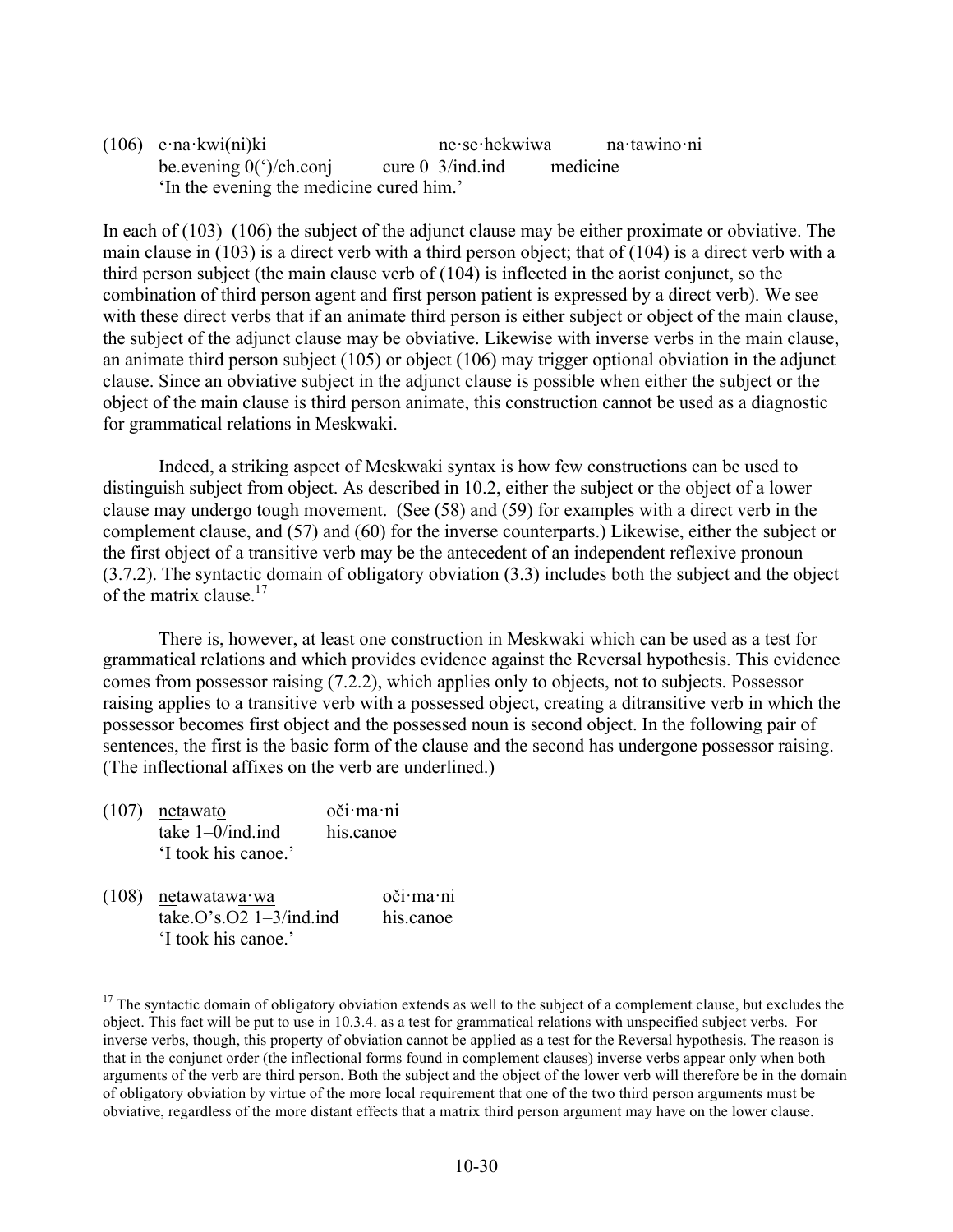In (107) the verb stem is *awat*- 'take' TI, inflected for a first person singular subject and an inanimate object. Possessor raising in (108) suffixes -*aw* to the stem, creating a ditransitive verb in which the object is understood to be the possessor of the second object. The verb in (108) is inflected for a first person singular subject and a third person animate singular object.

The next pair of examples illustrate possessor raising with an animate possessed noun:

| (109) | $1$ ·na<br>that | ihkwe∙wa<br>woman | pemene wa<br>take.care.of $3-3$ '/ind.ind<br>'That woman (prox) takes care of my child (obv).'            | netapeno hemani<br>my.child.obv |                                 |
|-------|-----------------|-------------------|-----------------------------------------------------------------------------------------------------------|---------------------------------|---------------------------------|
| (110) | $1$ na<br>that  | ihkwe∙wa<br>woman | nepemenama kwa<br>take.care.of.O's.O2 $3-1/ind$ .ind<br>'That woman (prox) takes care of my child (obv).' |                                 | netapeno hemani<br>my.child.obv |

The stem of the verb in (109) is *pemen*- 'take care of' TA; after possessor raising the stem is *pemenamaw*- 'take care of O's O2' TA. The object inflection in (110) agrees with the first person possessor.

Only possessors of a first object can be raised to be an argument of the verb: it is not possible to raise the possessor of a subject with possessor raising, as seen in the next pair of examples:

| $(111)$ nekya | pemene wa                                         | apeno hani |
|---------------|---------------------------------------------------|------------|
| my.mother     | take.care.of $3-3$ '/ind.ind                      | child.obv  |
|               | 'My mother (prox) takes care of the child (obv).' |            |

| $(112)$ *nekya | nepemenamawa wa                                        | apeno hani |
|----------------|--------------------------------------------------------|------------|
|                | my.mother S's.O2.takes.care.of.O 1-3/ind.ind child.obv |            |
|                | ('My mother takes care of the child.') <sup>18</sup>   |            |

(111) is the input form: the subject of the transitive verb is a possessed noun. The ungrammatical (112) is an attempt to apply possessor raising to the possessor of a subject, making the first person possessor the subject of the verb and demoting the possessum to second object. As seen above, this is completely ungrammatical in Meskwaki: possessor raising can only apply to possessed objects.

In presenting the syntactic conditions on possessor raising we have used input forms which contain direct verbs ((109) and (111)). Let us now examine the behavior of inverse verbs with respect to possessor raising.

<sup>&</sup>lt;sup>18</sup> (112) is grammatical only if the *-aw* suffix is interpreted as an applicative (7.2.1): 'I take care of the child for my mother<sup>'</sup>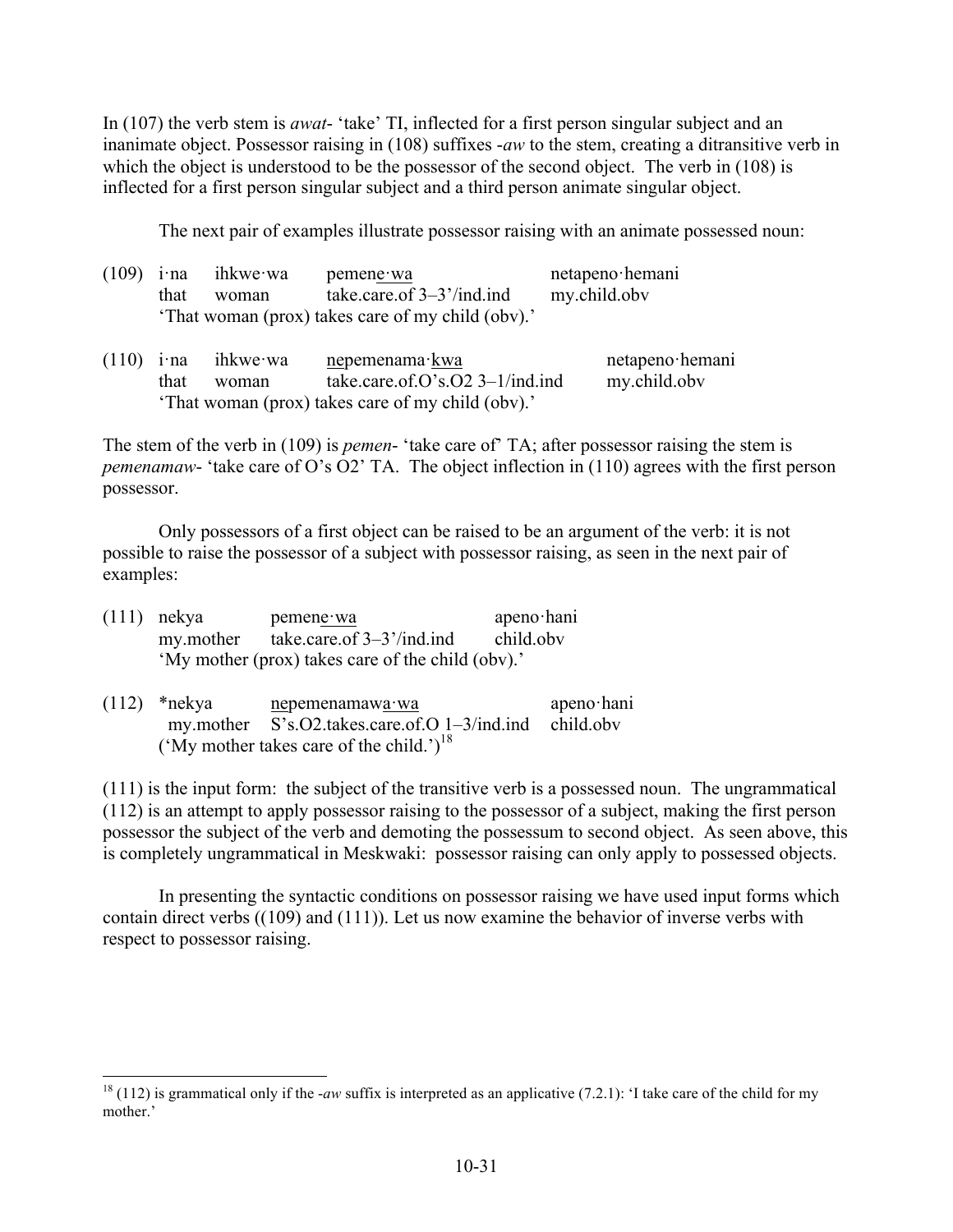| $(113)$ i·nini | ihkwe wani pemenekoniwani                | $nesi$ me ha   |
|----------------|------------------------------------------|----------------|
| that.oby       | woman.obv take.care.of $3''-3'$ /ind.ind | my.younger.sib |

otapeno·hemani her.child.obv

'That woman (further obv) takes care of my sister's (prox) child (obv).'

(113) contains a transitive verb where the theme argument is a possessed NP. It is inverse because the agent is further obviative and the theme is nearer obviative. The next example shows that possessor raising may apply to (113), producing a derived ditransitive verb in which the object is coreferential to the possessor of the theme:

| (114) | $1$ nini<br>that.obv            | ihkwe wani<br>woman.obv | pemenama kwa<br>take.care.of.O's.O2 $3'-3/ind$ .ind                                                             | nesi me ha<br>my.y.sib |
|-------|---------------------------------|-------------------------|-----------------------------------------------------------------------------------------------------------------|------------------------|
|       | otapeno hemani<br>her.child.obv |                         |                                                                                                                 |                        |
|       |                                 |                         | 'That woman (further obv) takes care of my sister's (prox) child (obv).'                                        |                        |
|       |                                 |                         | The grammaticality of $(114)$ is evidence that $\mathbf{D}$ evergel has not applied in the input form of $\ell$ |                        |

The grammaticality of (114) is evidence that Reversal has not applied in the input form of (113): the possessed theme argument behaves just like an ordinary object with respect to possessor raising.

We will now test whether a possessed agent of an inverse verb may undergo possessor raising. The following sentence contains an inverse verb because the agent is obviative and the theme is proximate:

| $(115)$ nekye ni | pemenekwa                                         | apeno $\cdot$ ha |
|------------------|---------------------------------------------------|------------------|
| my.mother.obv    | take.care.of $3'-3/ind$ .ind                      | child            |
|                  | 'My mother (obv) takes care of the child (prox).' |                  |

The next example shows that it is ungrammatical to raise the possessor of the agent in (115) to be an argument of the verb:

| $(116)$ *nekye·ni                      | nepemenamawa wa                                       | apeno $\cdot$ ha |
|----------------------------------------|-------------------------------------------------------|------------------|
| my.mother.obv                          | $S's. O2$ takes care of $O \frac{1-3}{ind}$ ind child |                  |
| ('My mother takes care of the child.') |                                                       |                  |

The ungrammaticality of (116) is further evidence against the Reversal hypothesis: the agent of (115) behaves just like the subject of a direct verb in not allowing possessor raising.

In other words, the evidence from possessor raising presented here argues against the Reversal hypothesis for inverse verbs in Meskwaki: the agents of inverse verbs are subjects and their theme or patient arguments are objects. Note also that the phenomenon of possessor raising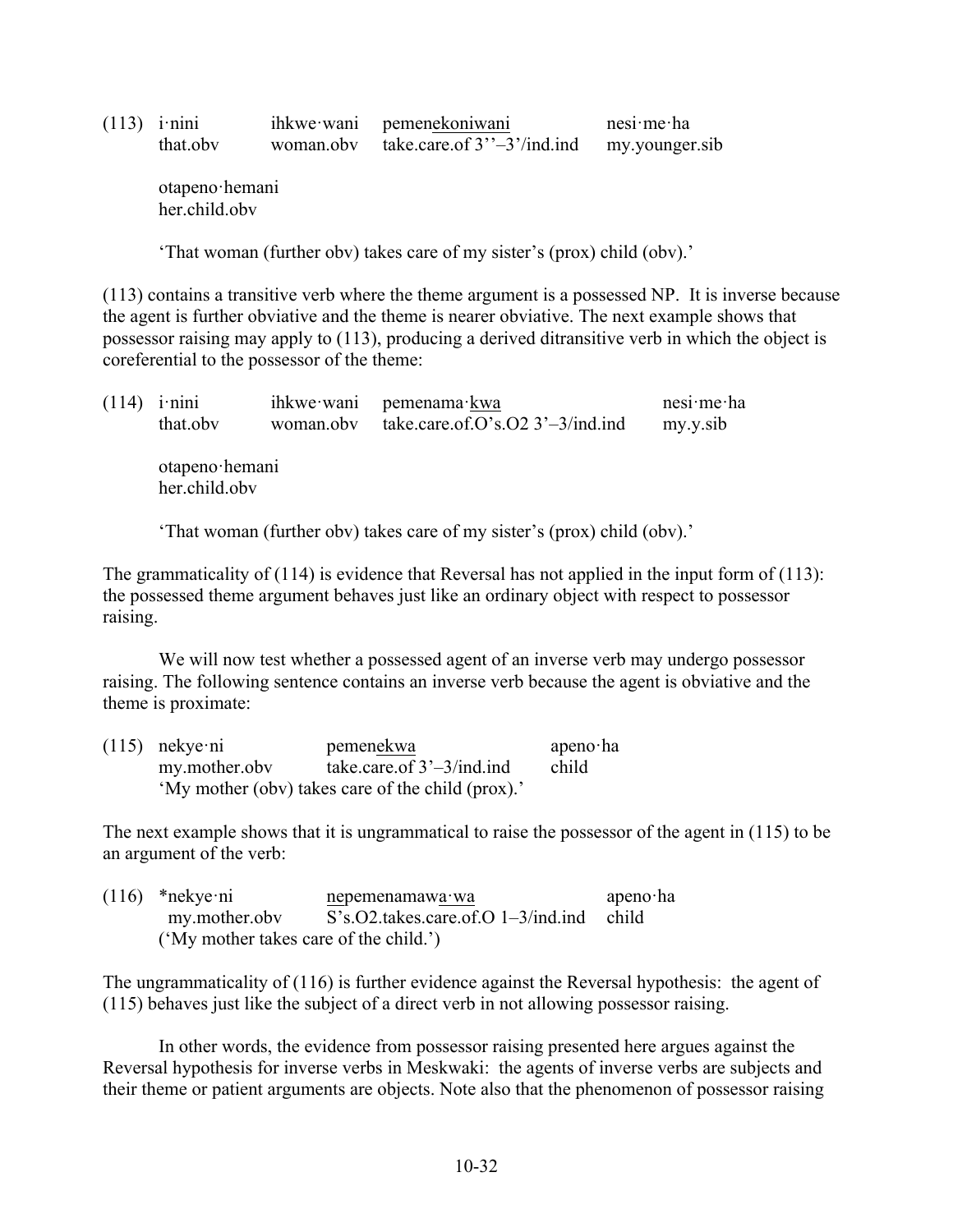must be stated in terms of grammatical relations and not simply in terms of thematic roles. Valence-increasing processes such as applicatives may demote a patient or theme argument to second object: in such cases possessor raising cannot apply. Possessor raising is only possible from a possessed first object.

A proponent of the Reversal hypothesis might counter the above arguments by saying that there is an ordering among relation changing rules in Meskwaki, and that the above examples show that possessor raising must precede Reversal. The inverse verb in (113) would then be analyzed as a case where the option of possessor raising was not taken; subsequently Reversal applied to reverse the subject and object. But the output of possessor raising may feed Reversal, as in (110) above and in the textual examples below:

- (117) owiye·ha=kohi nepye·či–wa·pašihta·ko·toke neni·ča·nesahi someone=obviously come-mock.O's.O2 3-1/dub my.children.obv 'Somebody must have come and made fun of my children.' W996
- (118) ni·pi=koh netawata·kwa my.arrow=obviously  $\overline{\text{take.away.}O's.O2}$  3–1/ind.ind 'He [a swan] carried my arrow off.' J80.19

An objection to such an analysis, however, is that in no other part of the syntax of Meskwaki do we need to order syntactic rules relative to one another. All the valence-changing processes described in chapter 7 may apply in any order to any stem which meets the input requirements for the process. For example, antipassive (7.1.4) may either precede or follow applicative (7.2.1). The stems below illustrate the ordering of antipassive before applicative:

| $(119)$ a. |             | natot-          | 'ask for' TI                      |
|------------|-------------|-----------------|-----------------------------------|
|            |             | $b.$ natočike – | 'ask for things' AI               |
|            | $c_{\cdot}$ | natočikaw-      | 'ask for things on O's behalf' TA |

The basic transitive stem in (119a) is suffixed with an antipassive in (119b). This antipassive stem may then be transitivized with an applicative, as in (119c), where the new first object expresses a beneficiary.

The opposite ordering—applicative before antipassive—is seen below:

| $(120)$ a. | natot-                        | 'ask for' TI                       |
|------------|-------------------------------|------------------------------------|
|            | - natotamaw                   | 'ask for O2 on O's behalf' TA      |
| $c -$      | natotama $\cdot$ ke $\cdot$ - | 'ask for O2 on people's behalf' AI |

Here the basic stem in (120a) is suffixed with an applicative suffix in (120b), creating a ditransitive stem. The beneficiary first object of the ditransitive may then be suppressed by an antipassive, as in  $(120c)$ .

Given the free interaction of rules like antipassive and applicative, it seems very peculiar that an extrinsic ordering must be imposed on Reversal and possessor raising. In fact, if we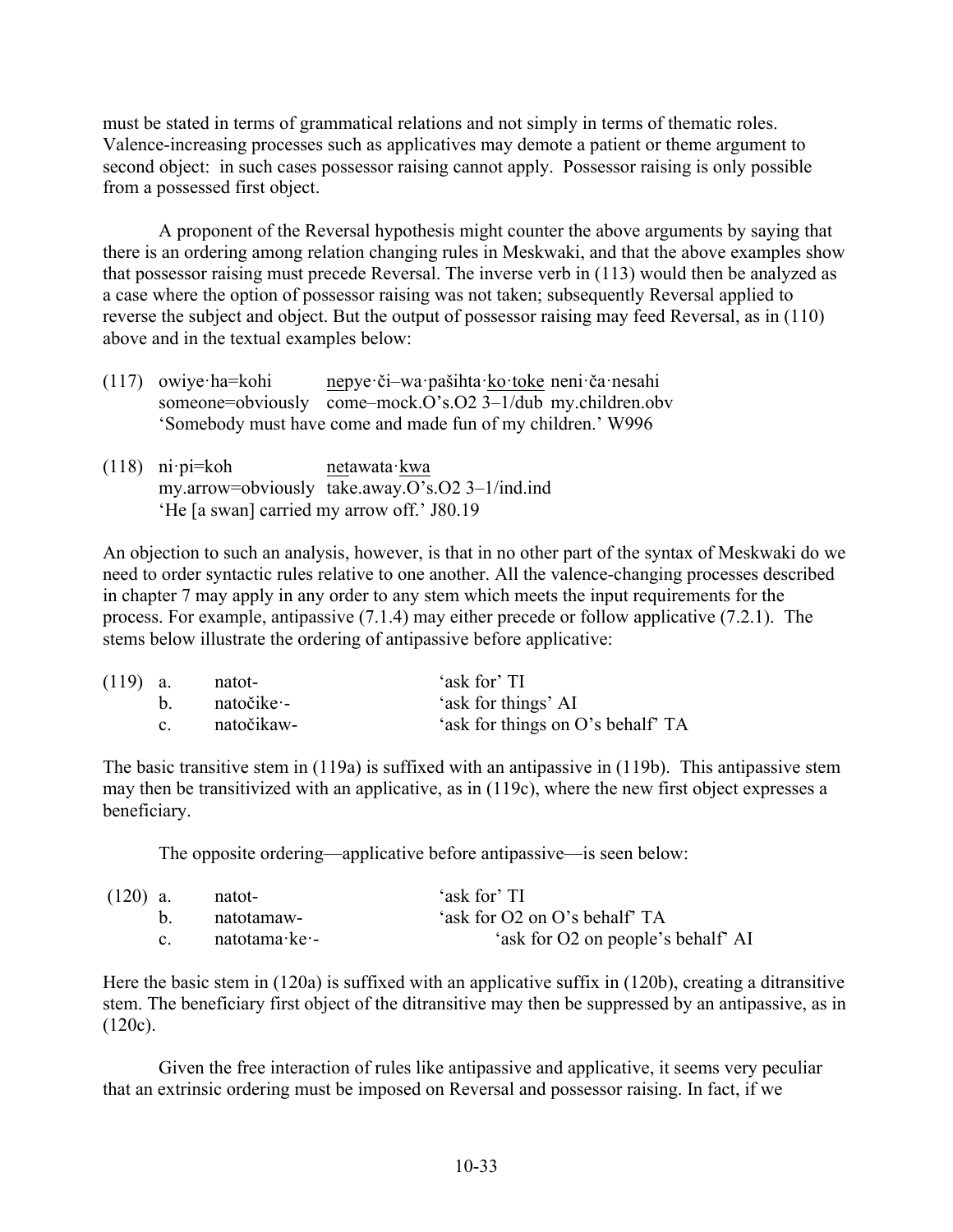consider the interaction of the putative rule of Reversal with any other relation changing process described in chapter 7, Reversal would always have to apply last. The fact that Reversal would follow all other relation changing rules, never feeding any other rule, argues that it is not in fact a relation-changing process like antipassive, applicative, and possessor raising. Instead, the analysis of inverse verbs argued for here treats the inverse theme sign as simply part of the inflectional morphology.

Two other points may be mentioned here which argue against a Reversal analysis of the inverse verbs in Meskwaki. The first concerns the incorporated secondary predicates described in 6.3.2. The functional structure for such constructions represented the incorporated secondary predicate as a XCOMP whose subject is controlled by an argument of the matrix predicate. If the inverse theme sign were a derivational suffix signalling a change of grammatical relations, we would expect to find it appearing on incorporated secondary predicates, allowing the patient or theme argument of the verb to be the controlled subject of the XCOMP. However, the inverse theme sign never appears in this context.

A second point concerns word order. As stated in 8.6, the only syntactically based generalization regarding the relative order of postverbal constituents is that first objects nearly always precede second objects. However, it is not at unusual for an inverse verb to be followed by a second object NP and an agent NP, as in the following sentence:

| $(121)$ e hmi nekowa či                            | na tawino ni i nini | neniwani |
|----------------------------------------------------|---------------------|----------|
| give $3'-3p/a$ medicine that obv                   |                     | man.obv  |
| 'That man (obv) gave them (prox) medicine.' R162.5 |                     |          |

If (121) were analyzed according to the Reversal hypothesis, the agent would be the first object of the verb. The word order would therefore be the otherwise very rare  $V > 02 > 0$ . A proponent of the Reversal hypothesis would then have to explain why second objects may precede first objects only when the verb is inverse.

In conclusion, we have seen in this section that there are many syntactic properties shared by both subjects and first objects in Meskwaki, and which therefore make it difficult to find reliable tests for grammatical relations in this language. In particular, tests which have been devised for other Algonquian languages are not applicable in Meskwaki. The phenomenon of possessor raising, however, applies only to first objects, not to subjects, and can therefore be used to argue against the Reversal hypothesis for inverse verbs in Meskwaki. Moreover, rejecting the Reversal hypothesis leads to a simpler account of the interaction among relation-changing processes (no extrinsic ordering is necessary), explains why inverse verbs do not feed the control of XCOMP subjects in secondary predicate incorporation, and provides a simpler account of the relative word order of first and second objects.

## **10.3.4. Verbs inflected for an unspecified subject**

Now that we have established that inverse verbs in Meskwaki are ordinary active verbs, we may turn to the problem of Transitive Animate verbs inflected for an unspecified subject (glossed 'X' in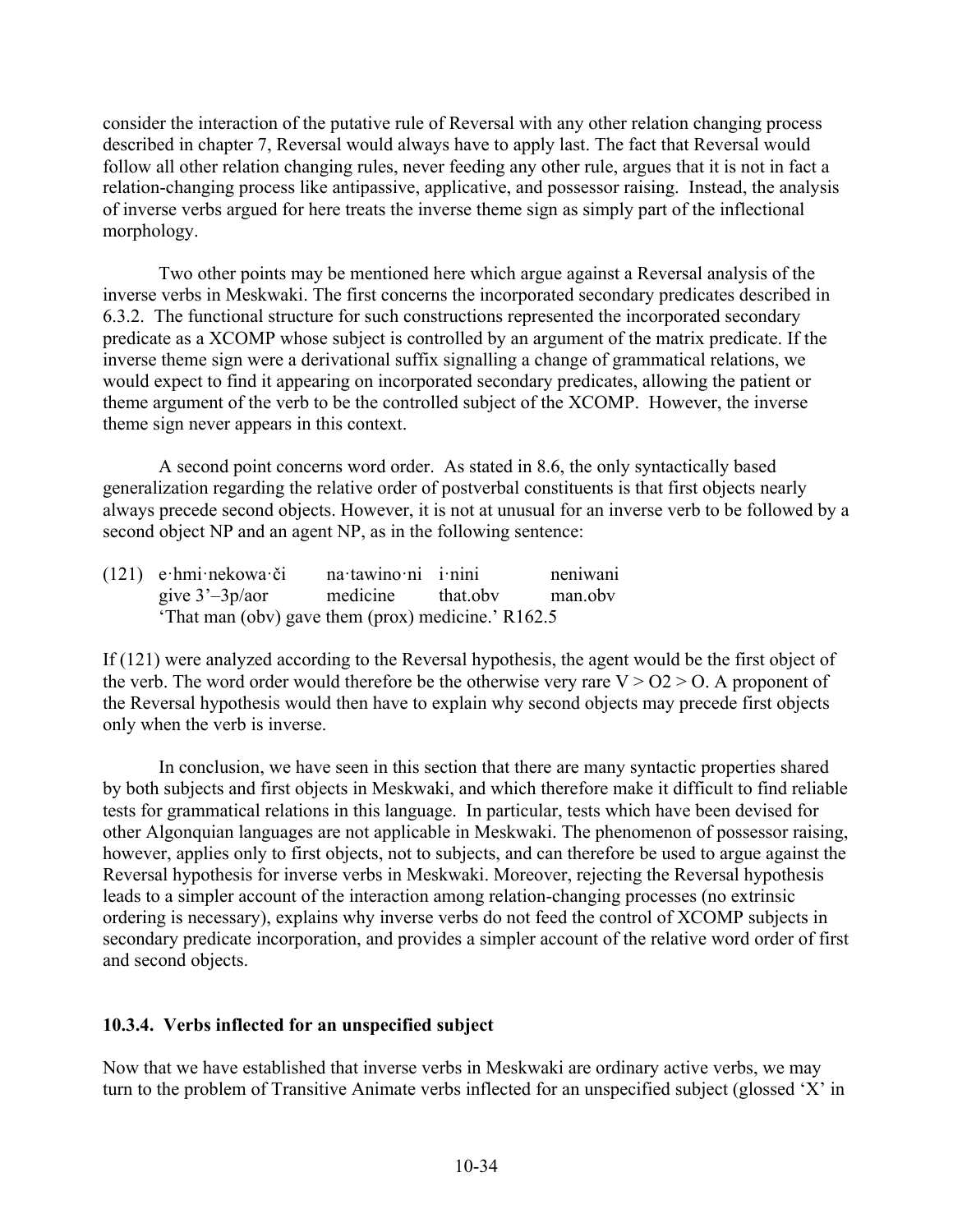interlinear glosses). The question to be answered is, are these verbs really agentless passives? That is, has the theme or patient argument of such verbs been promoted from object to subject by a rule of passive, or is the theme/patient simply an object of an active verb? Such verbs in Meskwaki are often translated in English with agentless passives. However, as we argued in 10.3.1. regarding the similarity of some inverse verbs and some English passives with expressed agents, discourse functional similarity across languages cannot be used as an argument regarding the syntactic status of a particular construction. We must look for syntactic evidence to decide whether the unspecified subject verbs are passives.

As a point of departure we may look again at syntactic investigations of the cognate forms in other Algonquian languages. Dahlstrom 1991 on Plains Cree and Rhodes 1994 on Ojibwa both conclude that the unspecified subject forms in those languages are in fact passives. (I will call the Cree and Ojibwa verbs UNSPECIFIED AGENT forms to reflect the operation of Passive in these languages.) In both Plains Cree and Ojibwa the theme or patient argument of such a verb in a subordinate clause may undergo copying to object as illustrated below, first for Cree and then for Ojibwa.

- (122) nikiske·yima·wak e·=ki·-se·kihihčik know  $1-3p/ind$ .ind perf–scare  $X-3p/conj$ 'I know they were scared.' (Dahlstrom 1991:74) ('know' inflected for object agreeing with 'they')
- (123) *Ngikenmaa gii-baashkzond*. /ni-gikenim-aa gii–baashkizw-ind/ 1-know-3.anim.obj past–shoot–3.anim.pass 'I know that he was shot.' (Rhodes 1994:439) ('know' inflected for object agreeing with 'he')

As explained in 10.3.2, only subjects of lower clauses in those languages can be so copied.

Additionally, in Ojibwa if a main clause contains an unspecified agent verb with a third person animate theme or patient, the theme/patient may trigger optional obviative marking on the subject of an adjunct clause:

() *Naagshi(ni)g gii–baashkzwaa*. /naagoshi-(ini)-g gii–baashkizw-aa-w/ be.evening-(obv)-3.inan past–shoot-pass-3.subj 'Then in the evening, he was shot.' (Rhodes 1994:440)

As we saw in 10.3.2, this is another property of subjects in Ojibwa and is thus further evidence that the unspecified agent forms are agentless passives.

Let us now consider the behavior of unspecified subject verbs in Meskwaki. As already explained in 10.3.3, neither copying to object nor obviation in an adjunct clause can be used as tests for grammatical relations in Meskwaki: both subjects and objects in Meskwaki may be copied to object and either may trigger obviative marking on the subject of an adjunct clause. However, a different aspect of obviation in Meskwaki may be applied as a test for grammatical relations to the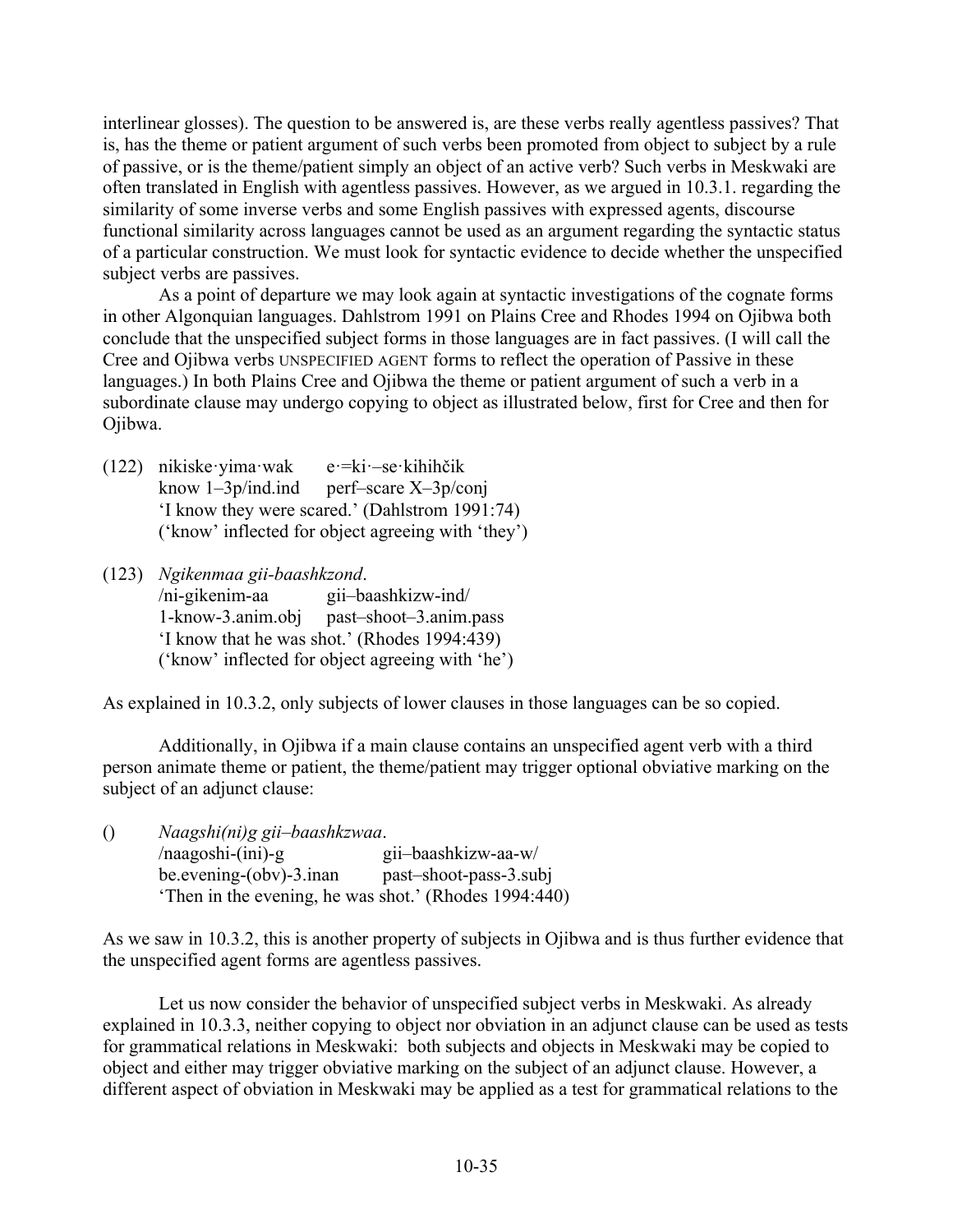unspecified subject verbs. Recall from 3.3. that if either the subject or object in a matrix clause is third person, and the subject of the complement clause is third person, then obviation is obligatory: either the matrix argument or the lower subject must be obviative. This can be seen in the following sentences:

| (125) | ihkwe wa<br>woman                                                  | ša·kwe·nemowa<br>be unwilling 3/ind ind                       | $i$ tepi<br>there | wi ha niči<br>fut.go.thither $3'/a$ or |
|-------|--------------------------------------------------------------------|---------------------------------------------------------------|-------------------|----------------------------------------|
|       | apeno hahi<br>children.obv                                         |                                                               |                   |                                        |
|       |                                                                    | The woman (prox) doesn't want the children (obv) to go there. |                   |                                        |
| (126) | *ihkwe wa<br>woman                                                 | ša kwe nemowa<br>be unwilling $3/ind$ ind                     | $i$ tepi<br>there | wi ha wa či<br>fut.go.thither $3p/a$   |
|       | apeno haki<br>children                                             |                                                               |                   |                                        |
|       | ('The woman (prox) doesn't want the children (prox) to go there.') |                                                               |                   |                                        |

In the grammatical (125), the subject of the lower clause is obviative; in the ungrammatical (126) the subject of the lower clause is proximate.

If, however, the object of the lower clause is third person and there is a third person in the matrix clause then obviation is not obligatory: it is possible for both the matrix argument and the lower object to be proximate, as in the following example.

| $(127)$ nekya | ša∙kwe∙nemowa                                              | wi hne waki i na neniwa     |  |
|---------------|------------------------------------------------------------|-----------------------------|--|
|               | my.mother be.unwilling 3/ind.ind                           | fut.see $1-3/a$ or that man |  |
|               | 'My mother (prox) doesn't want me to see that man (prox).' |                             |  |

Now let us see what happens when the verb of the lower clause is an unspecified subject verb, the patient argument of the lower verb is third person, and there is a third person argument of the matrix verb. If the patient argument in the lower clause is the subject of an agentless passive, it should behave like the lower subjects in (125) and (126), with obligatory obviation. If, on the other hand, the unspecified subject verb is an active verb, then the patient argument is an object and should be outside the domain of obligatory obviation, like the object in (127).

| $(128)$ ihkwe wa | ša kwe nemowa                                                              | wi·hneškimeči                    | apeno haki |
|------------------|----------------------------------------------------------------------------|----------------------------------|------------|
| woman            | be unwilling 3/ind ind                                                     | fut.scold $X-3(p)/a$ or children |            |
|                  | The woman (prox) doesn't want them (unspec) to scold the children (prox).' |                                  |            |

What (128) shows is that the patient argument of an unspecified subject verb behaves like an object: obviation is not obligatory.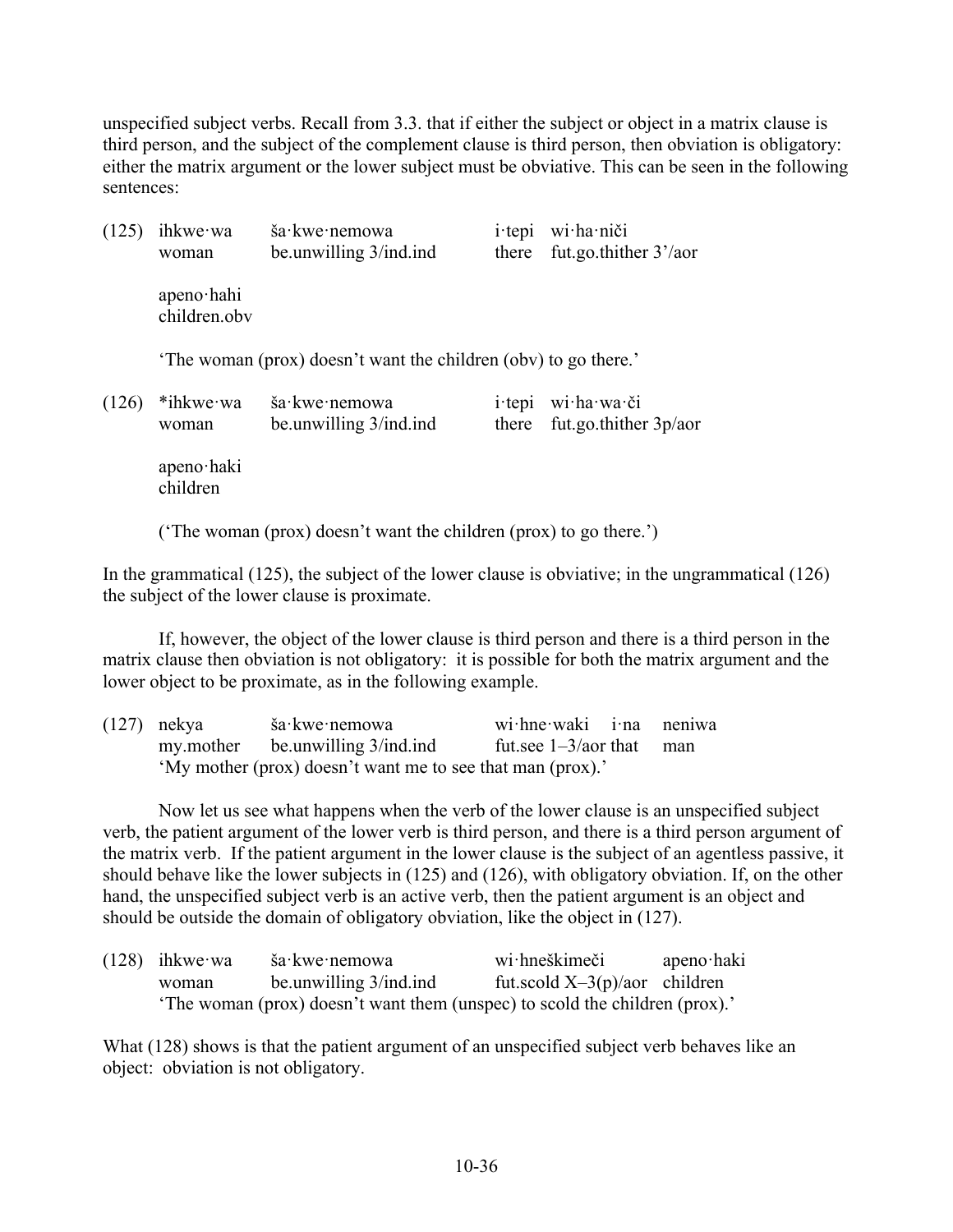The objecthood of the theme or patient argument of an unspecified subject verb is also evident in the possessor raising construction. As stated in 7.2.2. and 10.3.3, possessor raising applies only to objects. If an unspecified subject verb has a possessed theme or patient argument, that argument may undergo possessor raising, as in the following textual example (repeated from 9.2).

(129) we·či– i·ni –awatawoči oči·ma·ni from– that –take.O's.O2 X–3/part/obl his.canoe 'the reason why they (unspec) took that canoe of his' M13

The verb stem of (129) is *awataw*- 'take O's O2' TA, inflected for an unspecified subject acting on an animate third person object. The object agrees with the possessor of 'canoe'.

Finally, we may mention an additional syntactic difference between Ojibwa and Meskwaki involving preverbs and unspecified agent verbs. According to Rhodes 1994, when the Ojibwa preverb *bi*– 'come [in order to]' is combined with an unspecified agent verb, it is the patient or theme argument of the verb who is understood as coming.

(130) *Ngii–bi–shamgoo*. /ni-gii–bi–asham-igoo/ 1-past–come–feed-pass 'I came to be fed.' (Rhodes 1994:443)

In Meskwaki, however, similar preverb-verb combinations are interpreted as the unspecified subject coming to perform some action. This is illustrated below with the preverb  $pye·\tilde{c}i-$  'come [in] order to]' plus the transitive stems *wa·pam*- 'look at' TA, *ašam*- 'feed' TA, and *a·čimoh*- 'tell' TA.

| (131) | a.             | pye či-wa pama pi      | 'They (unspec) came to see him.'       |
|-------|----------------|------------------------|----------------------------------------|
|       | $\mathbf b$ .  | pye či-ašama pi        | 'They (unspec) came to give him food.' |
|       | $\mathbf{c}$ . | pye·či-a·čimoha·pi     | 'They (unspec) came to tell him.'      |
|       | d.             | nepye či-wa pameko pi  | 'They (unspec) came to see me.'        |
|       | e.             | nepye či-ašameko pi    | 'They (unspec) came to give me food.'  |
|       | f.             | nepye či-a čimoheko pi | 'They (unspec) came to tell me.'       |

The interpretation of the preverb *pye·či*– 'come' in Meskwaki may be stated simply: the subject of the verb the preverb combines with is understood to be the one who comes. In Ojibwa, where the unspecified agent forms undergo a syntactic rule of passive, (130) looks like it should be explained the same way: because passive has applied, the theme argument of 'feed' becomes the subject and is thus interpreted as the one who comes.

Such an analysis of the Ojibwa preverb runs into trouble, however, with inverse verbs. When *bi*– is combined with an ordinary transitive verb, either direct or inverse, the one understood as coming is the agent of the verb.